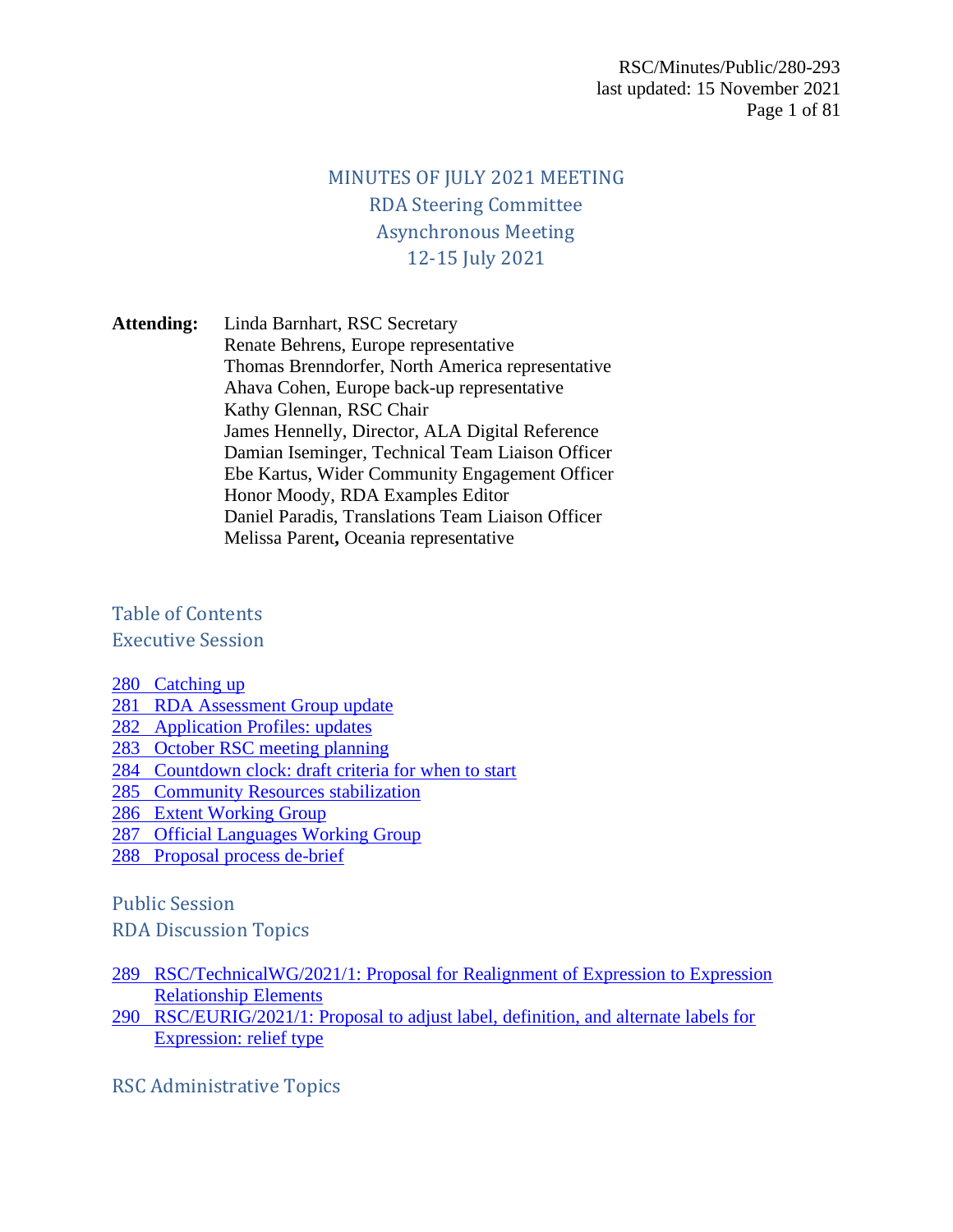[291 Review of previous action items](#page-3-1) [292 New](#page-3-2) business [293 Review of Meeting 2021 July](#page-3-3)

\_\_\_\_\_\_\_\_\_\_\_\_\_\_\_\_\_\_

Appendix to the Restricted Minutes

[Agenda item 286: Extent Working Group](#page-4-0) [draft terms of reference] Agenda item 287: [Official Languages Working Group](#page-4-1) [draft terms of reference]

Appendix to the Public Minutes

Agenda item 289: [RSC/TechnicalWG/2021/1: Proposal for Realignment of Expression to](#page-4-2)  [Expression Relationship Elements](#page-4-2) [Agenda item 290: RSC/EURIG/2021/1: Proposal to adjust label, definition, and alternate labels](#page-77-0)  [for Expression: relief type](#page-77-0)

### Executive Session

- <span id="page-1-0"></span>**280 Catching up**
- <span id="page-1-1"></span>**281 RDA Assessment Group update**
- <span id="page-1-2"></span>**282 Application Profiles: updates**
- <span id="page-1-3"></span>**283 October RSC meeting planning**
- <span id="page-1-4"></span>**284 Countdown clock: draft criteria for when to start**
- <span id="page-1-5"></span>**285 Community Resources stabilization**
- <span id="page-1-6"></span>**286 Extent Working Group**
- <span id="page-1-7"></span>**287 Official Languages Working Group**
- <span id="page-1-8"></span>**288 Proposal process de-brief**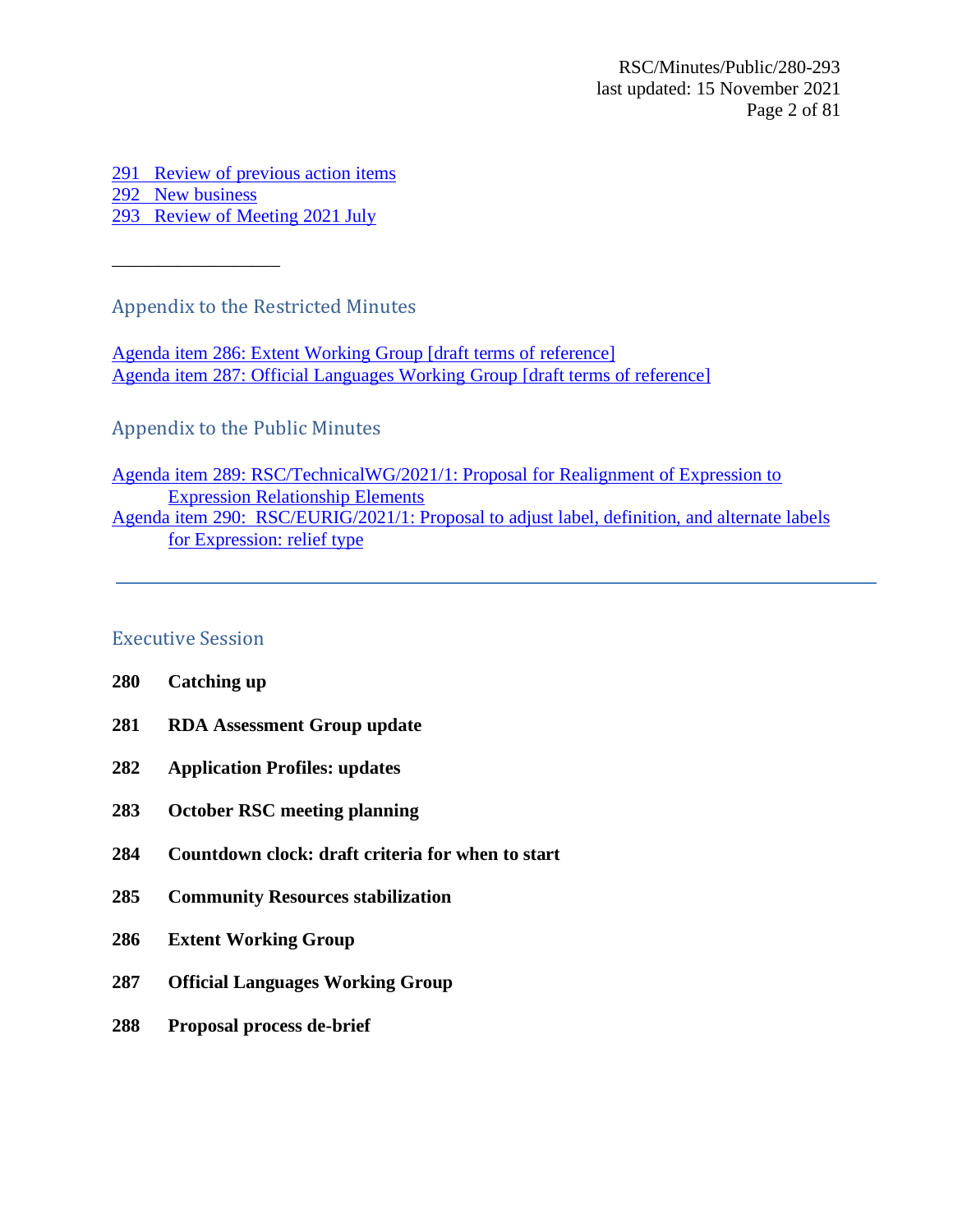Public Session RDA Discussion Topics

### <span id="page-2-0"></span>**289 RSC/TechnicalWG/2021/1: Proposal for Realignment of Expression to Expression Relationship Elements**

- 289.1 The RSC received and considered [RSC/TechnicalWG/2021/1:](#page-4-2) Proposal for Realignment of Expression to Expression Relationship Elements.
- 289.2 Purpose of the proposal, from the proposal abstract: "Analysis of the alignment between RDA and IFLA-LRM have revealed a misalignment between Expression: based on expression and LRM R24 is derivation expression of and Expression: derivative expression and LRM R24i has derivation expression. RDA defines Expression: based on expression /derivative expression as a relationship between any two expressions; LRM R24/R24i explicitly define the relationship as between two expressions of the same work. This proposal makes necessary changes to RDA to rectify the problems with the alignment, makes any implicit shortcuts explicit, modifies labels and definitions for consistency and clarity, and recommends the soft-deprecation of elements that are insufficiently differentiated in their definitions."
- 289.3 The proposal included nine recommendations. Most were changes in the alignment and hierarchy of elements for relating two expressions. Two clarified the definitions of selected elements but did not change their semantics. One recommendation suggested the soft deprecation of several elements. The proposal included appendices with marked-up and clean copy of the affected elements.
- 289.4 Brenndorfer indicated support for the proposal with an amendment from the NARDAC constituency:

Replace the phrase "representative expression" with the phrase "source expression" in the following elements proposed in RSC/TechnicalWG/2021/1 to align with parent elements that refer only to a "source expression":

- Expression: arrangement of / arranged as
- Expression: translation of / translated as
- Expression dubbed version of / dubbed version

Paradis also indicated general support but made several wording suggestions that would aid translators. Iseminger provided a revised proposal that incorporated the amendment and the wording changes. After a few additional minor changes were surfaced, Iseminger provided a second revised proposal. This version of the proposal was unanimously approved by the RSC.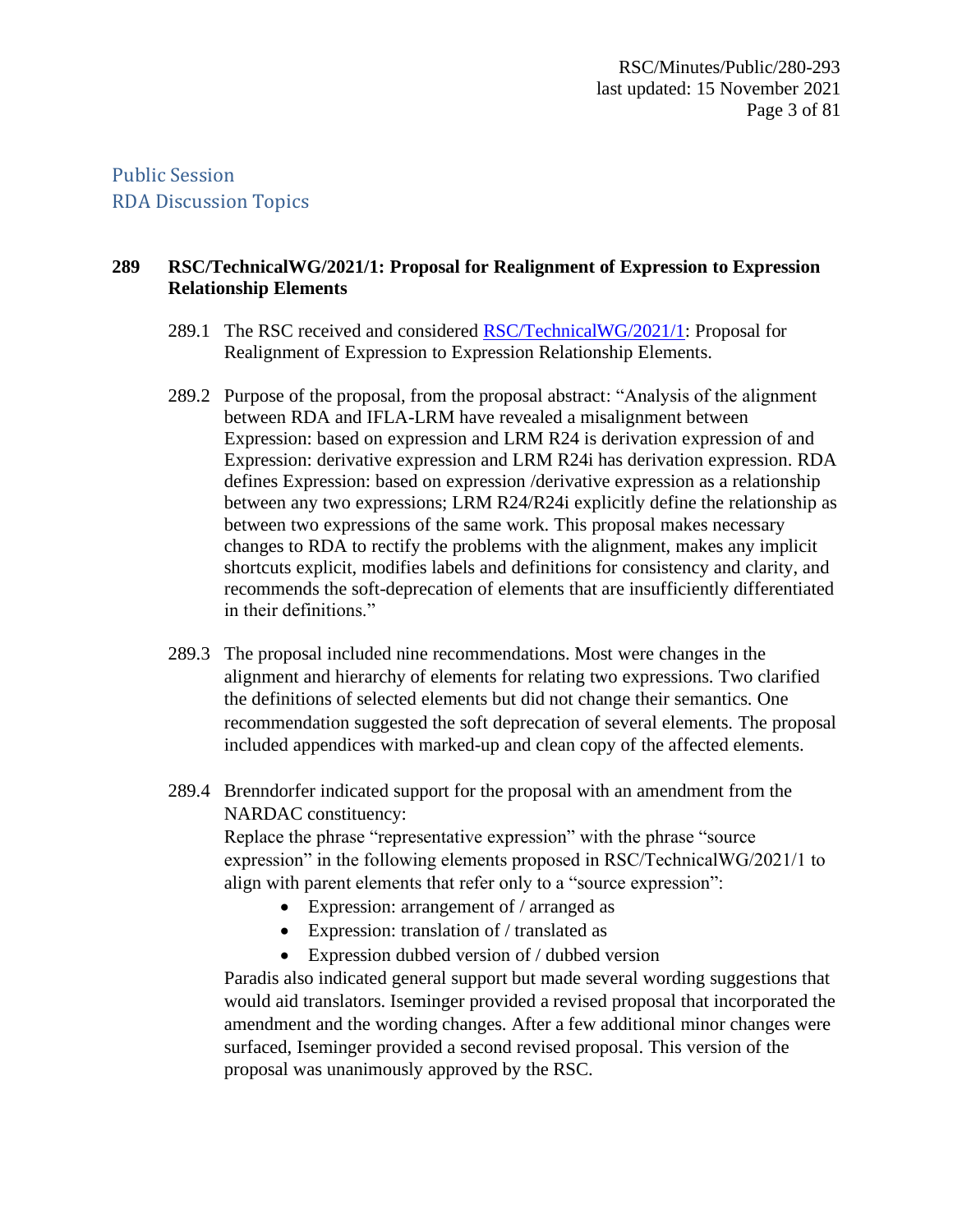**ACTION ITEM:** Iseminger will make the changes outlined in the second revised proposal in RDA Reference; Barnhart will make the changes to RDA text in the CMS. Changes will be published in the next release. Barnhart will create an RSC Decisions document to be published on the RSC website to record the official outcomes and wording.

### <span id="page-3-0"></span>**290 RSC/EURIG/2021/1: Proposal to adjust label, definition, and alternate labels for Expression: relief type**

- 290.1 The RSC received and considered [RSC/EURIG/2021/1:](#page-77-0) Proposal to adjust label, definition, and alternate labels for Expression: relief type.
- 290.2 Purpose of the proposal, from the proposal summary: "The label "relief type" is misleading because this element describes neither the material of a relief model (plaster, wood, plastic, etc.) nor the surface form of the terrain (flat, hilly, mountainous, etc.), but only the representation of the relief on the map. Therefore, we propose the new label "relief representation" and a more precise definition. This change will also require an adjustment to element label in the list of entity boundaries on the Expression entity page."
- 290.3 Glennan made a wordsmithing suggestion based on the current RDA definition of "globe." This led to a brief discussion of concerns about wordsmithing and the ramifications when an executive body engages in wordsmithing. This was taken up later in [agenda item 292.](#page-3-2)
- 290.4 The proposal was unanimously approved by the RSC. **ACTION ITEMS:** Iseminger will make the changes outlined in the proposal in RDA Reference, with these changes to be published in the next release. Barnhart will create an RSC Decisions document to be published on the RSC website to record the official outcome and wording.

### RSC Administrative Topics

- <span id="page-3-1"></span>**291 Review of previous action items**
- <span id="page-3-2"></span>**292 New business**
- <span id="page-3-3"></span>**293 Review of Meeting 2021 July**

Approved by the RSC 12 November 2021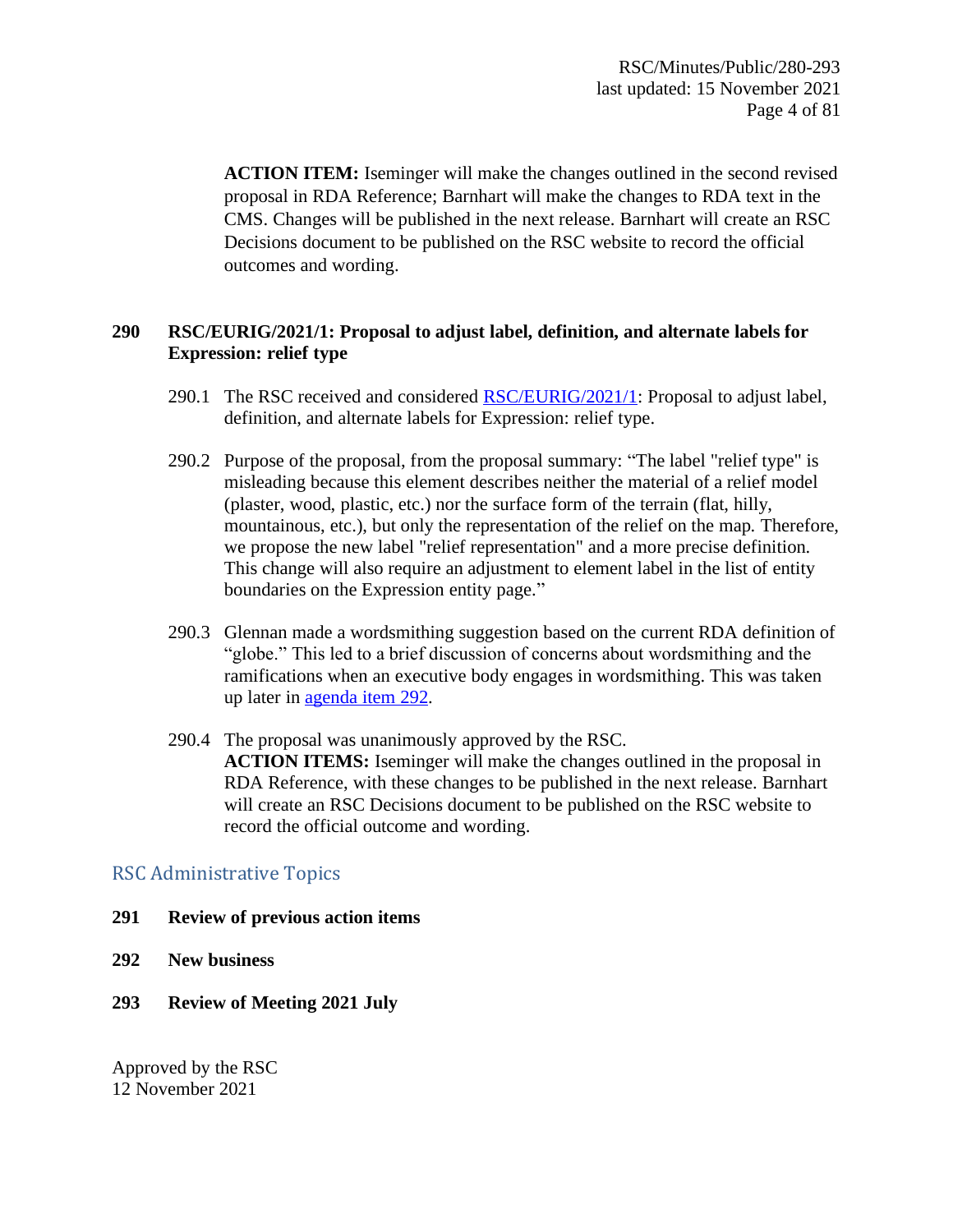RSC/Minutes/Public/280-293 last updated: 15 November 2021 Page 5 of 81

## Appendix to the Restricted Minutes

<span id="page-4-0"></span>Agenda item 286: Extent Working Group [draft terms of reference]

<span id="page-4-1"></span>Agenda item 287: Official Languages Working Group [draft terms of reference]

## Appendix to the Public Minutes

<span id="page-4-2"></span>Agenda item 289: RSC/TechnicalWG/2021/1: Proposal for Realignment of Expression to Expression Relationship Elements

## Proposal for Realignment of Expression to Expression Relationship Elements

Prepared by the Technical Working Group for the July 2021 Asynchronous Meeting of the RDA Steering Committee

### Abstract

Analysis of the alignment between RDA and IFLA-LRM have revealed a misalignment between Expression: [based on expression](https://access.rdatoolkit.org/Content/ContentById/8ab75894-be28-41fe-bb70-be6f21c3f293) and LRM R24 [is derivation expression of](https://www.iflastandards.info/lrm/lrmer#R24) and Expression[: derivative](https://access.rdatoolkit.org/Content/Index?externalId=en-US_ala-adc49fa3-2615-35fa-a8c1-f74b8ed69a26)  [expression](https://access.rdatoolkit.org/Content/Index?externalId=en-US_ala-adc49fa3-2615-35fa-a8c1-f74b8ed69a26) and LRM R24i [has derivation expression.](https://www.iflastandards.info/lrm/lrmer#R24i) RDA defines Expression: [based on expression](https://access.rdatoolkit.org/Content/ContentById/8ab75894-be28-41fe-bb70-be6f21c3f293) [/derivative expression](https://access.rdatoolkit.org/Content/Index?externalId=en-US_ala-adc49fa3-2615-35fa-a8c1-f74b8ed69a26) as a relationship between any two expressions; LRM R24/R24i explicitly define the relationship as between two expressions of the same work. This proposal makes necessary changes to RDA to rectify the problems with the alignment, makes any implicit shortcuts explicit, modifies labels and definitions for consistency and clarity, and recommends the soft-deprecation of elements that are insufficiently differentiated in their definitions.

### **Background**

RDA is a practical implementation of the IFLA-LRM, the high-level conceptual model for creating bibliographic data, and RDA's structure follows the basic structure of the LRM entities and the relationships among the entities. All relationships in RDA are expansions or refinements of the LRM element set. Any RDA element must be aligned with an LRM equivalent or LRM property supertype.

### **Justifications**

LRM R24 [is derivation expression of](https://www.iflastandards.info/lrm/lrmer#R24) and LRM R24i [has derivation expression](https://www.iflastandards.info/lrm/lrmer#R24i) are used to relate two expressions of the same work.<sup>1</sup> Currently RDA maps Expression: [based on expression](https://access.rdatoolkit.org/Content/ContentById/8ab75894-be28-41fe-bb70-be6f21c3f293) and its subtypes to LRM R24 and Expression: [derivative expression](https://access.rdatoolkit.org/Content/Index?externalId=en-US_ala-adc49fa3-2615-35fa-a8c1-f74b8ed69a26) and its subtypes to LRM R24i. However this current

<sup>1</sup> See<https://www.iflastandards.info/lrm/lrmer#R24> and [https://www.iflastandards.info/lrm/lrmer#R24i.](https://www.iflastandards.info/lrm/lrmer#R24i)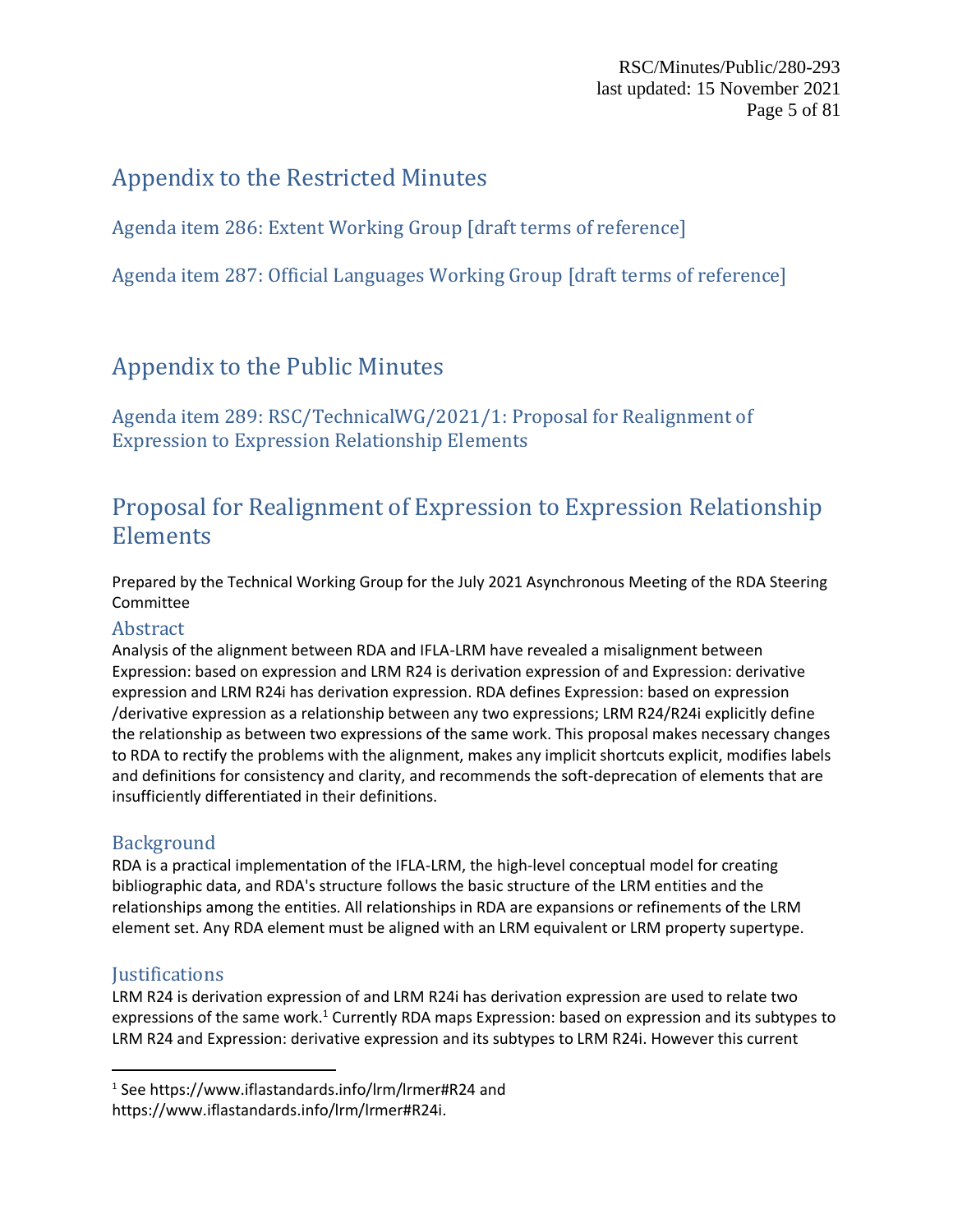<span id="page-5-1"></span>alignment is incorrect, as the definitions of Expression: [based on expression](https://access.rdatoolkit.org/Content/ContentById/8ab75894-be28-41fe-bb70-be6f21c3f293)[/derivative expression](https://access.rdatoolkit.org/Content/Index?externalId=en-US_ala-adc49fa3-2615-35fa-a8c1-f74b8ed69a26) allow for a relationship between any two expressions, and not just two expressions of the same work. Analysis has revealed that only 8 element subtypes (Expression: [arrangement of](https://access.rdatoolkit.org/Content/Index?externalId=en-US_ala-69f0655d-48ab-3e1a-a56a-772a92c48aff)[/arranged as,](https://access.rdatoolkit.org/Content/Index?externalId=en-US_ala-0440ad98-a881-3885-a7bb-d23a66e06c85) Expression: [revision of](https://access.rdatoolkit.org/Content/Index?externalId=en-US_ala-d06a170d-e9c7-33cf-831e-a391ea0a8efc)[/revised as,](https://access.rdatoolkit.org/Content/Index?externalId=en-US_ala-8b0514e0-49dc-3b85-bf61-d6719a17e400) Expression[: translation of/](https://access.rdatoolkit.org/Content/Index?externalId=en-US_ala-4fba5f0f-ee39-3849-9cd0-a4b432e3201b)[translated as,](https://access.rdatoolkit.org/Content/Index?externalId=en-US_ala-5bb93b2d-4c5a-3c4d-8fa5-06c9060317b3) and Expression[: dubbed](https://access.rdatoolkit.org/Content/Index?externalId=en-US_ala-b92a47a4-5530-3651-ad5b-3e10721ecadd)  [version of](https://access.rdatoolkit.org/Content/Index?externalId=en-US_ala-b92a47a4-5530-3651-ad5b-3e10721ecadd)[/dubbed version\)](https://access.rdatoolkit.org/Content/Index?externalId=en-US_ala-a63445f7-556f-3899-ba78-68c97ba616f6) of the existing hierarchy for Expression: [based on expression](https://access.rdatoolkit.org/Content/ContentById/8ab75894-be28-41fe-bb70-be6f21c3f293)[/derivative](https://access.rdatoolkit.org/Content/Index?externalId=en-US_ala-adc49fa3-2615-35fa-a8c1-f74b8ed69a26)  [expression](https://access.rdatoolkit.org/Content/Index?externalId=en-US_ala-adc49fa3-2615-35fa-a8c1-f74b8ed69a26) are correctly aligned with LRM R24/R24i. Most of the other element subtypes are in fact shortcuts (see [below\)](#page-5-0) and should be aligned with LRM R1 [is associated with res.](https://www.iflastandards.info/lrm/lrmer#R1)

The simplest course of action to correct the alignment is to retain the existing hierarchical structure of Expression: [based on expression/](https://access.rdatoolkit.org/Content/ContentById/8ab75894-be28-41fe-bb70-be6f21c3f293)[derivative expression,](https://access.rdatoolkit.org/Content/Index?externalId=en-US_ala-adc49fa3-2615-35fa-a8c1-f74b8ed69a26) but to realign it with LRM R1, excepting the 8 identified elements above. Changes to the alignment can be viewed in Appendix [3a](#page-14-0) an[d 3b.](#page-47-0)

### *Recommendation 1:* **Retain the existing element subtype structure of expression-to-expression relationships, with the exception of the elements listed in Recommendations 5 and 6, and realign to LRM R1.<sup>2</sup>**

<span id="page-5-0"></span>LRM, as a high-level model, eschews the use of shortcuts (with the exception of LRM R25 and R25i)<sup>3</sup> and prefers to relate its entities directly. RDA is free to define elements that are shortcuts, as long as the shortcut elements are deemed necessary and are explicitly identified as shortcuts in RDA Toolkit.

Most of the elements identified as being misaligned with LRM are shortcut elements. These shortcuts allow one to relate two expressions of two different works to one another without identifying the intervening works.

RDA includes work elements that mirror their expression element counterparts and analysis has revealed that the shortcut element, when expanded to its full path, uses the "mirrored" element. For example, Expression[: adaptation of expression](https://access.rdatoolkit.org/Content/Index?externalId=en-US_ala-ad1fcd50-7a30-338a-83cf-a9e27843e99a) is mirrored by Work: [adaptation of work.](https://access.rdatoolkit.org/Content/ContentById/1e7fa1db-2065-4cd3-b57a-a5d453b663fd?highlight=adaptation&highlight=of&highlight=work) The text proposed for identifying the shortcut maps it through the mirror element:

Shortcut element:

Expression1 adaptation of expression Expression2

Full path:

Expression1 work expressed Work1 adaptation of work Work2 expression of work Expression2.

The following two recommendations are intended to clarify the shortcuts, either by revising the element name and definitions for consistency and clarity or by adding text to the Prerecording section. See Appendi[x 3a](#page-14-0) and [3b](#page-47-0) for all necessary changes.

<sup>&</sup>lt;sup>2</sup> The following expression elements, while being re-aligned with LRM R1 for the time-being, will require further evaluation and will be addressed in a future proposal for collection-level description in RDA: abstracts for/abstracted in expression, abstract of/abstracted as expression, indexing for/indexed in expression, and summary of/summarized as expression.

<sup>3</sup> See<https://www.iflastandards.info/lrm/lrmer#R25> and [https://www.iflastandards.info/lrm/lrmer#R25i.](https://www.iflastandards.info/lrm/lrmer#R25i)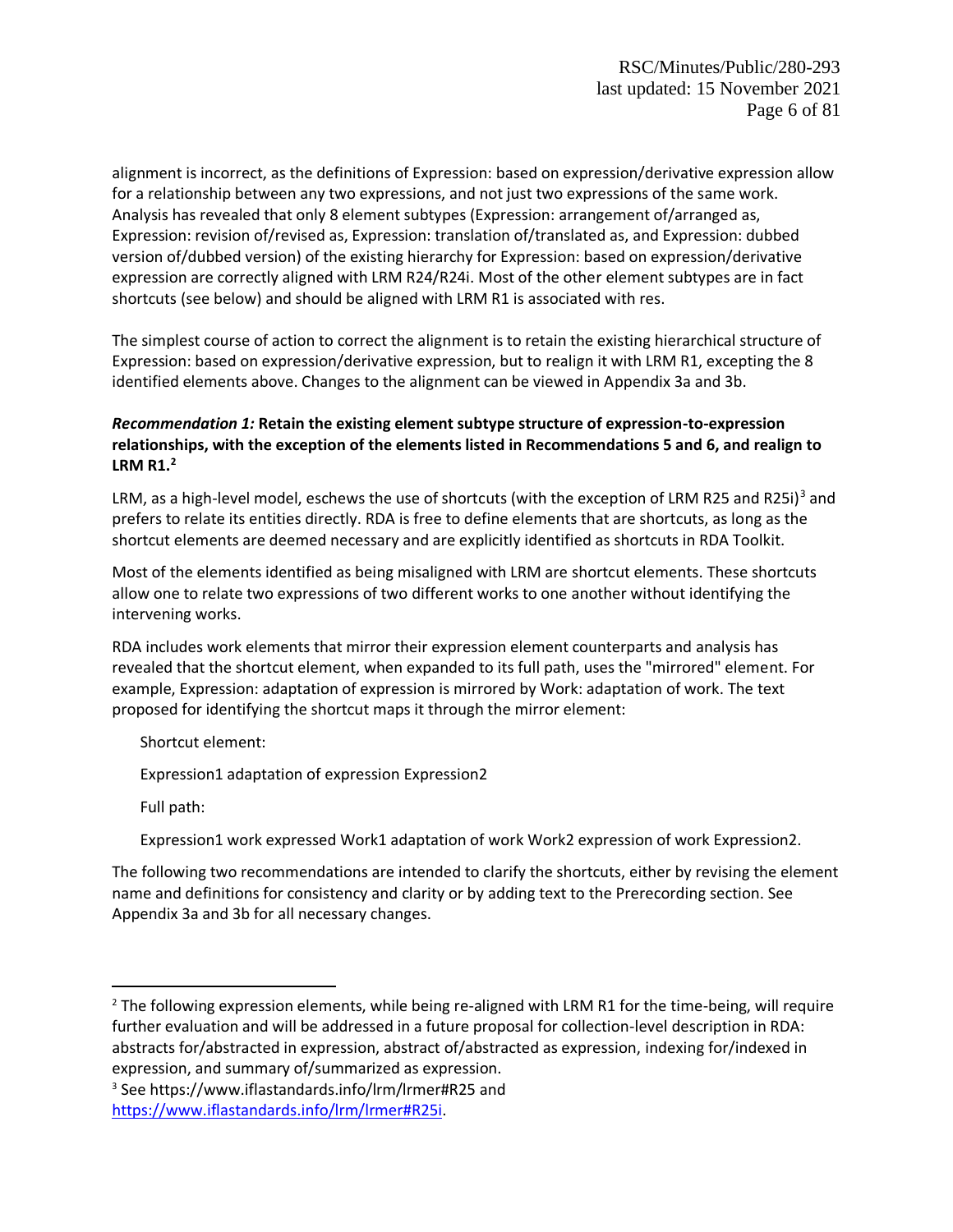*Recommendation 2:* **Revise the element names for Expression: based on expression and Expression: derivative expression to Expression: expression of derived work and Expression: expression of derivative work. Revise the definitions for consistency and clarity.**

#### *Recommendation 3:* **Add text to the Toolkit for expression-to-expression relationships that are shortcuts, if applicable.<sup>4</sup>**

The 8 elements that are aligned correctly with LRM (see [above\)](#page-5-1) should no longer be a part of the realigned hierarchy as detailed in Recommendation 1. In order for these elements to be accommodated in RDA, it is recommended that two new expression elements be created which are subtypes of Expression: related expression of expression, aligned with LRM R24 and LRM R24i. The 8 elements would then be placed as appropriate subtypes of the proposed elements. For the new element proposals, see Appendix [1.](#page-8-0) For the changes to the hierarchy, see Appendi[x 2.](#page-11-0)

*Recommendation 4:* **Create two new expression elements that are aligned with LRM R24 and LRM R24i with the labels Expression: derived expression of and Expression: derivative expression, respectively.**

*Recommendation 5:* **Remove Expression: arrangement of, Expression: revision of, and Expression: translation of from the existing element hierarchy and make them element subtypes of proposed Expression: derived expression of.**

*Recommendation 6:* **Remove Expression: arranged as, Expression: revised as, and Expression: translated as from the existing element hierarchy and make them element subtypes of proposed Expression: derivative expression.**

In the course of its work, the Technical Working Group observed that several definitions and labels could be revised for consistency and clarity. While such changes are usually submitted as Fast Track proposals, it was deemed more efficient to include the changes in this proposal.

*Recommendation 7***: Revise definitions of Expression: arrangement of/arranged as, Expression: revision of/revised as, Expression: translation of/translated as for consistency and clarity.**

*Recommendation 8:* **Revise the label of Work: based on work to Work: derived work of and revise the definition for consistency and clarity.**

Finally, several elements were identified as candidates for soft-deprecation. The Technical Working Group considers these elements to be insufficiently distinguishable from other elements in RDA and recommends that other elements be used.

*Recommendation 9:* **Soft-deprecate the following 1) Expression: digest of expression/digested as expression to prefer Expression: abridgement of expression/abridged as expression and 2) Work: digest of work/digested as work to prefer Work: abridgement of work/abridged as work.**

<sup>4</sup> The following elements will be evaluated in a future proposal for collection-level description and are therefore not included in this recommendation: abstracts for/abstracted in expression, abstracts for/abstracted in work, abstract of/abstracted as expression, abstract of/abstracted as work, indexing for/indexed in expression, indexing for/indexed in work, summary of/summarized as expression, and summary of/summarized as work.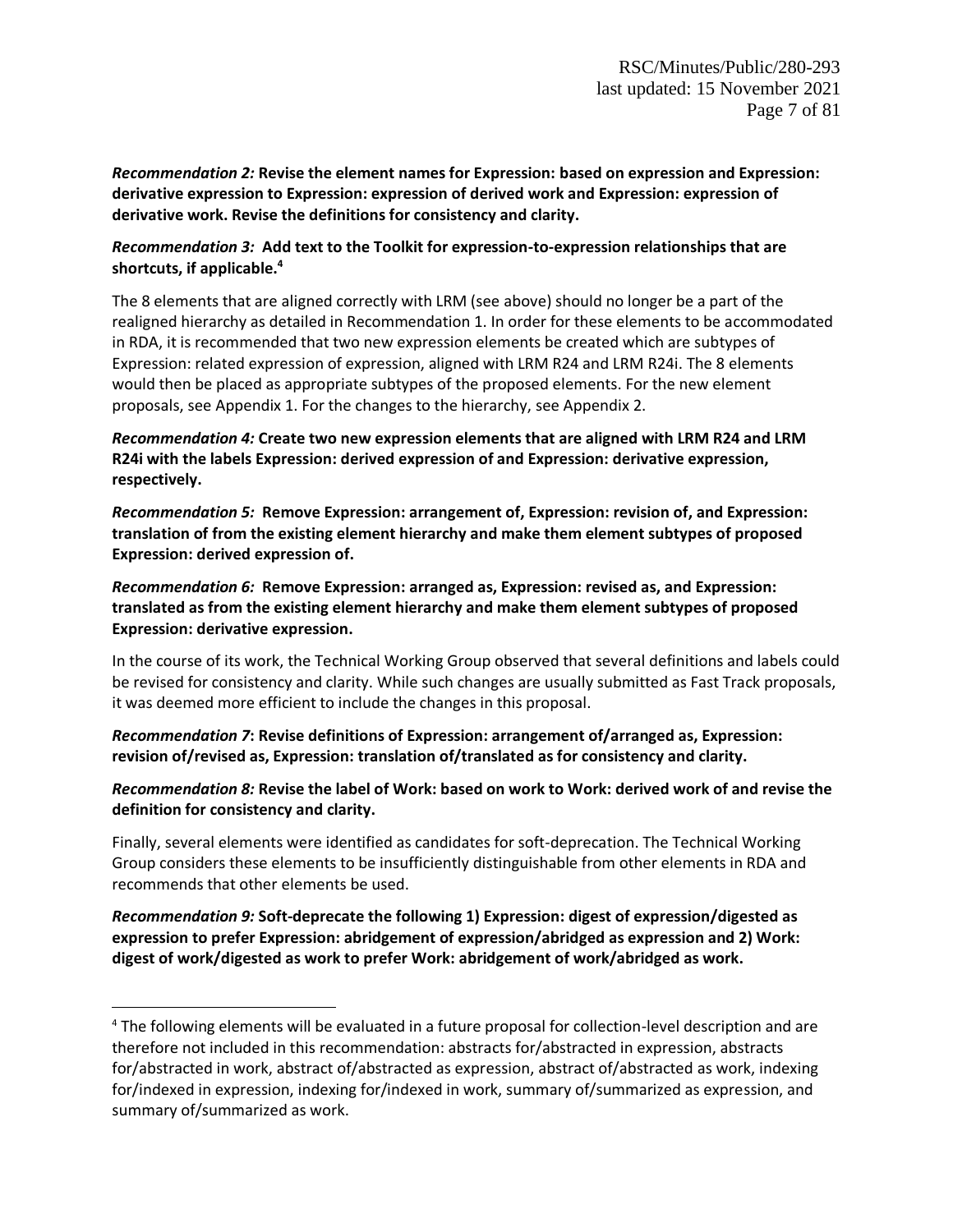#### Impact

These changes should not have a significant impact on users of RDA Toolkit. Recommendations 1-6 are at their heart changes in the alignment and hierarchy of elements for relating two expressions.

Recommendations 7-8 clarifies the definitions of selected elements but does not change their semantics.

Recommendation 9 soft-deprecates several elements, but does not remove them from the RDA Toolkit, so users may continue using the relationships if they desire. However, a cursory search of the OCLC database has revealed practically no use of the elements that are proposed for soft-deprecation.

### Summary of Recommendations

*Recommendation 1:* **Retain the existing element subtype structure of expression-to-expression relationships, with the exception of the elements listed in Recommendations 5 and 6, and realign to LRM R1.**

*Recommendation 2:* **Revise the element names for Expression: based on expression and Expression: derivative expression to Expression: expression of derived work and Expression: expression of derivative work. Revise the definitions for consistency and clarity.**

*Recommendation 3:* **Add text to the Toolkit for expression-to-expression relationships that are shortcuts, if applicable.**

*Recommendation 4:* **Create two new expression elements that are aligned with LRM R24 and LRM R24i with the labels Expression: derived expression of and Expression: derivative expression, respectively.**

*Recommendation 5:* **Remove Expression: arrangement of, Expression: revision of, and Expression: translation of from the existing element hierarchy and make them element subtypes of proposed Expression: derived expression of.**

*Recommendation 6:* **Remove Expression: arranged as, Expression: revised as, and Expression: translated as from the existing element hierarchy and make them element subtypes of proposed Expression: derivative expression.**

*Recommendation 7***: Revise definitions of Expression: arrangement of/arranged as, Expression: revision of/revised as, Expression: translation of/translated as for consistency and clarity.**

*Recommendation 8:* **Revise the label of Work: based on work to Work: derived work of and revise the definition for consistency and clarity.**

*Recommendation 9:* **Soft-deprecate the following 1) Expression: digest of expression/digested as expression to prefer Expression: abridgement of expression/abridged as expression and 2) Work: digest of work/digested as work to prefer Work: abridgement of work/abridged as work.**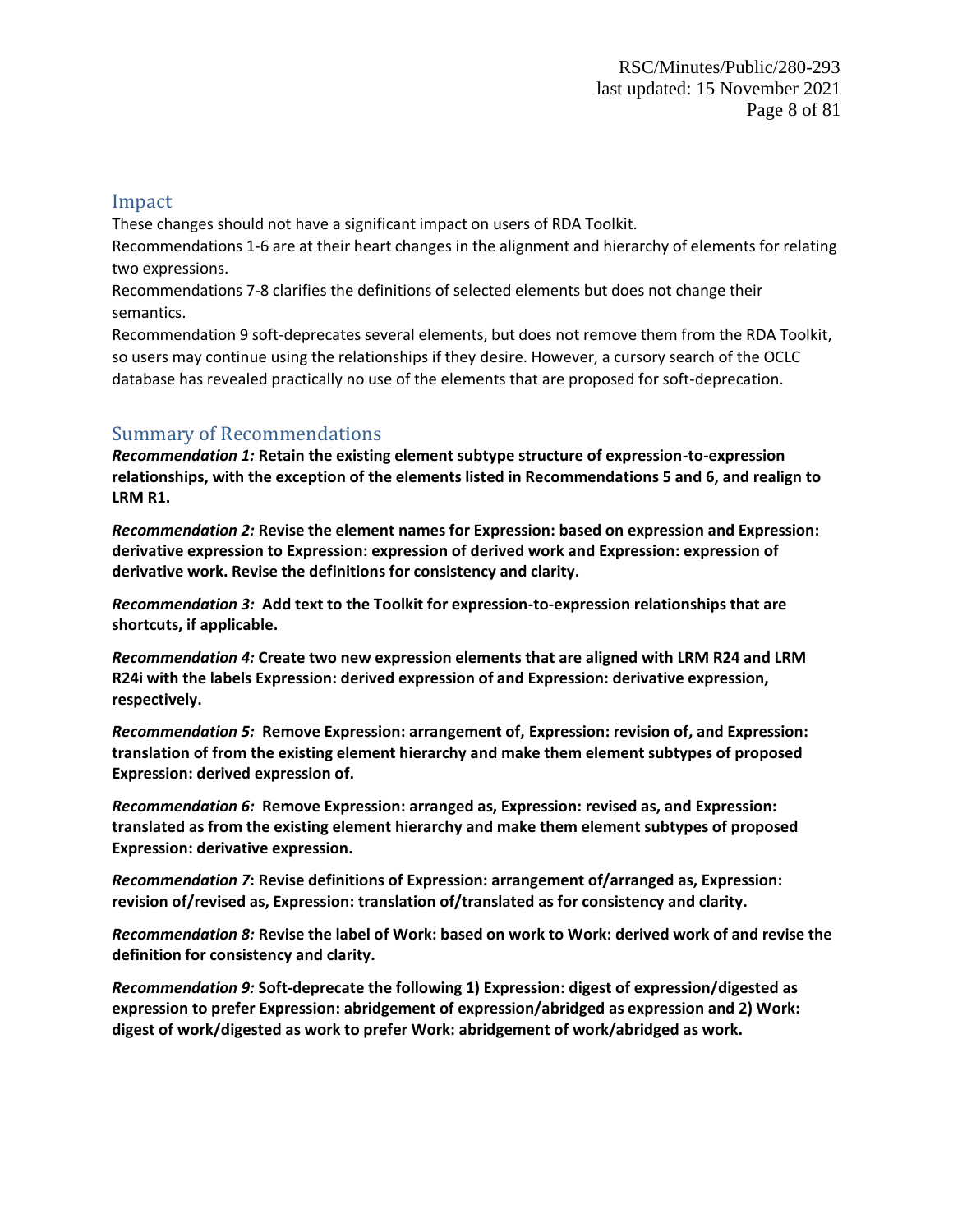### Appendices

[Appendix 1: New Elements](#page-8-0)

[Appendix 2: Hierarchy Changes](#page-11-0)

[Appendix 3a: Shortcuts, Alignment with LRM, Soft-Deprecation \(Marked-up version\)](#page-14-0)

[Appendix 3b: Shortcuts, Alignment with LRM, Soft-Deprecation \(Clean version\)](#page-47-0)

## <span id="page-8-0"></span>Appendix 1: New Elements

# derived expression of

### Definition and Scope

An expression that is modified to create a new expression of the same work.

#### Element Reference **IRI** http://rdaregistry.info/Elements/e/PXXXXX **Domain** Expression **Range** Expression **Alternate labels**

based on expression is based on expression is derived expression of

#### **IFLA LRM**

http://iflastandards.info/ns/lrm/lrmer/R24 **Dublin Core Terms**

http://purl.org/dc/terms/isVersionOf

#### **MARC 21 Bibliographic**

500 \*\* \$a [unstructured description] 700 \*\* \$0 [identifier] 700 \*\* \$1 [IRI] 700 \*\* \$a, b, c, d, f, g, k, l, m, n, o, p, q, r, s, t, u [structured description] 700 \*\* \$x [identifier] 710 \*\* \$0 [identifier] 710 \*\* \$1 [IRI] 710 \*\* \$a, b, c, d, f, g, k, l, m, n, o, p, r, s, t, u [structured description] 710 \*\* \$x [identifier] 711 \*\* \$0 [identifier] 711 \*\* \$1 [IRI] 711 \*\* \$a, c, d, e, f, g, k, l, n, p, q, s, t, u [structured description] 711 \*\* \$x [identifier]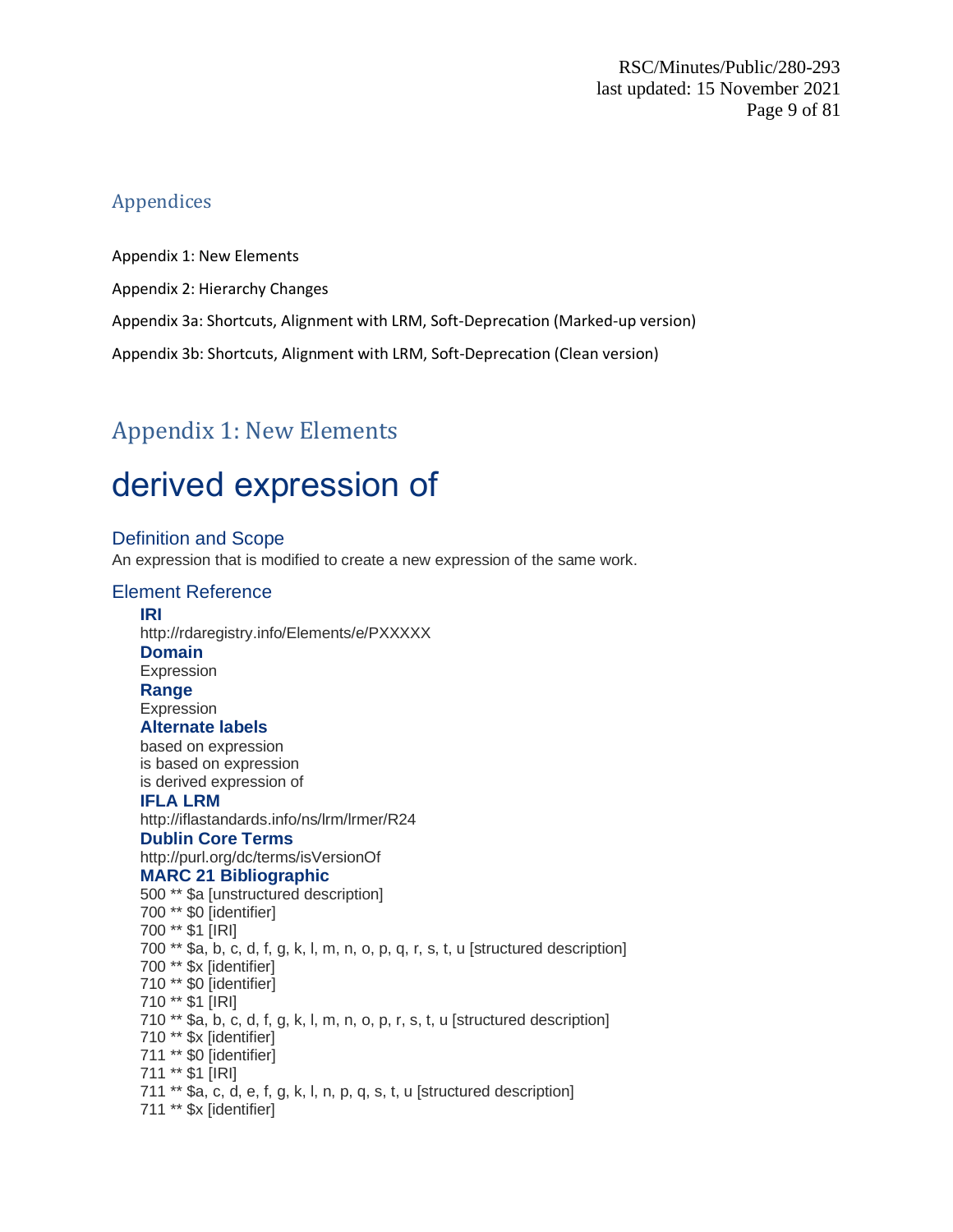730 \*\* \$0 [identifier] 730 \*\* \$1 [IRI] 730 \*\* \$a, d, f, g, n, p, r, t [structured description] 730 \*\* \$x [identifier] 787 \*\* \$a, c, g, m, n, s, t [structured description] 787 \*\* \$o [identifier] 787 \*\* \$r [identifier] 787 \*\* \$u [identifier] 787 \*\* \$w [identifier] 787 \*\* \$x [identifier] 787 \*\* \$y [identifier]

### **Prerecording**

### Recording

Record this element as a value of Expression: **appellation of expression** or as an IRI.

#### **Recording an unstructured description**

Record an unstructured description for a related expression as a value of Expression: **title of expression**.

For general guidance on unstructured descriptions, see Guidance: Recording methods. **Recording an unstructured description**.

#### **Recording a structured description**

Record a structured description for a related expression as a value of Expression: **access point for expression**.

For general guidance on structured descriptions, see Guidance: Recording methods. **Recording a structured description**.

#### **Recording an identifier**

Record an identifier for a related expression as a value of Expression: **identifier for expression**.

For general guidance on identifiers, see Guidance: Recording methods. **Recording an identifier**.

#### **Recording an IRI**

Record an IRI for a related expression as a *real-world object*.

For general guidance on IRIs, see Guidance: Recording methods. **Recording an IRI**.

#### **Related Elements**

For narrower elements, see

Expression: arrangement of

Expression: revision of

Expression: translation of

For the inverse of this element, see Expression: [derivative expression.](https://access.rdatoolkit.org/Content/Index?externalId=en-US_ala-adc49fa3-2615-35fa-a8c1-f74b8ed69a26)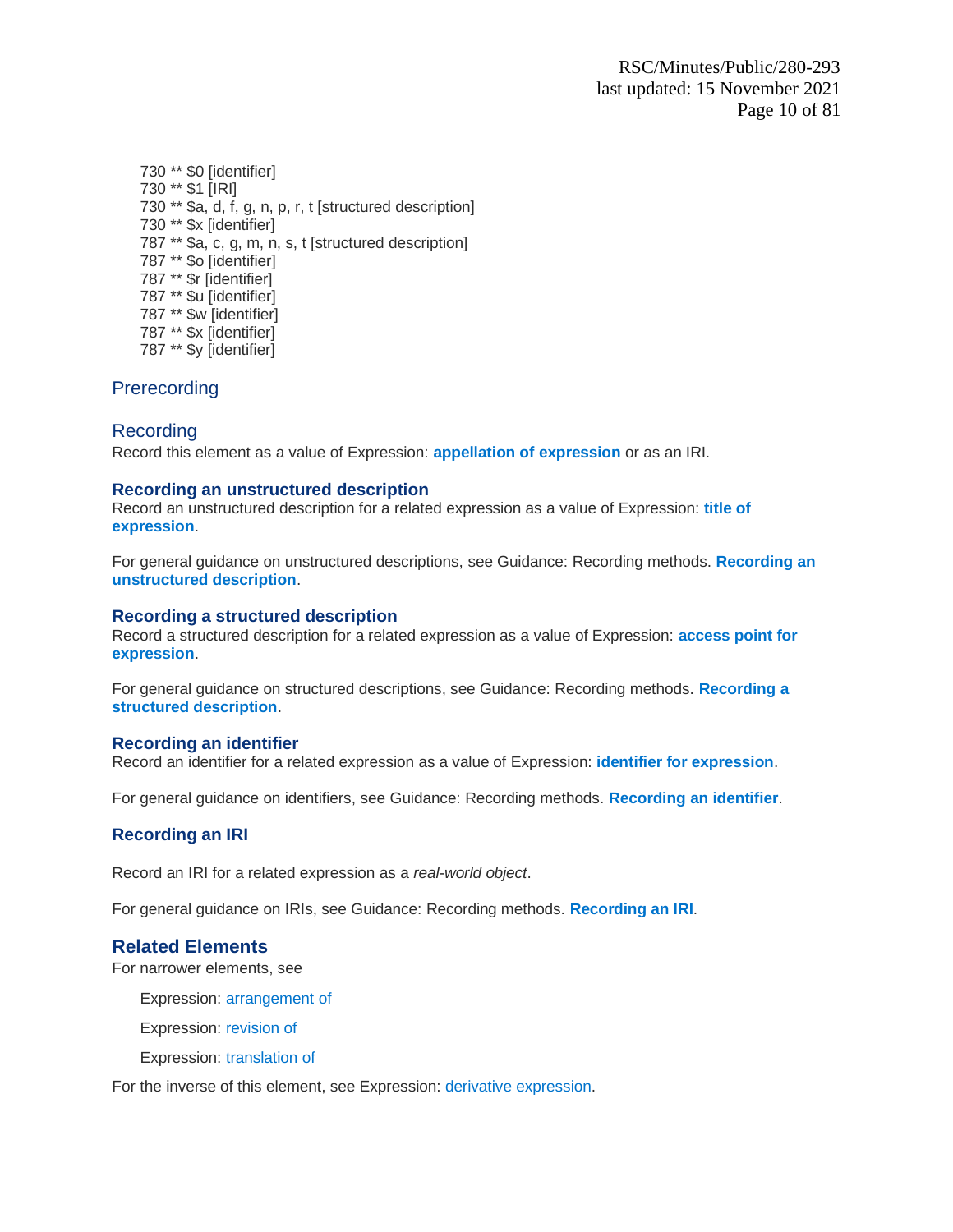# derivative expression

#### Definition and Scope

An expression that is a modification of a source expression of the same work.

Element Reference **IRI** http://rdaregistry.info/Elements/e/PXXXXX **Domain** Expression **Range** Expression **Alternate labels** has derivative expression **IFLA LRM** http://iflastandards.info/ns/lrm/lrmer/R24i **Dublin Core Terms** http://purl.org/dc/terms/hasVersion **MARC 21 Bibliographic** 500 \*\* \$a [unstructured description] 700 \*\* \$0 [identifier] 700 \*\* \$1 [IRI] 700 \*\* \$a, b, c, d, f, g, k, l, m, n, o, p, q, r, s, t, u [structured description] 700 \*\* \$x [identifier] 710 \*\* \$0 [identifier] 710 \*\* \$1 [IRI] 710 \*\* \$a, b, c, d, f, g, k, l, m, n, o, p, r, s, t, u [structured description] 710 \*\* \$x [identifier] 711 \*\* \$0 [identifier] 711 \*\* \$1 [IRI] 711 \*\* \$a, c, d, e, f, g, k, l, n, p, q, s, t, u [structured description] 711 \*\* \$x [identifier] 730 \*\* \$0 [identifier] 730 \*\* \$1 [IRI] 730 \*\* \$a, d, f, g, n, p, r, t [structured description] 730 \*\* \$x [identifier] 787 \*\* \$a, c, g, m, n, s, t [structured description] 787 \*\* \$o [identifier] 787 \*\* \$r [identifier] 787 \*\* \$u [identifier] 787 \*\* \$w [identifier] 787 \*\* \$x [identifier] 787 \*\* \$y [identifier]

### Prerecording

### Recording

Record this element as a value of Expression: **appellation of expression** or as an IRI.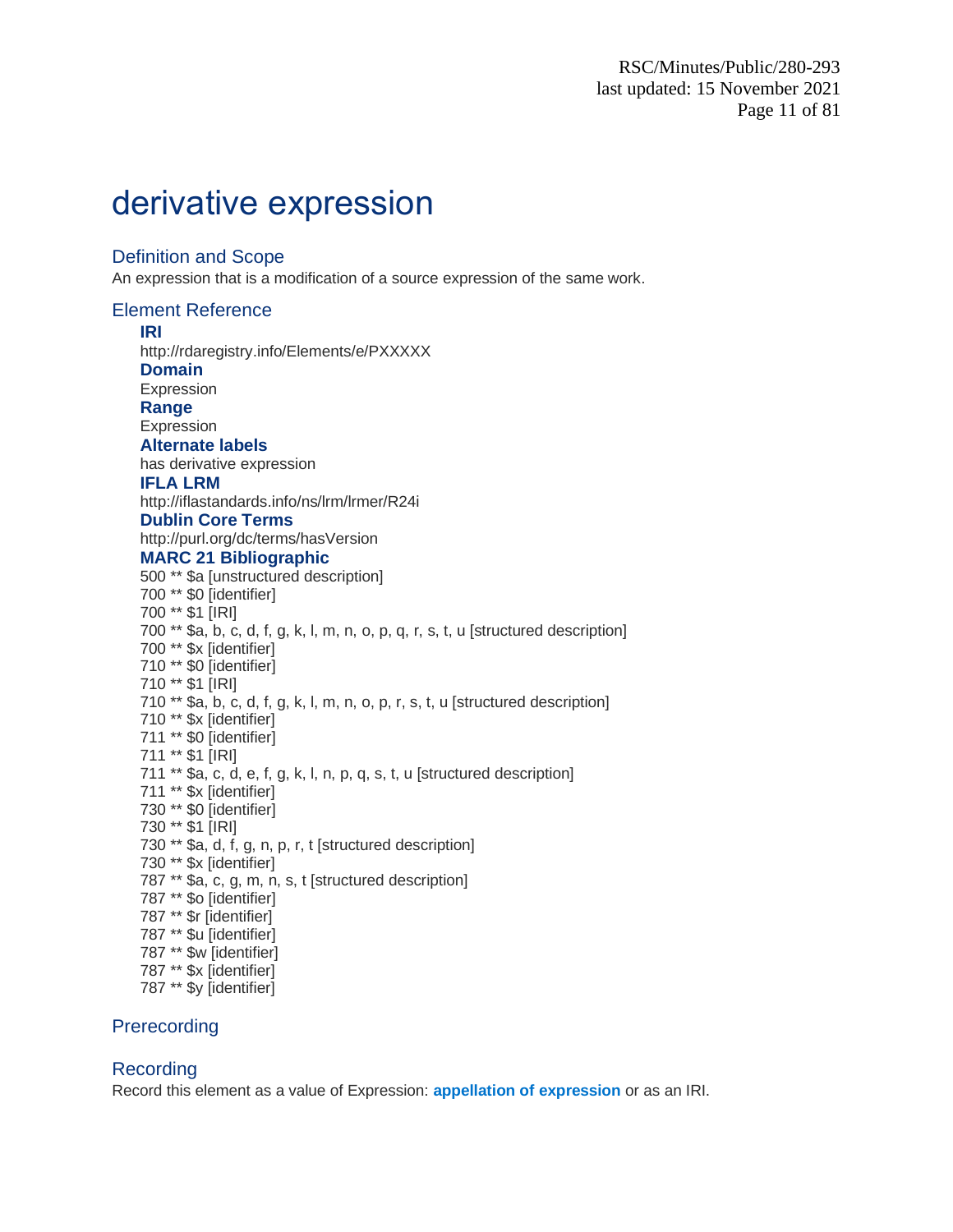#### **Recording an unstructured description**

Record an unstructured description for a related expression as a value of Expression: **title of expression**.

For general guidance on unstructured descriptions, see Guidance: Recording methods. **Recording an unstructured description**.

#### **Recording a structured description**

Record a structured description for a related expression as a value of Expression: **access point for expression**.

For general guidance on structured descriptions, see Guidance: Recording methods. **Recording a structured description**.

#### **Recording an identifier**

Record an identifier for a related expression as a value of Expression: **identifier for expression**.

For general guidance on identifiers, see Guidance: Recording methods. **Recording an identifier**.

#### **Recording an IRI**

Record an IRI for a related expression as a *real-world object*.

For general guidance on IRIs, see Guidance: Recording methods. **Recording an IRI**.

#### **Related Elements**

For narrower elements, see

Expression: arranged as

Expression: revised as

Expression: translated as

For the inverse of this element, see Expression: derived expression of.

## <span id="page-11-0"></span>Appendix 2: Hierarchy Changes arrangement of

#### Definition and Scope

An expression of a work that is rewritten as a musical composition for a medium of performance different from that for which a work was originally intended.

An expression of a musical work that has a medium of performance that is modified to create a new expression that is different from a representative expression of the same work.

#### **Related Elements**

For the inverse of this element, see Expression: arranged as.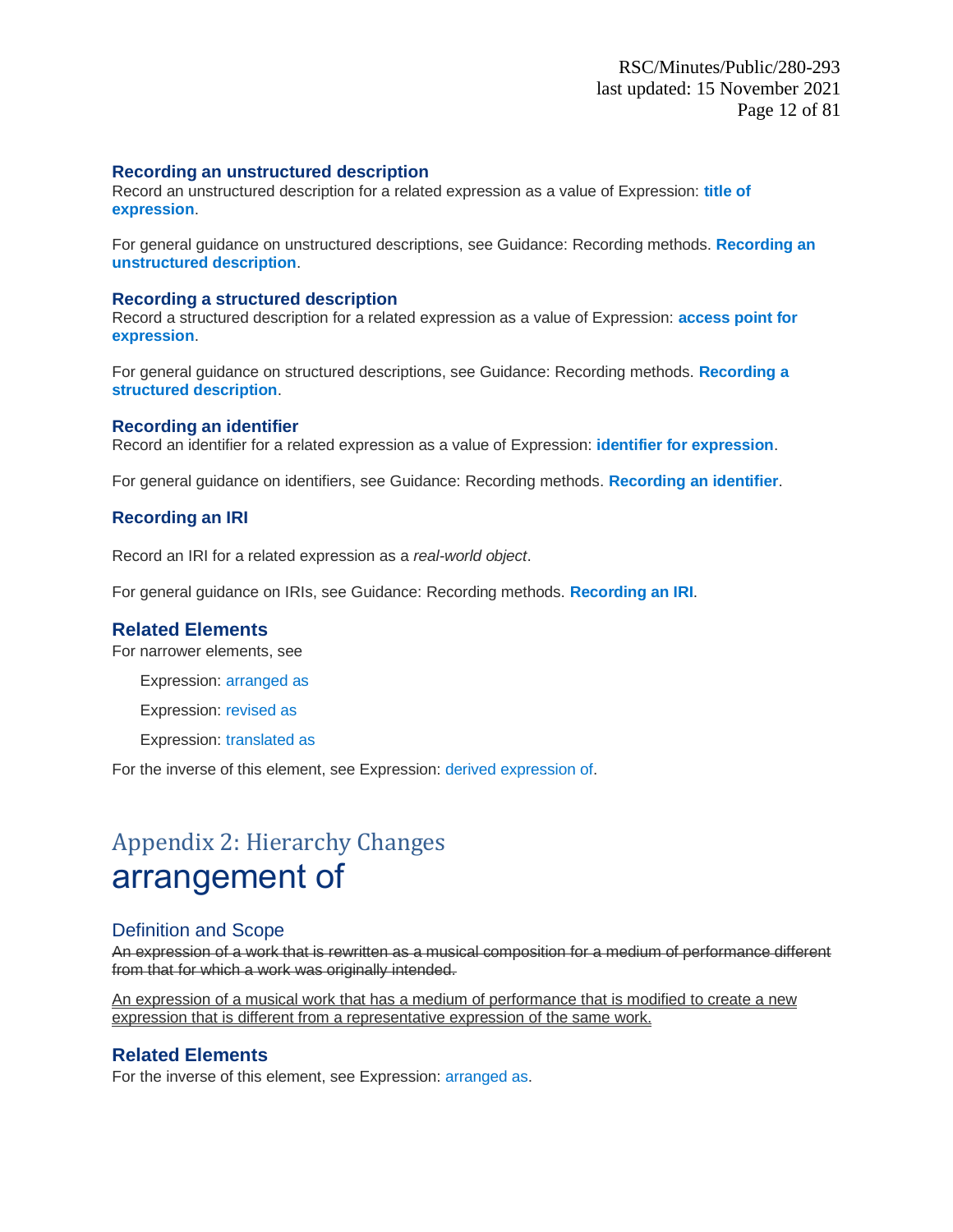## arrangement of

### Definition and Scope

An expression of a musical work that has a medium of performance that is modified to create a new expression that is different from a representative expression of the same work.

### **Related Elements**

For the inverse of this element, see Expression: arranged as.

# revision of

### Definition and Scope

An expression of a work that is used as the basis for an updated, corrected, or expanded version. An expression that is updated, corrected, or expanded to create a new expression of the same work.

### **Related Elements**

For the inverse of this element, see Expression: revised as.

# revision of

### Definition and Scope

An expression that is updated, corrected, or expanded to create a new expression of the same work.

### **Related Elements**

For the inverse of this element, see Expression: revised as.

# translation of

### Definition and Scope

An expression of a work that is translated, i.e., the text expressed in a language different from that of an original work.

An expression that has a language that is modified by a change in language to create a new expression that is different from a representative expression of the same work.

### **Related Elements**

For narrower elements, see Expression: dubbed version of.

For the inverse of this element, see Expression: translated as.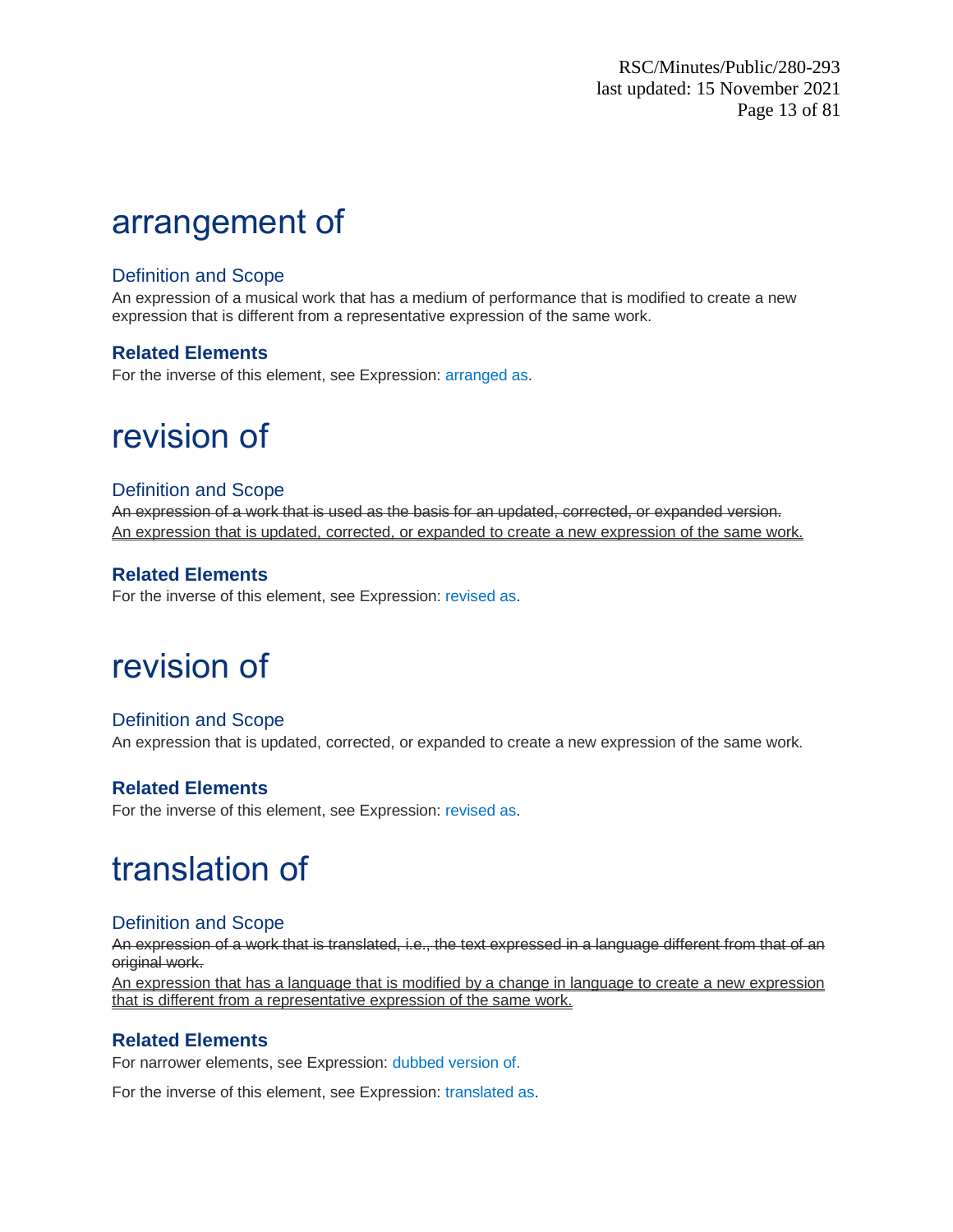# translation of

### Definition and Scope

An expression that has a language that is modified by a change in language to create a new expression that is different from a representative expression of the same work.

### **Related Elements**

For narrower elements, see Expression: dubbed version of.

For the inverse of this element, see Expression: translated as.

## arranged as

### Definition and Scope

An expression of a work that rewrites a musical composition for a medium of performance different from that for which a work was originally intended.

An expression of a musical work that has a medium of performance that is a modification of a representative expression of the same work.

### **Related Elements**

For the inverse of this element, see Expression: arrangement of.

## arranged as

### Definition and Scope

An expression of a musical work that has a medium of performance that is a modification of a representative expression of the same work.

### **Related Elements**

For the inverse of this element, see Expression: arrangement of.

## revised as

### Definition and Scope

An expression of a work that is updated, corrected, or expanded. An expression that is an update, correction, or expansion of a source expression of the same work.

### **Related Elements**

For the inverse of this element, see Expression: revision of.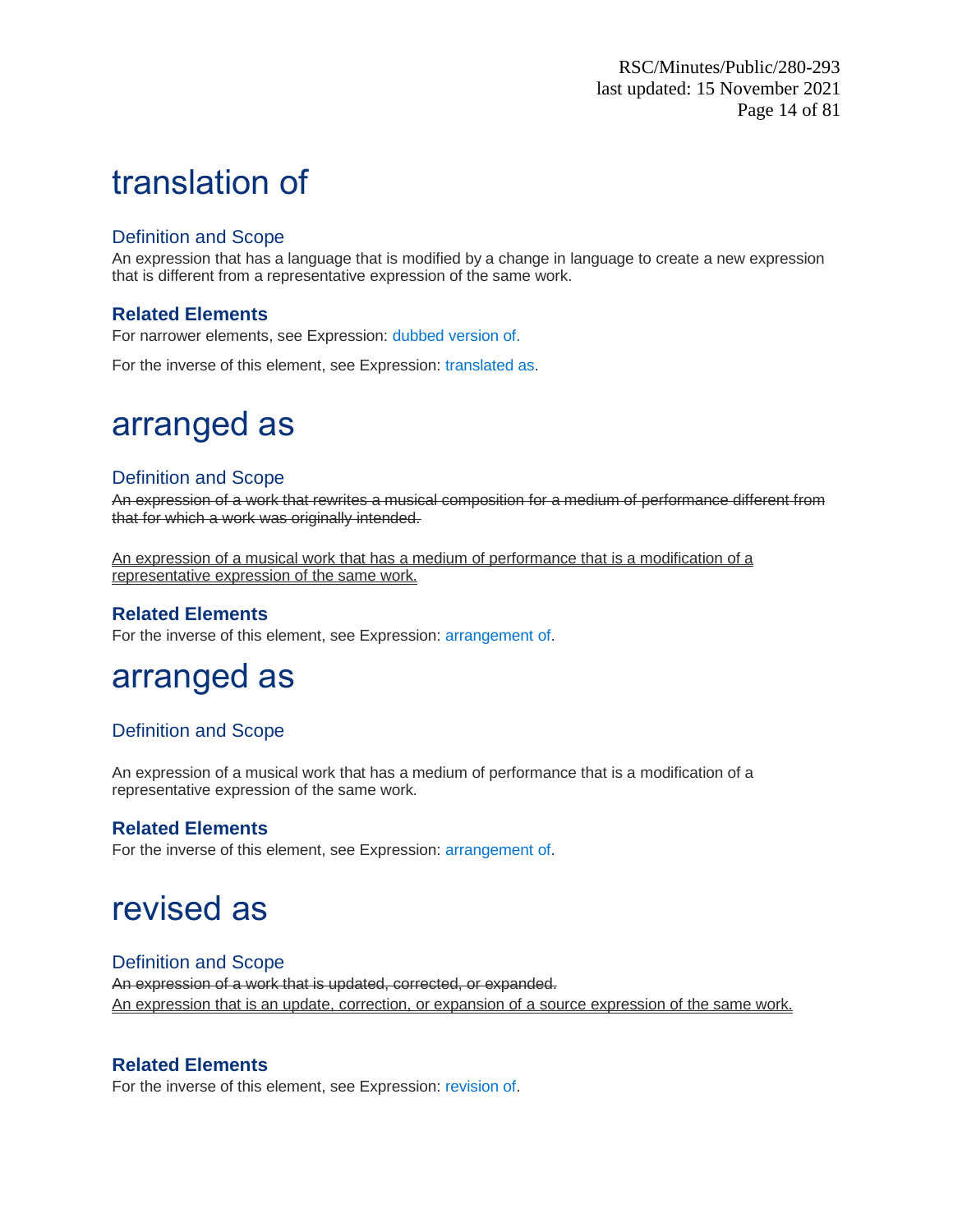# revised as

### Definition and Scope

An expression that is an update, correction, or expansion of a source expression of the same work.

### **Related Elements**

For the inverse of this element, see Expression: revision of.

# translated as

### Definition and Scope

An expression of a work that translates the text of another expression of a work. An expression that has a language that is a modification of change in language of a representative expression of the same work.

### **Related Elements**

For the inverse of this element, see Expression: translation of.

## translated as

### Definition and Scope

An expression that has a language that is a modification of change in language of a representative expression of the same work.

### **Related Elements**

For the inverse of this element, see Expression: translation of.

## <span id="page-14-0"></span>Appendix 3a: Shortcuts, Alignment with LRM, Soft-Deprecation (markup)

# abridgement of expression

### Element Reference

**IFLA LRM** http://iflastandards.info/ns/lrm/lrmer/R1 http://iflastandards.info/ns/lrm/lrmer/R24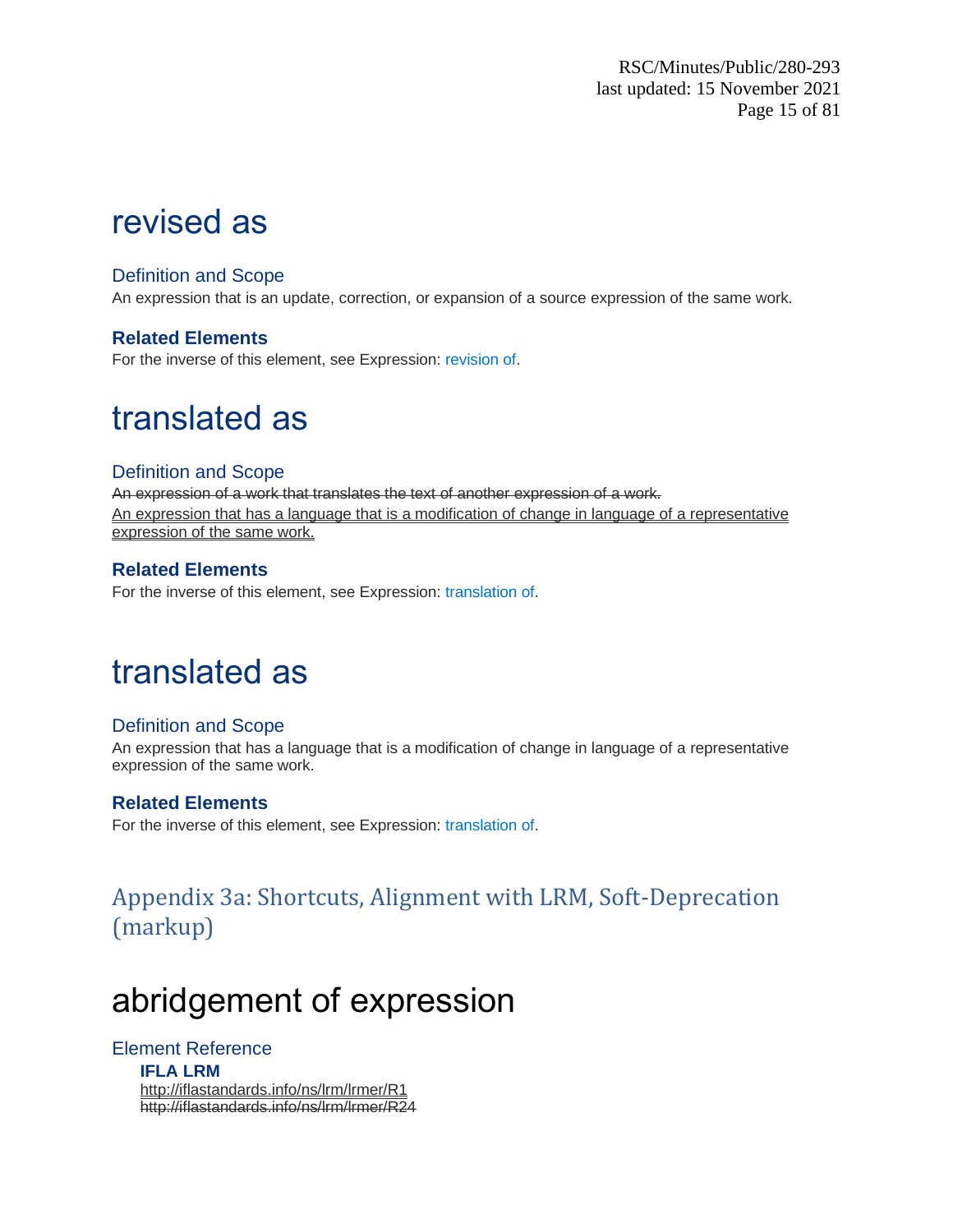### **Prerecording**

This element is a *shortcut* for the following chain of relationships:

- 1. Expression: **work expressed** for a work that is an abridgement that is realized by the expression
- 2. Work: **abridgement of work** for a work that is used as the source of the abridgement work
- 3. Work: **expression of work** for an expression that is the realization of the source of the abridgement work

The element does not identify any abridgement work that is realized by the expression or any work that is the source of the abridgement work.

For general guidance on shortcuts, see Guidance: Introduction to RDA. Data elements. **Relationship shortcuts**.

### **Related Elements**

Expression

# abridged as expression

### Element Reference

#### **IFLA LRM**

http://iflastandards.info/ns/lrm/lrmer/R1 http://iflastandards.info/ns/lrm/lrmer/R24i

### **Prerecording**

This element is a *shortcut* for the following chain of relationships:

- 1. Expression: **work expressed** for a work that is a source work that is realized by the expression
- 2. Work: **abridged as work** for a work that is an abridgement of the source work
- 3. Work: **expression of work** for an expression that is a realization of the abridgement work

The element does not identify any source work that is realized by the expression or any abridgement work that is the modification of the source work.

For general guidance on shortcuts, see Guidance: Introduction to RDA. Data elements. **Relationship shortcuts**.

### **Related Elements**

# adaptation of expression

Element Reference **IFLA LRM**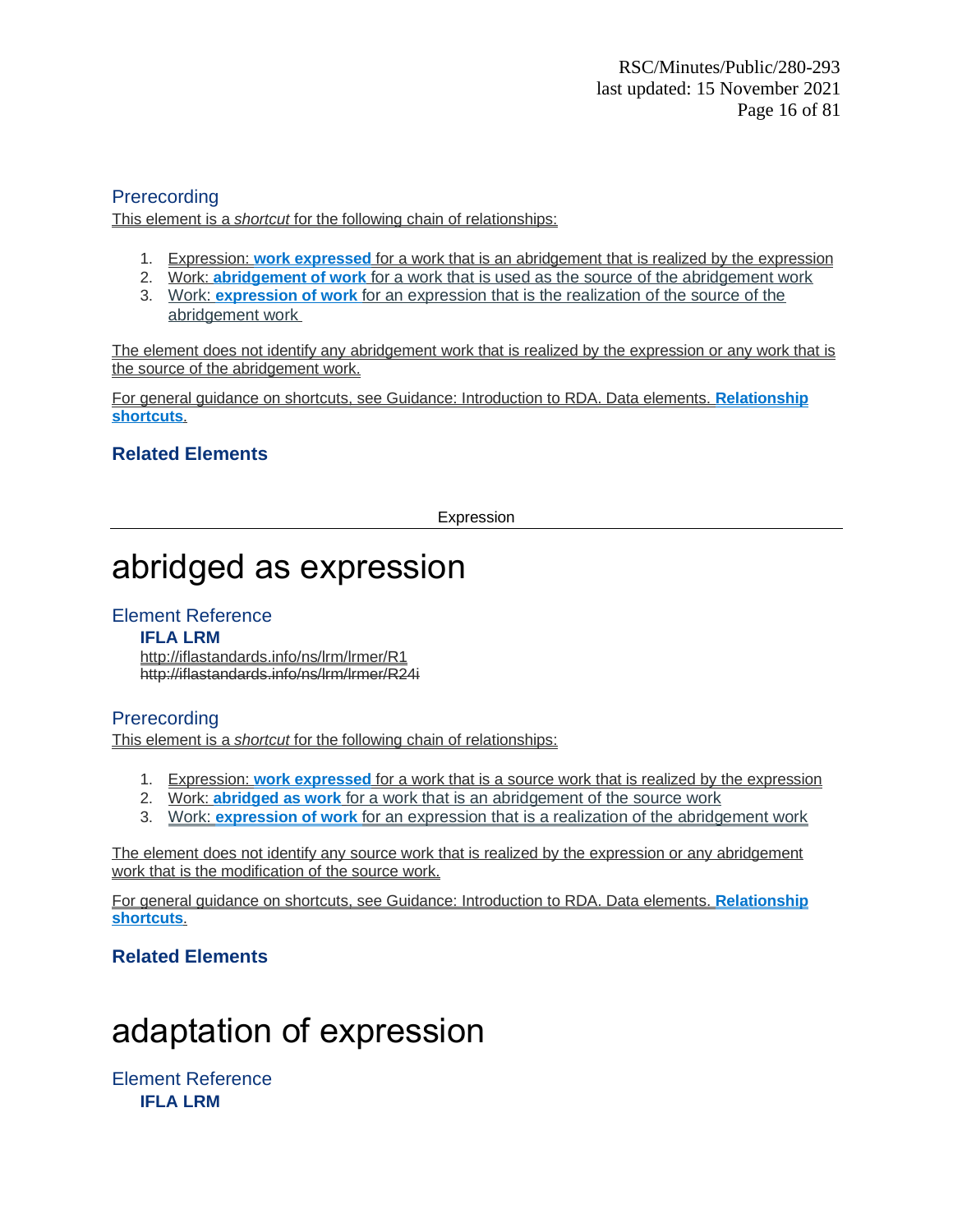http://iflastandards.info/ns/lrm/lrmer/R1 http://iflastandards.info/ns/lrm/lrmer/R24

### **Prerecording**

This element is a *shortcut* for the following chain of relationships:

- 1. Expression: **work expressed** for a work that is an adaptation that is realized by the expression
- 2. Work: **adaptation of work** for a work that is used as the source of the adaptation work
- 3. Work: **expression of work** for an expression that is the realization of the source of the adaptation work

The element does not identify any adaptation work that is realized by the expression or any work that is the source of the adaptation work.

For general guidance on shortcuts, see Guidance: Introduction to RDA. Data elements. **Relationship shortcuts**.

### **Related Elements**

# adapted as expression

### Element Reference

### **IFLA LRM**

http://iflastandards.info/ns/lrm/lrmer/R1 http://iflastandards.info/ns/lrm/lrmer/R24i

### **Prerecording**

This element is a *shortcut* for the following chain of relationships:

- 1. Expression: **work expressed** for a work that is a source work that is realized by the expression
- 2. Work: **adapted as work** for a work that is an adaptation of the source work
- 3. Work: **expression of work** for an expression that is a realization of the adaptation work

The element does not identify any source work that is realized by the expression or any adaptation work that is the modification of the source work.

For general guidance on shortcuts, see Guidance: Introduction to RDA. Data elements. **Relationship shortcuts**.

### **Related Elements**

# based on expression expression of derived work

Definition and Scope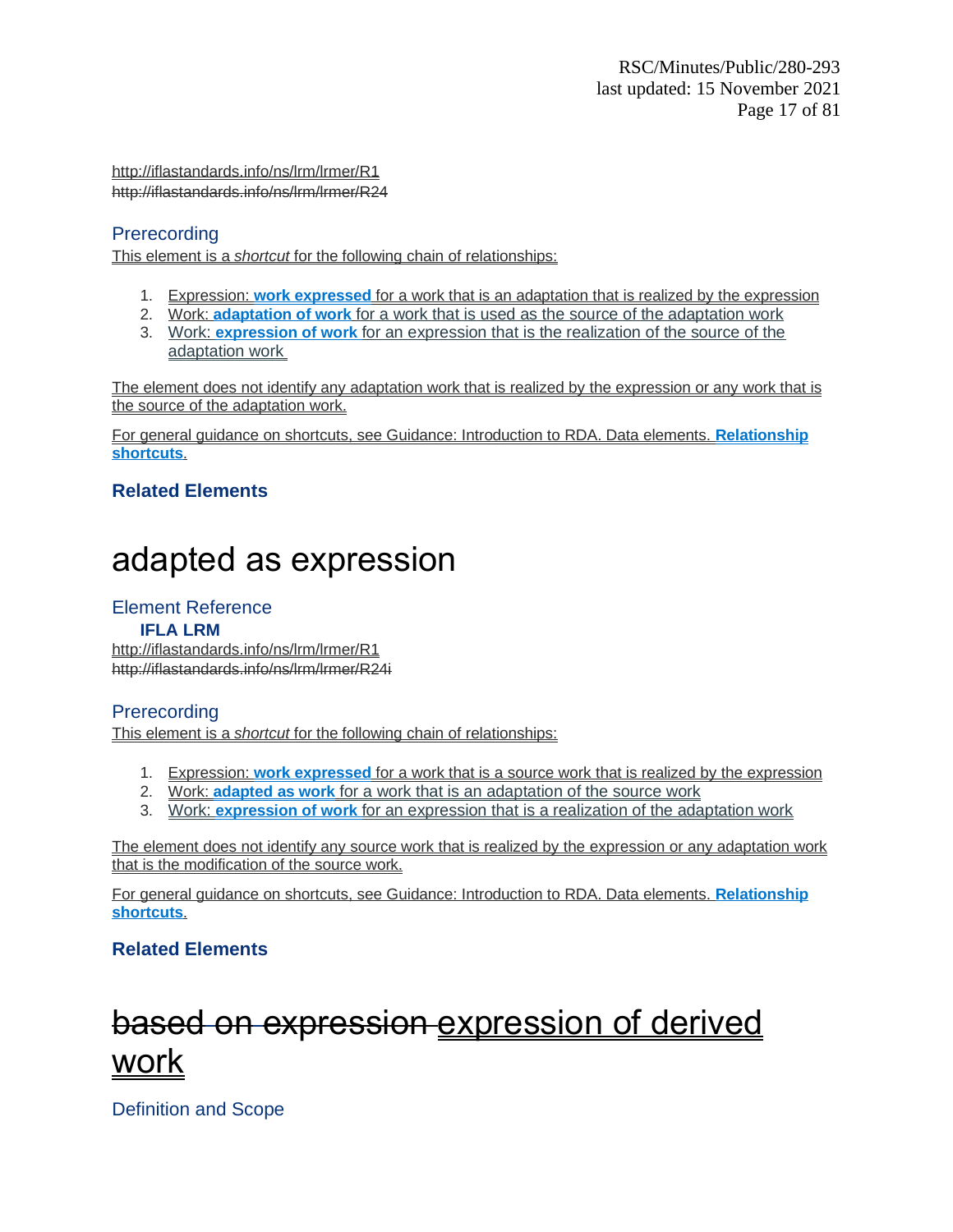An expression used as the basis for a derivative expression.

An expression of a work that is modified to create an expression of a derivative work. Element Reference

#### **IFLA LRM**

http://iflastandards.info/ns/lrm/lrmer/R1 http://iflastandards.info/ns/lrm/lrmer/R24

### **Prerecording**

This element is a *shortcut* for the following chain of relationships:

- 1. Expression: **work expressed** for a work that is a derivative work that is realized by the expression
- 2. Work: **based on work** for a work that is used as a source of the derivative work
- 3. Work: **expression of work** for an expression that is the realization of the source of the derivative work

The element does not identify any derivative work that is realized by the expression or any work that is the source of the derivative work.

For general guidance on shortcuts, see Guidance: Introduction to RDA. Data elements. **Relationship shortcuts**.

### **Related Elements**

expression: abridgement of

- : abstract of
- : abstracts for
- : adaptation of
- : arrangement of
- : digest of
- : expanded version of
- : free translation of
- : imitation of
- : indexing for
- : musical setting of
- : paraphrase of
- : remake of
- : revision of
- : summary of
- : translation of
- : variations

# derivative expression expression of derivative work

### Definition and Scope

An expression that is a modification of a source expression. An expression of a work that is a modification of a source expression of a different work.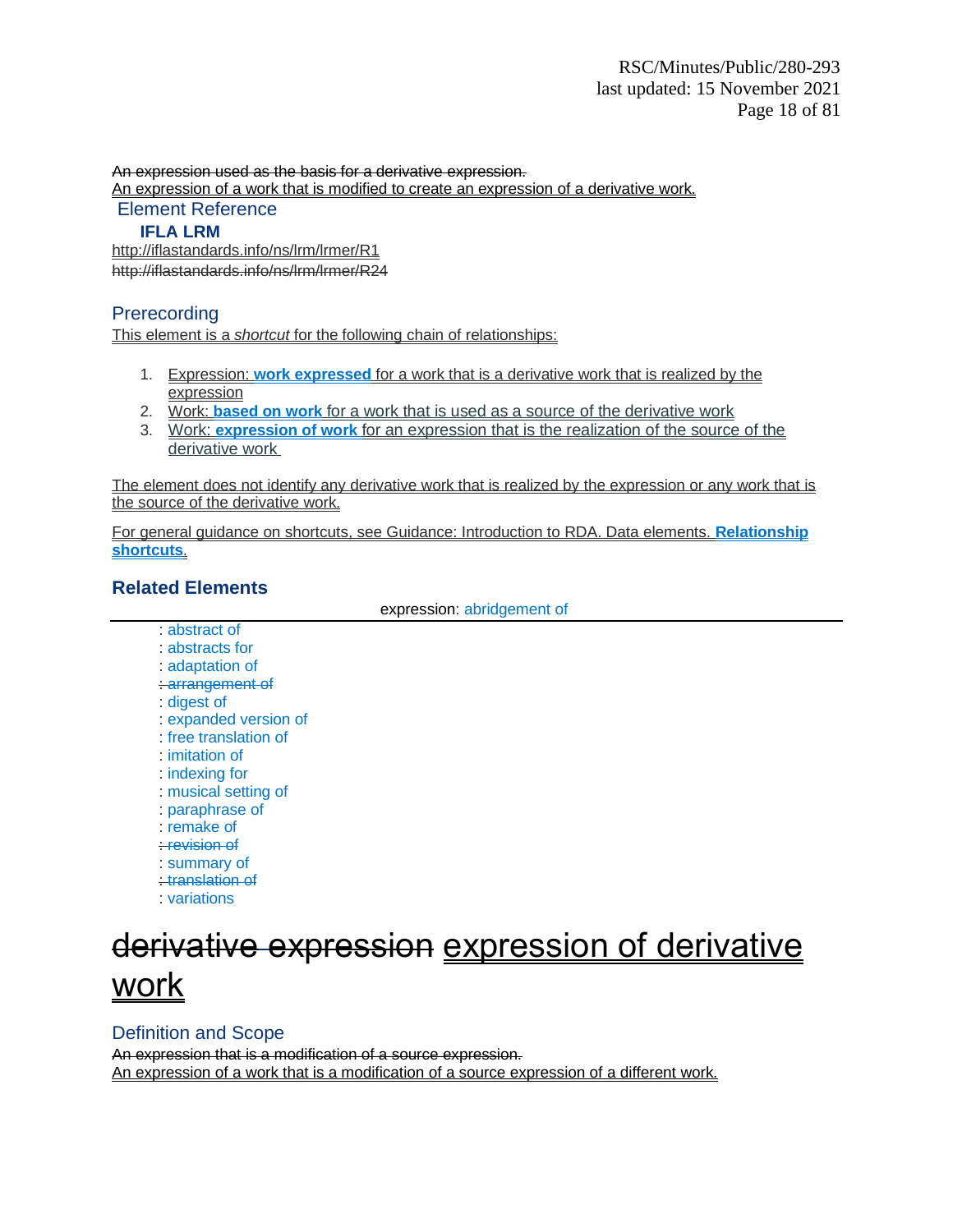### Element Reference

#### **IFLA LRM**

<http://iflastandards.info/ns/lrm/lrmer/R1> [http://iflastandards.info/ns/lrm/lrmer/R24i](http://iflastandards.info/ns/lrm/lrmer/R1)

### **Prerecording**

This element is a *shortcut* for the following chain of relationships:

- 1. Expression: **work expressed** for a work that is a source work that is realized by the expression
- 2. Work: **derivative work** for a work that is based on the source work
- 3. Work: **expression of work** for an expression that is a realization of the derivative work

The element does not identify any source work that is realized by the expression or any derivative work that is the modification of the source work.

For general guidance on shortcuts, see Guidance: Introduction to RDA. Data elements. **Relationship shortcuts**.

### **Related Elements**

Expression: abridged as expression Expression: abstracted as expression Expression: abstracted in expression Expression: adapted as expression Expression: arranged as Expression: digested as expression Expression: expanded as expression Expression: freely translated as expression Expression: imitated as expression Expression: indexed in expression Expression: modified by variation as expression Expression: paraphrased as expression Expression: remade as expression Expression: revised as Expression: set to music as expression Expression: summarized as expression Expression: translated as

# choreographic adaptation of expression

## Element Reference

**IFLA LRM** http://iflastandards.info/ns/lrm/lrmer/R1 http://iflastandards.info/ns/lrm/lrmer/R24

### Prerecording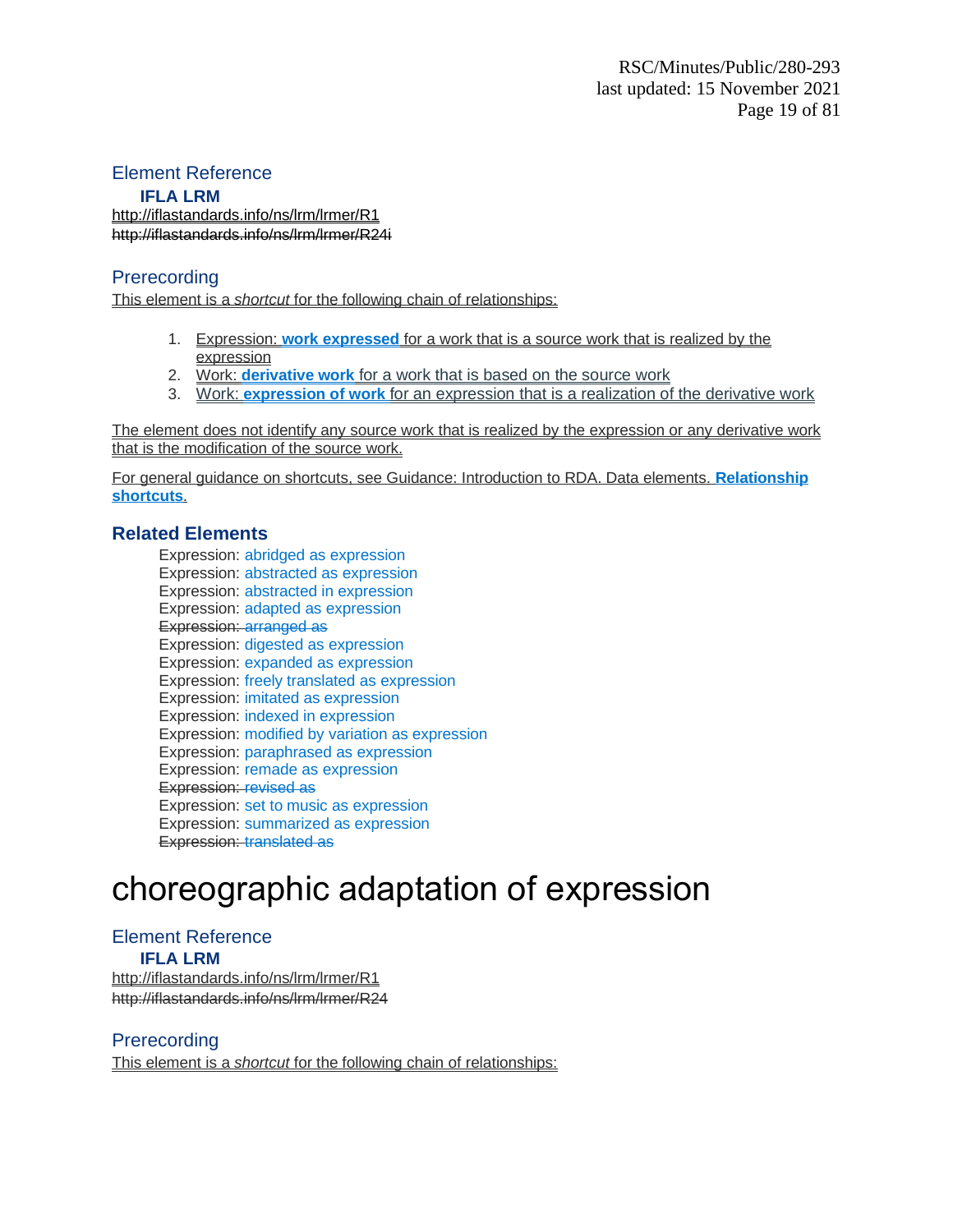- 1. Expression: **work expressed** for a work that is a *choreographic work* that is realized by the expression
- 2. Work: **choreographic adaptation of work** for a work that is used as the source of the *choreographic work*
- 3. Work: **expression of work** for an expression that is the realization of the source of the *choreographic work*

The element does not identify any *choreographic work* that is realized by the expression or any work that is the source of the *choreographic work*.

For general guidance on shortcuts, see Guidance: Introduction to RDA. Data elements. **Relationship shortcuts**.

# adapted as choreography expression

### Element Reference

#### **IFLA LRM**

http://iflastandards.info/ns/lrm/lrmer/R1 http://iflastandards.info/ns/lrm/lrmer/R24i

### **Prerecording**

This element is a *shortcut* for the following chain of relationships:

- 1. Expression: **work expressed** for a work that is a source work that is realized by the expression
- 2. Work: **adapted as choreography expression** for a work that is a *choreographic work* adaptation of the source work
- 3. Work: **expression of work** for an expression that is a realization of the *choreographic work*

The element does not identify any source work that is realized by the expression or any *choreographic work* that is the modification of the source work.

For general guidance on shortcuts, see Guidance: Introduction to RDA. Data elements. **Relationship shortcuts**.

# digest of expression

### Element Reference

### **IFLA LRM**

http://iflastandards.info/ns/lrm/lrmer/R1 http://iflastandards.info/ns/lrm/lrmer/R24

### **Prerecording**

The following option is recommended.

### **OPTION**

abridgement of expression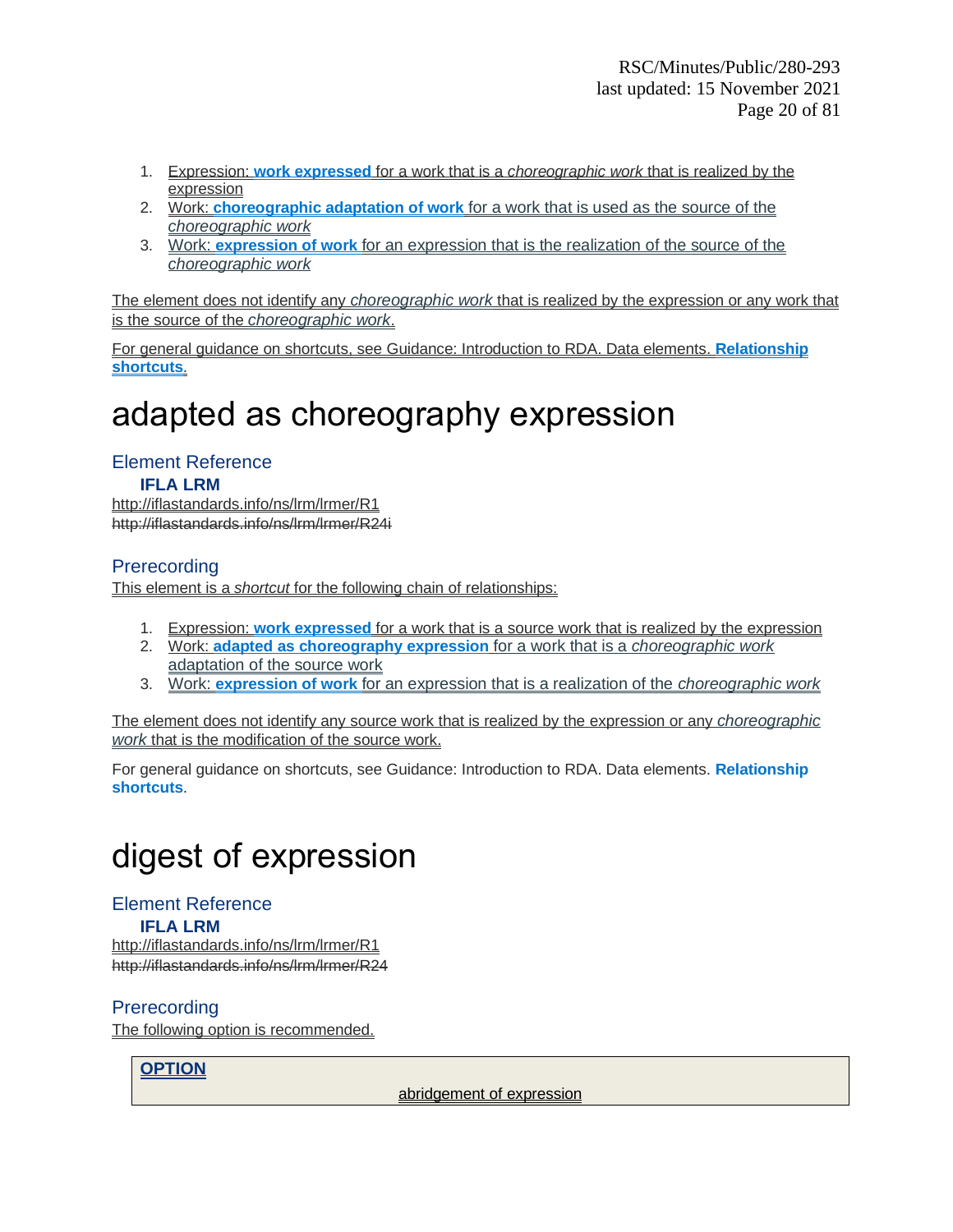This element is a *shortcut* for the following chain of relationships:

- 1. Expression: **work expressed** for a work that is a digest work that is realized by the expression
- 2. Work: **digest of work** for a work that is used as the source of the digest work
- 3. Work: **expression of work** for an expression that is the realization of the source of the digest work

The element does not identify any digest work that is realized by the expression or any work that is the source of the digest work.

For general guidance on shortcuts, see Guidance: Introduction to RDA. Data elements. **Relationship shortcuts**.

### **Related Elements**

# digested as expression

Element Reference **IFLA LRM** <http://iflastandards.info/ns/lrm/lrmer/R1> [http://iflastandards.info/ns/lrm/lrmer/R24i](http://iflastandards.info/ns/lrm/lrmer/R1)

### **Prerecording**

### **OPTION**

abridged as expression

This element is a *shortcut* for the following chain of relationships:

- 1. Expression: **work expressed** for a work that is a source work that is realized by the expression
- 2. Work: **digested as work** for a work that is a digest of the source work
- 3. Work: **expression of work** for an expression that is a realization of the digest work

The element does not identify any source work that is realized by the expression or any digest work that is the modification of the source work.

For general guidance on shortcuts, see Guidance: Introduction to RDA. Data elements. **Relationship shortcuts**.

### **Related Elements**

# dramatization of expression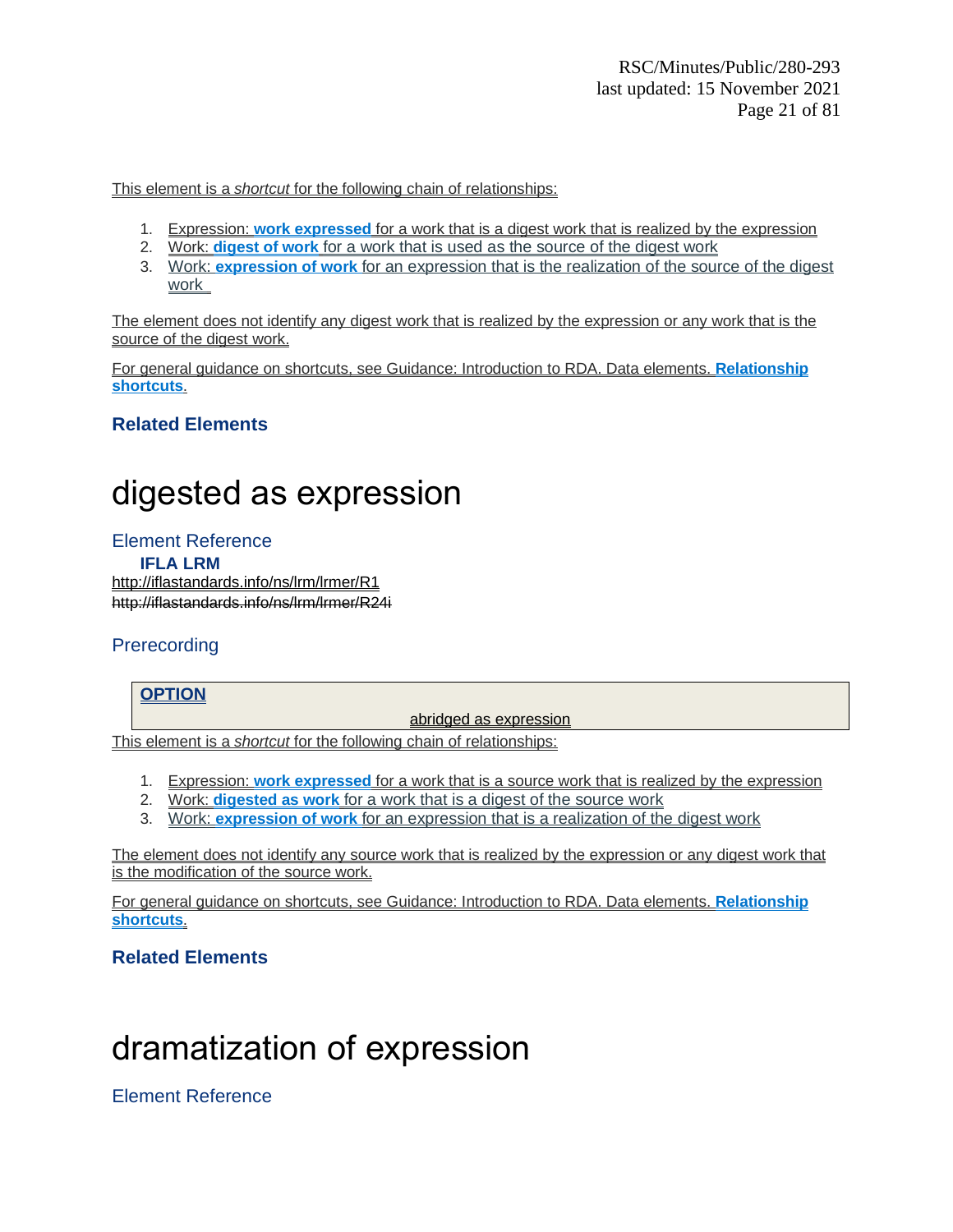http://iflastandards.info/ns/lrm/lrmer/R1 http://iflastandards.info/ns/lrm/lrmer/R24

### **Prerecording**

This element is a *shortcut* for the following chain of relationships:

- 1. Expression: **work expressed** for a work that is a dramatization that is realized by the expression
- 2. Work: **dramatization of work** for a work that is used as the source of the dramatization work
- 3. Work: **expression of work** for an expression that is the realization of the source of the dramatization work

The element does not identify any dramatization work that is realized by the expression or any work that is the source of the dramatization work.

For general guidance on shortcuts, see Guidance: Introduction to RDA. Data elements. **Relationship shortcuts**.

# dramatized as expression

### Element Reference

**IFLA LRM** <http://iflastandards.info/ns/lrm/lrmer/R1> [http://iflastandards.info/ns/lrm/lrmer/R24i](http://iflastandards.info/ns/lrm/lrmer/R1)

### **Prerecording**

This element is a *shortcut* for the following chain of relationships:

- 1. Expression: **work expressed** for a work that is a source work that is realized by the expression
- 2. Work: **dramatized as work** for a work that is a dramatization of the source work
- 3. Work: **expression of work** for an expression that is a realization of the dramatization work

The element does not identify any source work that is realized by the expression or any dramatization work that is the modification of the source work.

For general guidance on shortcuts, see Guidance: Introduction to RDA. Data elements. **Relationship shortcuts**.

# expanded version of expression

Element Reference **IFLA LRM** http://iflastandards.info/ns/lrm/lrmer/R1 http://iflastandards.info/ns/lrm/lrmer/R24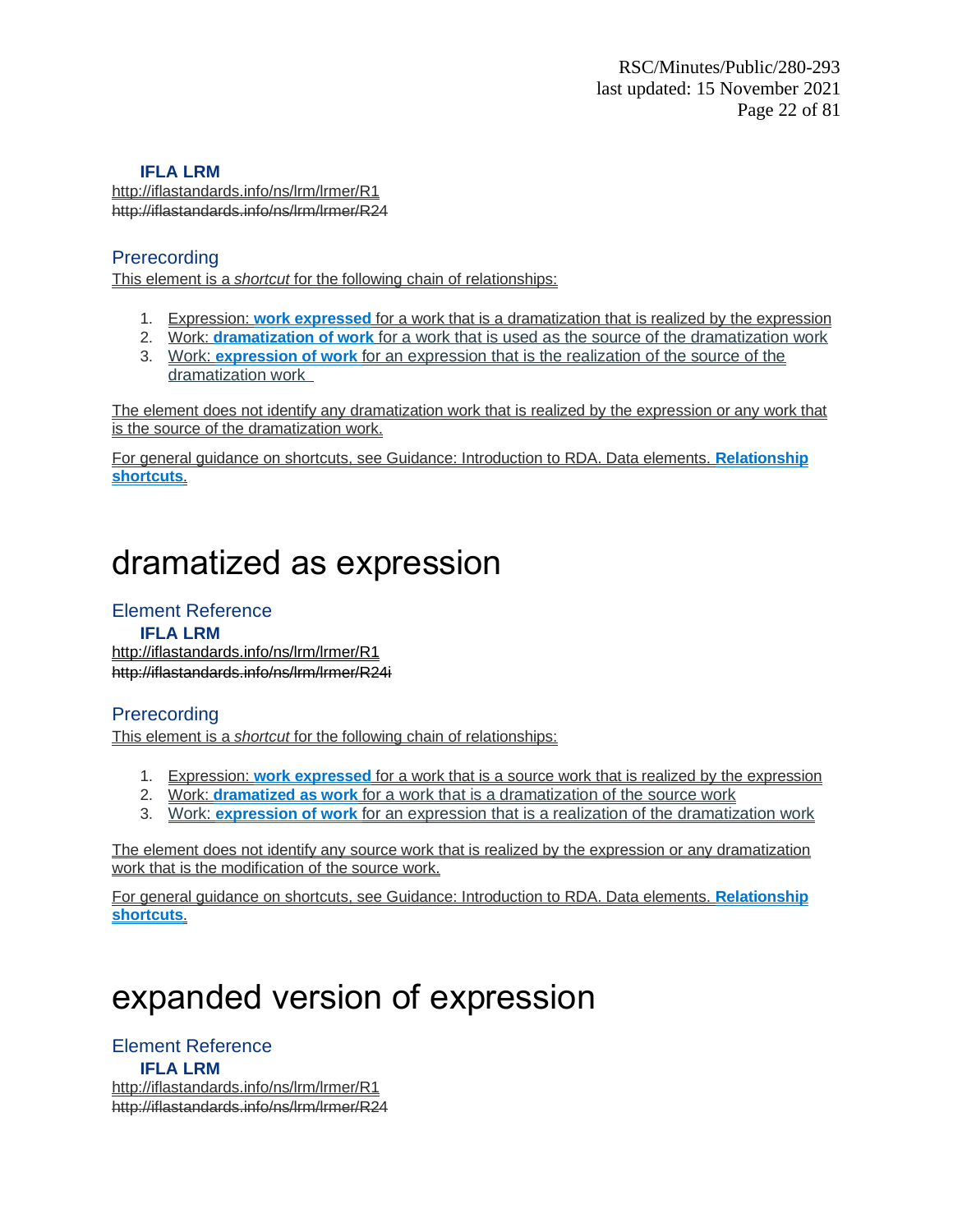### **Prerecording**

This element is a *shortcut* for the following chain of relationships:

- 1. Expression: **work expressed** for a work that is an expanded work that is realized by the expression
- 2. Work: **expanded version of work** for a work that is used as the source of the expanded work
- 3. Work: **expression of work** for an expression that is the realization of the source of the expanded work

The element does not identify any expanded work that is realized by the expression or any work that is the source of the expanded work.

For general guidance on shortcuts, see Guidance: Introduction to RDA. Data elements. **Relationship shortcuts**.

### **Related Elements**

# expanded as expression

### Element Reference

#### **IFLA LRM**

<http://iflastandards.info/ns/lrm/lrmer/R1> [http://iflastandards.info/ns/lrm/lrmer/R24i](http://iflastandards.info/ns/lrm/lrmer/R1)

### **Prerecording**

This element is a *shortcut* for the following chain of relationships:

- 1. Expression: **work expressed** for a work that is a source work that is realized by the expression
- 2. Work: **expanded as work** for a work that is an expanded version of the source work
- 3. Work: **expression of work** for an expression that is a realization of the expanded work

The element does not identify any source work that is realized by the expression or any expanded work that is the modification of the source work.

For general guidance on shortcuts, see Guidance: Introduction to RDA. Data elements. **Relationship shortcuts**.

### **Related Elements**

# free translation of expression

Element Reference **IFLA LRM** http://iflastandards.info/ns/lrm/lrmer/R1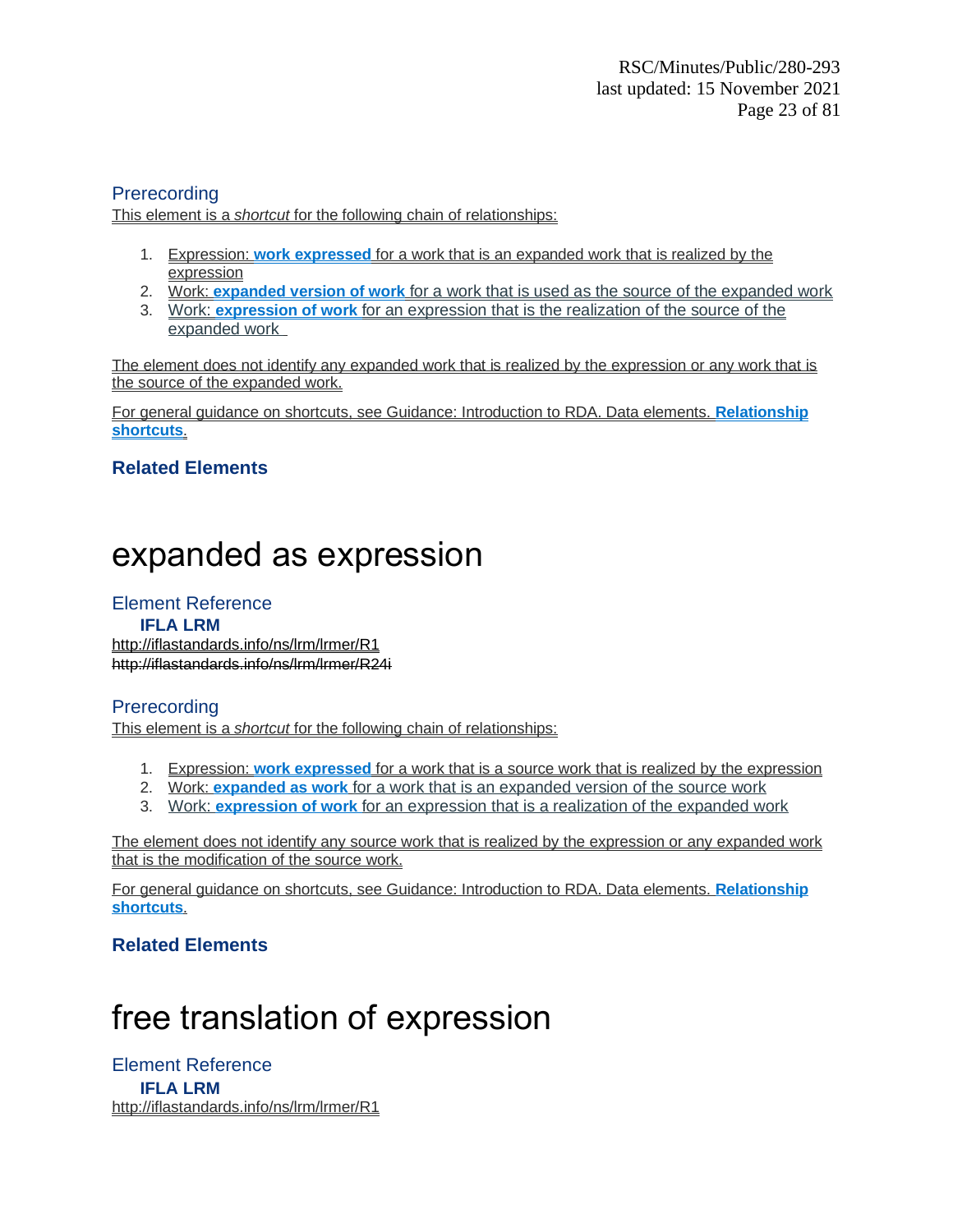http://iflastandards.info/ns/lrm/lrmer/R24

### **Prerecording**

This element is a *shortcut* for the following chain of relationships:

- 1. Expression: **work expressed** for a work that is a free translation that is realized by the expression
- 2. Work: **free translation of work** for a work that is used as the source of the free translation work
- 3. Work: **expression of work** for an expression that is the realization of the source of the free translation work

The element does not identify any free translation work that is realized by the expression or any work that is the source of the free translation work.

For general guidance on shortcuts, see Guidance: Introduction to RDA. Data elements. **Relationship shortcuts**.

### **Related Elements**

# freely translated as expression

### Element Reference

#### **IFLA LRM**

<http://iflastandards.info/ns/lrm/lrmer/R1> [http://iflastandards.info/ns/lrm/lrmer/R24i](http://iflastandards.info/ns/lrm/lrmer/R1)

### **Prerecording**

This element is a *shortcut* for the following chain of relationships:

- 1. Expression: **work expressed** for a work that is a source work that is realized by the expression
- 2. Work: **freely translated as work** for a work that is a free translation of the source work
- 3. Work: **expression of work** for an expression that is a realization of the free translation work

The element does not identify any source work that is realized by the expression or any free translation work that is the modification of the source work.

For general guidance on shortcuts, see Guidance: Introduction to RDA. Data elements. **Relationship shortcuts**.

### **Related Elements**

# graphic novelization of expression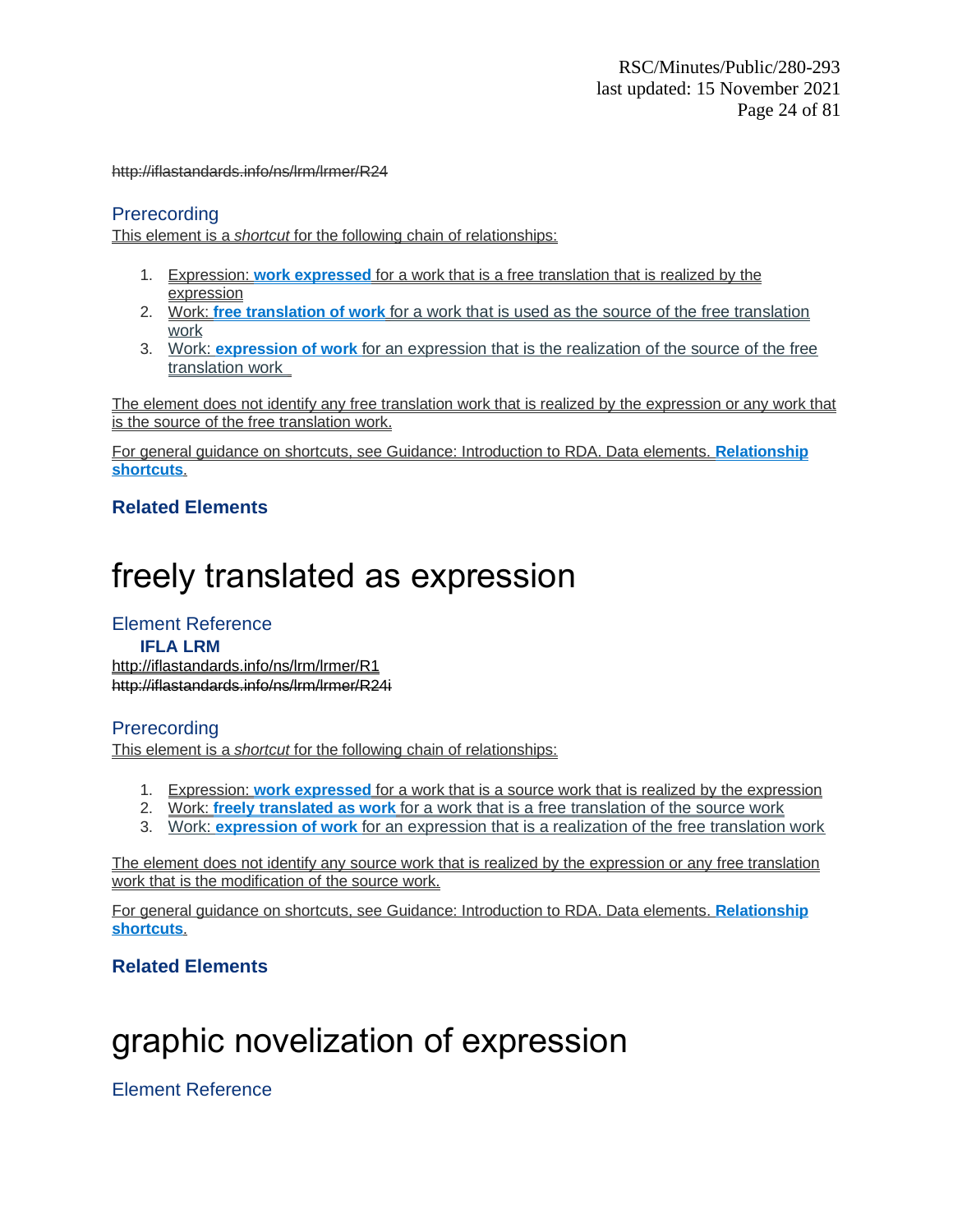http://iflastandards.info/ns/lrm/lrmer/R1 http://iflastandards.info/ns/lrm/lrmer/R24

### **Prerecording**

This element is a *shortcut* for the following chain of relationships:

- 1. Expression: **work expressed** for a work that is a graphic novelization that is realized by the expression
- 2. Work: **graphic novelization of work** for a work that is used as the source of the graphic novelization work
- 3. Work: **expression of work** for an expression that is the realization of the source of the graphic novelization work

The element does not identify any graphic novelization work that is realized by the expression or any work that is the source of the graphic novelization work.

For general guidance on shortcuts, see Guidance: Introduction to RDA. Data elements. **Relationship shortcuts**.

# adapted as graphic novel expression

### Element Reference

### **IFLA LRM**

<http://iflastandards.info/ns/lrm/lrmer/R1> [http://iflastandards.info/ns/lrm/lrmer/R24i](http://iflastandards.info/ns/lrm/lrmer/R1)

### Prerecording

This element is a *shortcut* for the following chain of relationships:

- 1. Expression: **work expressed** for a work that is a source work that is realized by the expression
- 2. Work: **adapted as graphic novel work** for a work that is a graphic novelization of the source work
- 3. Work: **expression of work** for an expression that is a realization of the graphic novelization work

The element does not identify any source work that is realized by the expression or any graphic novelization work that is the modification of the source work.

For general guidance on shortcuts, see Guidance: Introduction to RDA. Data elements. **Relationship shortcuts**.

# imitation of expression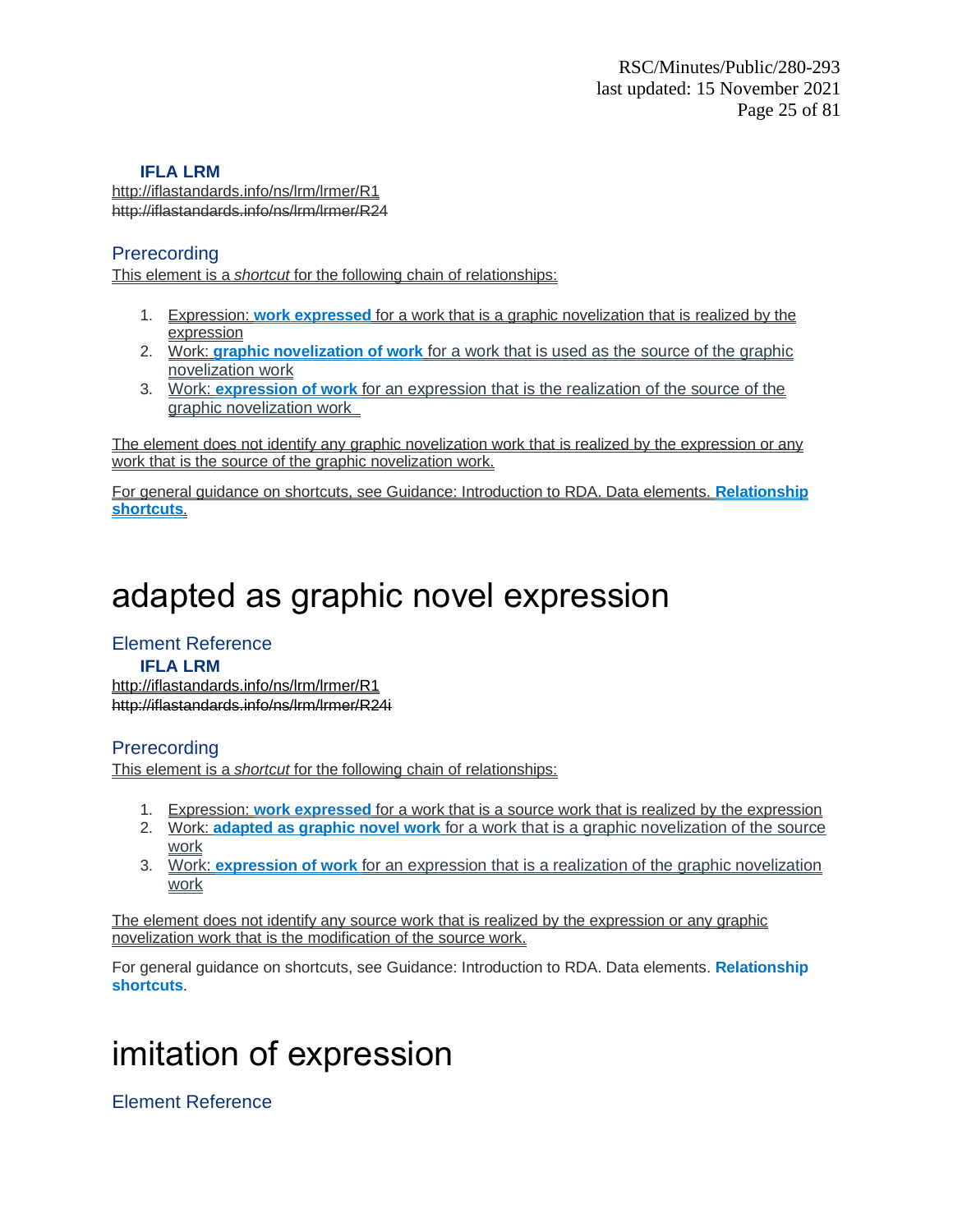http://iflastandards.info/ns/lrm/lrmer/R1 http://iflastandards.info/ns/lrm/lrmer/R24

### **Prerecording**

This element is a *shortcut* for the following chain of relationships:

- 1. Expression: **work expressed** for a work that is an imitation that is realized by the expression
- 2. Work: **imitation of work** for a work that is used as the source of the imitation work
- 3. Work: **expression of work** for an expression that is the realization of the source of the imitation work

The element does not identify any imitated work that is realized by the expression or any work that is the source of the imitated work.

For general guidance on shortcuts, see Guidance: Introduction to RDA. Data elements. **Relationship shortcuts**.

### **Related Elements**

# imitated as expression

#### Element Reference **IFLA LRM** <http://iflastandards.info/ns/lrm/lrmer/R1> [http://iflastandards.info/ns/lrm/lrmer/R24i](http://iflastandards.info/ns/lrm/lrmer/R1)

### **Prerecording**

This element is a *shortcut* for the following chain of relationships:

- 1. Expression: **work expressed** for a work that is a source work that is realized by the expression
- 2. Work: **imitated as work** for a work that is an imitation of the source work
- 3. Work: **expression of work** for an expression that is a realization of the imitation work

The element does not identify any source work that is realized by the expression or any imitation work that is the modification of the source work.

For general guidance on shortcuts, see Guidance: Introduction to RDA. Data elements. **Relationship shortcuts**.

### **Related Elements**

# libretto based on expression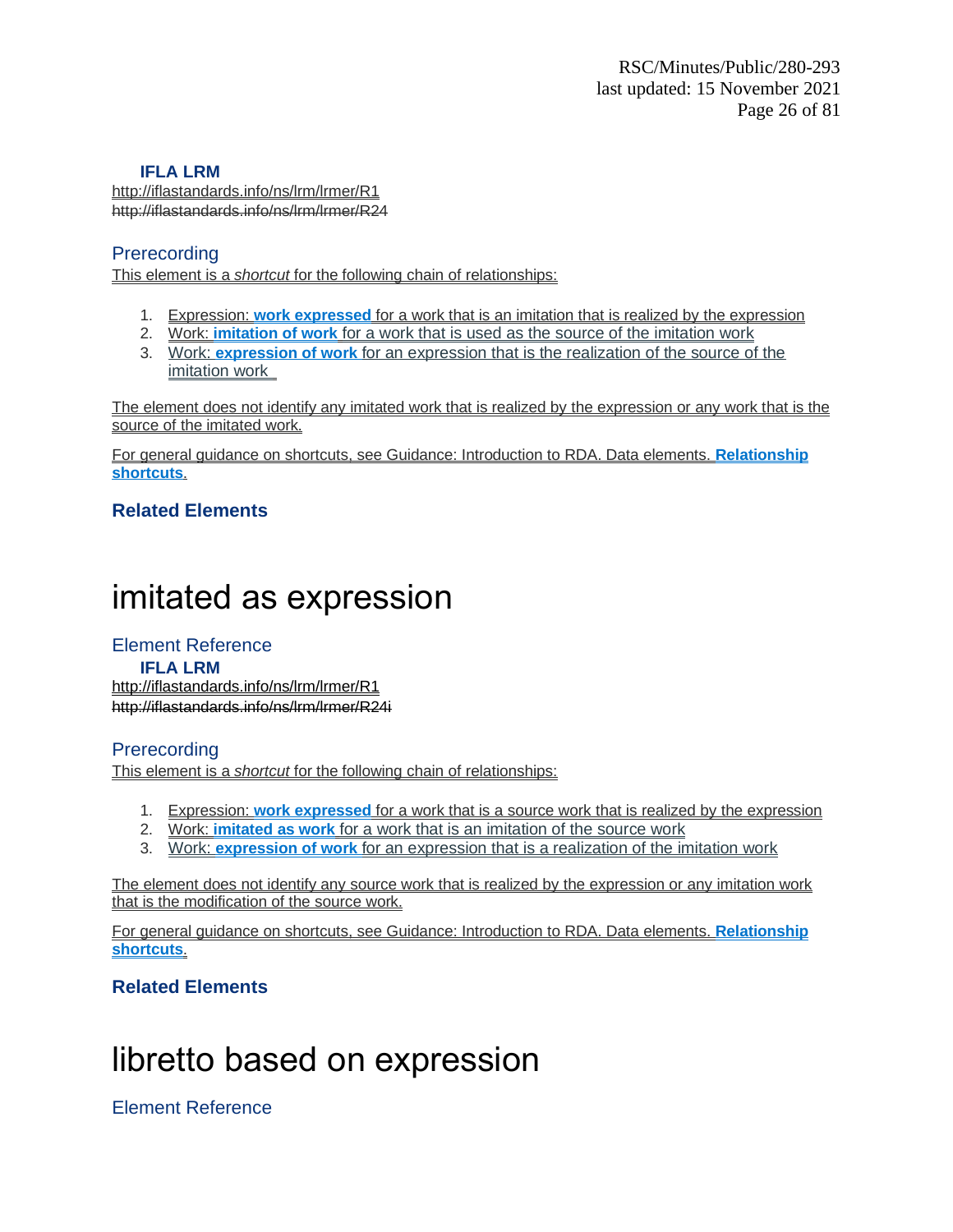http://iflastandards.info/ns/lrm/lrmer/R1 http://iflastandards.info/ns/lrm/lrmer/R24

### **Prerecording**

This element is a *shortcut* for the following chain of relationships:

- 1. Expression: **work expressed** for a work that is a libretto that is realized by the expression
- 2. Work: **libretto based on work** for a work that is used as the source of the libretto work
- 3. Work: **expression of work** for an expression that is the realization of the source of the libretto work

The element does not identify any libretto work that is realized by the expression or any work that is the source of the libretto work.

For general guidance on shortcuts, see Guidance: Introduction to RDA. Data elements. **Relationship shortcuts**.

# adapted as libretto expression

### Element Reference

**IFLA LRM** <http://iflastandards.info/ns/lrm/lrmer/R1> [http://iflastandards.info/ns/lrm/lrmer/R24i](http://iflastandards.info/ns/lrm/lrmer/R1)

### Prerecording

This element is a *shortcut* for the following chain of relationships:

- 1. Expression: **work expressed** for a work that is a source work that is realized by the expression
- 2. Work: **adapted as libretto work** for a work that is a libretto adaptation of the source work
- 3. Work: **expression of work** for an expression that is a realization of the libretto work

The element does not identify any source work that is realized by the expression or any libretto work that is the modification of the source work.

For general guidance on shortcuts, see Guidance: Introduction to RDA. Data elements. **Relationship shortcuts**.

# motion picture adaptation of expression

Element Reference **IFLA LRM** http://iflastandards.info/ns/lrm/lrmer/R1 http://iflastandards.info/ns/lrm/lrmer/R24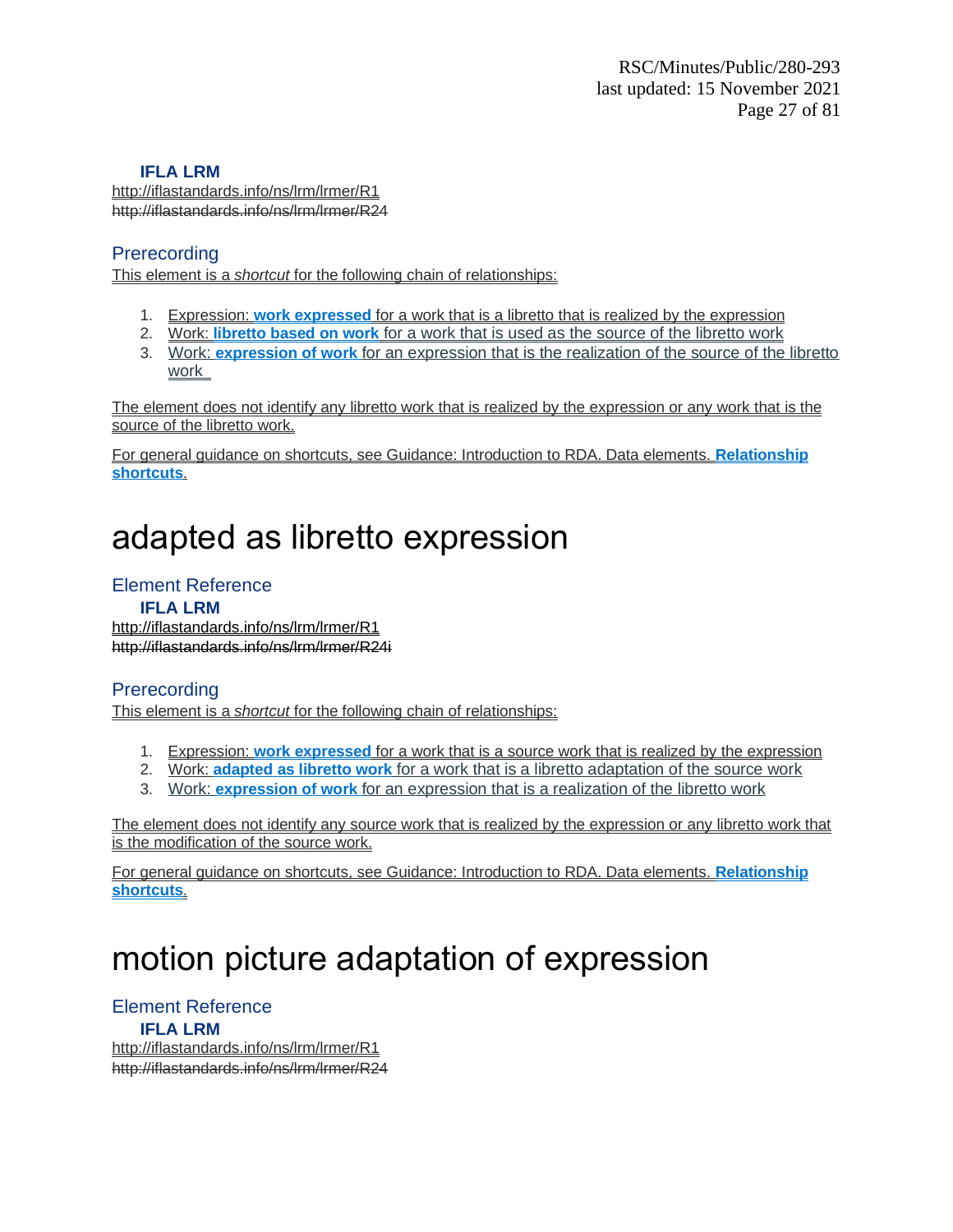### **Prerecording**

This element is a *shortcut* for the following chain of relationships:

- 1. Expression: **work expressed** for a work that is a motion picture that is realized by the expression
- 2. Work: **motion picture adaptation of work** for a work that is used as the source of the motion picture work
- 3. Work: **expression of work** for an expression that is the realization of the source of the motion picture work

The element does not identify any motion picture work that is realized by the expression or any work that is the source of the motion picture work.

For general guidance on shortcuts, see Guidance: Introduction to RDA. Data elements. **Relationship shortcuts**.

# adapted as motion picture expression

## Element Reference

**IFLA LRM** <http://iflastandards.info/ns/lrm/lrmer/R1> [http://iflastandards.info/ns/lrm/lrmer/R24i](http://iflastandards.info/ns/lrm/lrmer/R1)

### **Prerecording**

This element is a *shortcut* for the following chain of relationships:

- 1. Expression: **work expressed** for a work that is a source work that is realized by the expression
- 2. Work: **adapted as motion picture work** for a work that is a motion picture adaptation of the source work
- 3. Work: **expression of work** for an expression that is a realization of the motion picture work

The element does not identify any source work that is realized by the expression or any motion picture work that is the modification of the source work.

For general guidance on shortcuts, see Guidance: Introduction to RDA. Data elements. **Relationship shortcuts**.

# motion picture screenplay based on expression

### Element Reference

### **IFLA LRM**

http://iflastandards.info/ns/lrm/lrmer/R1 http://iflastandards.info/ns/lrm/lrmer/R24

### **Prerecording**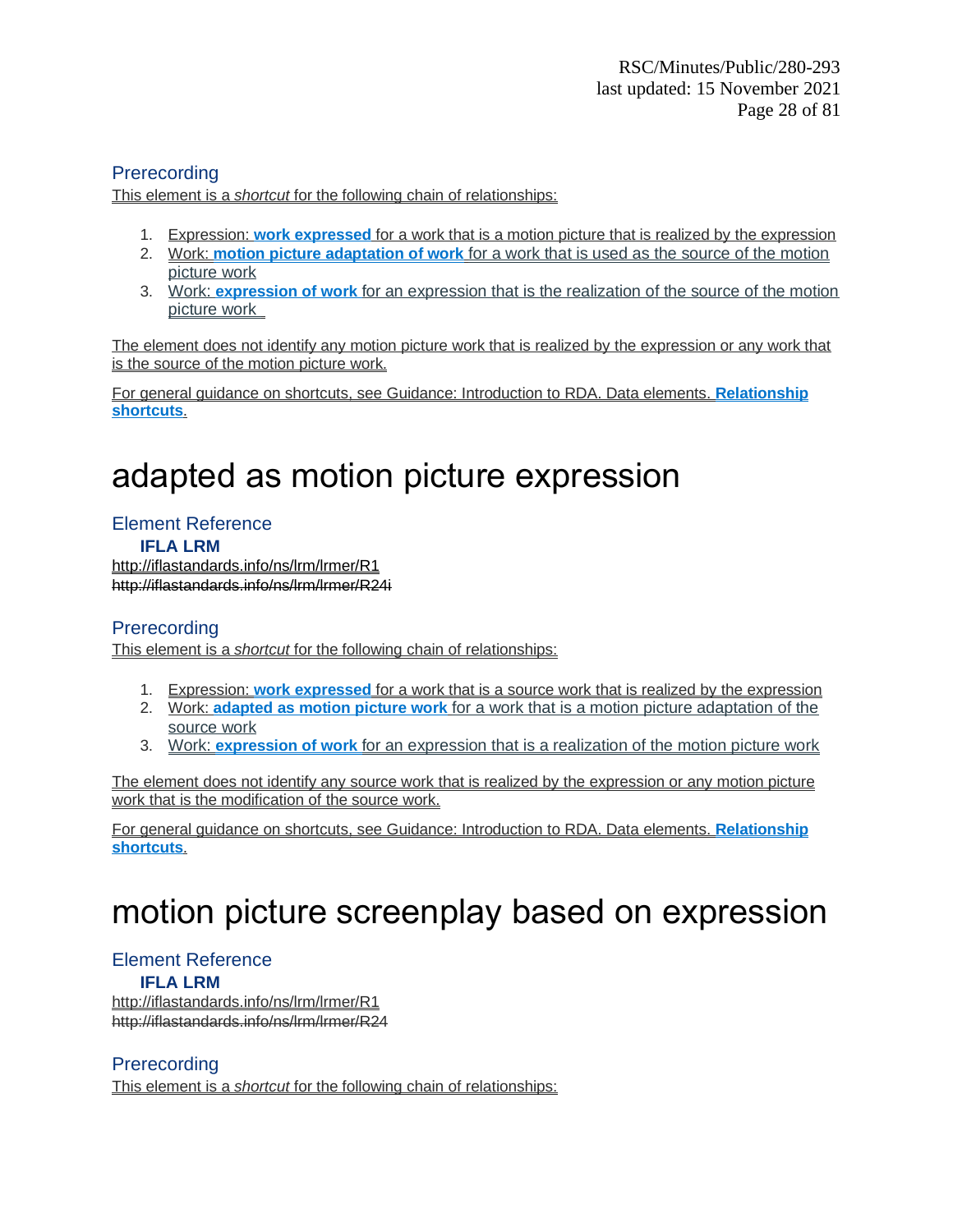- 1. Expression: **work expressed** for a work that is a motion picture screenplay that is realized by the expression
- 2. Work: **motion picture screenplay based on work** for a work that is used as the source of the motion picture screenplay work
- 3. Work: **expression of work** for an expression that is the realization of the source of the motion picture screenplay work

The element does not identify any motion picture screenplay work that is realized by the expression or any work that is the source of the motion picture screenplay work.

For general guidance on shortcuts, see Guidance: Introduction to RDA. Data elements. **Relationship shortcuts**.

# adapted as motion picture screenplay expression

Element Reference **IFLA LRM**

<http://iflastandards.info/ns/lrm/lrmer/R1> [http://iflastandards.info/ns/lrm/lrmer/R24i](http://iflastandards.info/ns/lrm/lrmer/R1)

### Prerecording

This element is a *shortcut* for the following chain of relationships:

- 1. Expression: **work expressed** for a work that is a source work that is realized by the expression
- 2. Work: **adapted as motion picture screenplay work** for a work that is a motion picture screenplay adaptation of the source work
- 3. Work: **expression of work** for an expression that is a realization of the motion picture screenplay work

The element does not identify any source work that is realized by the expression or any motion picture screenplay work that is the modification of the source work.

For general guidance on shortcuts, see Guidance: Introduction to RDA. Data elements. **Relationship shortcuts**.

# musical setting of expression

### Element Reference

#### **IFLA LRM**

http://iflastandards.info/ns/lrm/lrmer/R1 http://iflastandards.info/ns/lrm/lrmer/R24

### **Prerecording**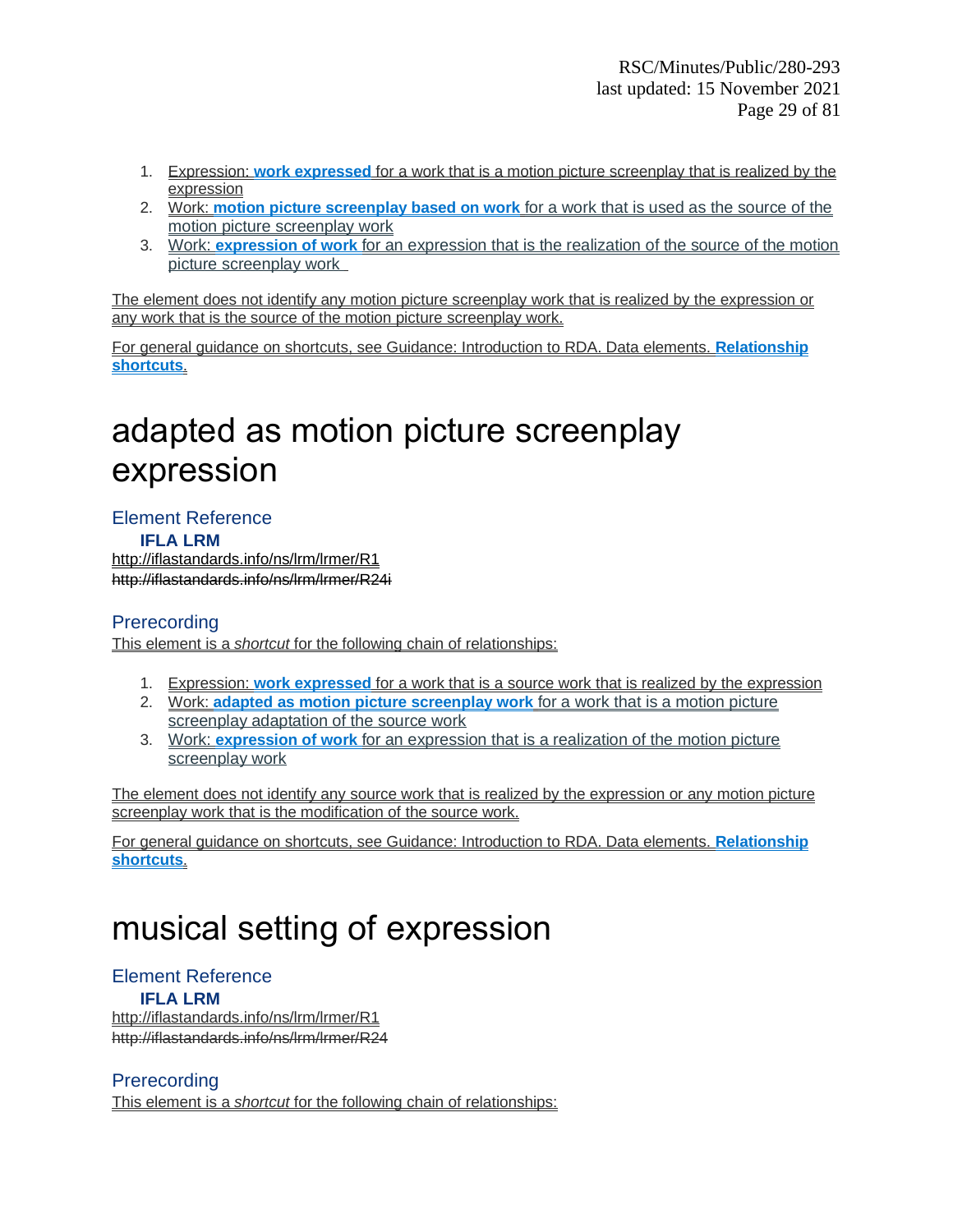- 1. Expression: **work expressed** for a work that is a *musical work* that is realized by the expression
- 2. Work: **musical setting of work** for a work that is used as the source of the *musical work*
- 3. Work: **expression of work** for an expression that is the realization of the source of the *musical work*

The element does not identify any *musical work* that is realized by the expression or any work that is the source of the *musical work*.

For general guidance on shortcuts, see Guidance: Introduction to RDA. Data elements. **Relationship shortcuts**.

### **Related Elements**

## set to music as expression

Element Reference **IFLA LRM** <http://iflastandards.info/ns/lrm/lrmer/R1> [http://iflastandards.info/ns/lrm/lrmer/R24i](http://iflastandards.info/ns/lrm/lrmer/R1)

### **Prerecording**

This element is a *shortcut* for the following chain of relationships:

- 1. Expression: **work expressed** for a work that is a source work that is realized by the expression
- 2. Work: **set to music as work** for a work that is a musical setting of the source work
- 3. Work: **expression of work** for an expression that is a realization of the *musical work*

The element does not identify any source work that is realized by the expression or any *musical work* that is the modification of the source work.

For general guidance on shortcuts, see Guidance: Introduction to RDA. Data elements. **Relationship shortcuts**.

### **Related Elements**

# musical theatre adaptation of expression

### Element Reference

#### **IFLA LRM**

http://iflastandards.info/ns/lrm/lrmer/R1 http://iflastandards.info/ns/lrm/lrmer/R24

### **Prerecording**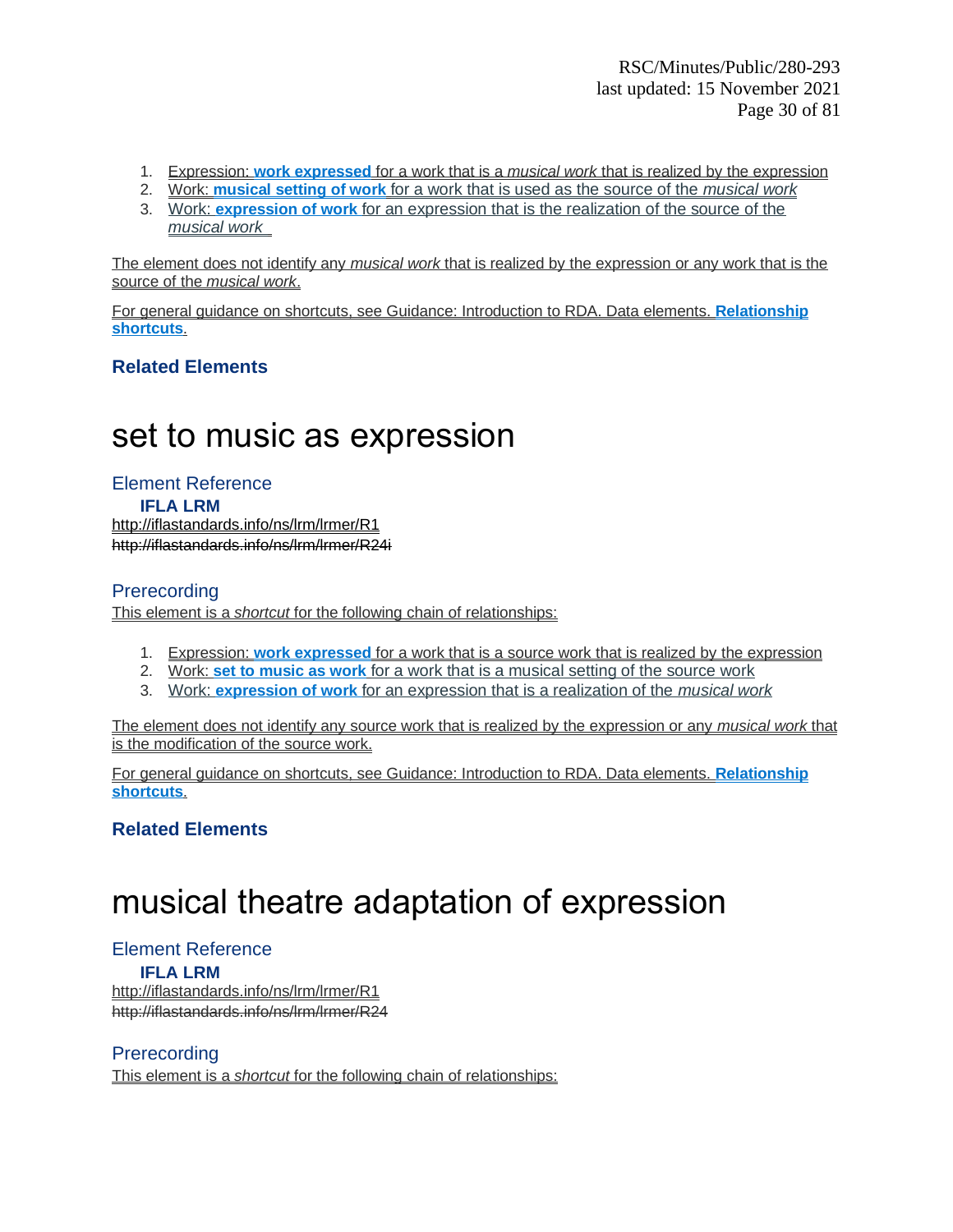- 1. Expression: **work expressed** for a work that is a musical theatre work that is realized by the expression
- 2. Work: **musical theatre adaptation of work** for a work that is used as the source of the musical theatre work
- 3. Work: **expression of work** for an expression that is the realization of the source of the musical theatre work

The element does not identify any musical theatre work that is realized by the expression or any work that is the source of the musical theatre work.

For general guidance on shortcuts, see Guidance: Introduction to RDA. Data elements. **Relationship shortcuts**.

# adapted as musical theatre expression

Element Reference **IFLA LRM** <http://iflastandards.info/ns/lrm/lrmer/R1> [http://iflastandards.info/ns/lrm/lrmer/R24i](http://iflastandards.info/ns/lrm/lrmer/R1)

### **Prerecording**

This element is a *shortcut* for the following chain of relationships:

- 1. Expression: **work expressed** for a work that is a source work that is realized by the expression
- 2. Work: **adapted as musical theatre work** for a work that is a musical theatre adaptation of the source work
- 3. Work: **expression of work** for an expression that is a realization of the musical theater work

The element does not identify any source work that is realized by the expression or any musical theatre work that is the modification of the source work.

For general guidance on shortcuts, see Guidance: Introduction to RDA. Data elements. **Relationship shortcuts**.

# novelization of expression

#### Element Reference **IFLA LRM** http://iflastandards.info/ns/lrm/lrmer/R1 http://iflastandards.info/ns/lrm/lrmer/R24

### **Prerecording**

- 1. Expression: **work expressed** for a work that is a novelization that is realized by the expression
- 2. Work: **novelization of work** for a work that is used as the source of the novelization work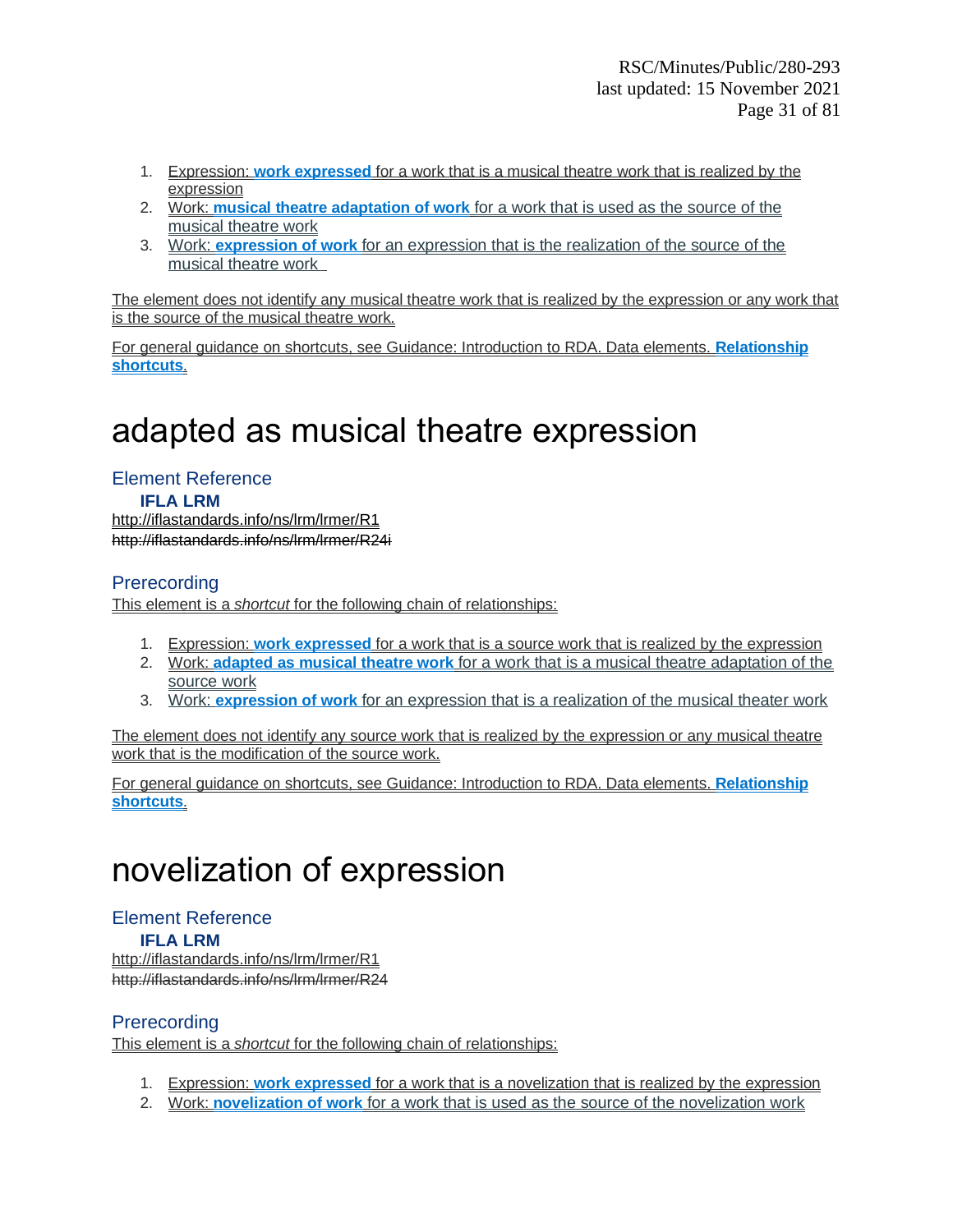3. Work: **expression of work** for an expression that is the realization of the source of the novelization work

The element does not identify any novel work that is realized by the expression or any work that is the source of the novelization work.

For general guidance on shortcuts, see Guidance: Introduction to RDA. Data elements. **Relationship shortcuts**.

# adapted as novel expression

### Element Reference

**IFLA LRM** <http://iflastandards.info/ns/lrm/lrmer/R1> [http://iflastandards.info/ns/lrm/lrmer/R24i](http://iflastandards.info/ns/lrm/lrmer/R1)

### **Prerecording**

This element is a *shortcut* for the following chain of relationships:

- 1. Expression: **work expressed** for a work that is a source work that is realized by the expression
- 2. Work: **adapted as novel work** for a work that is a novelization of the source work
- 3. Work: **expression of work** for an expression that is a realization of the novelization work

The element does not identify any source work that is realized by the expression or any novelization work that is the modification of the source work.

For general guidance on shortcuts, see Guidance: Introduction to RDA. Data elements. **Relationship shortcuts**.

# opera adaptation of expression

### Element Reference

### **IFLA LRM**

http://iflastandards.info/ns/lrm/lrmer/R1 http://iflastandards.info/ns/lrm/lrmer/R24

### **Prerecording**

This element is a *shortcut* for the following chain of relationships:

- 1. Expression: **work expressed** for a work that is an opera that is realized by the expression
- 2. Work: **opera adaptation of work** for a work that is used as the source of the opera work
- 3. Work: **expression of work** for an expression that is the realization of the source of the opera work

The element does not identify any opera work that is realized by the expression or any work that is the source of the opera work.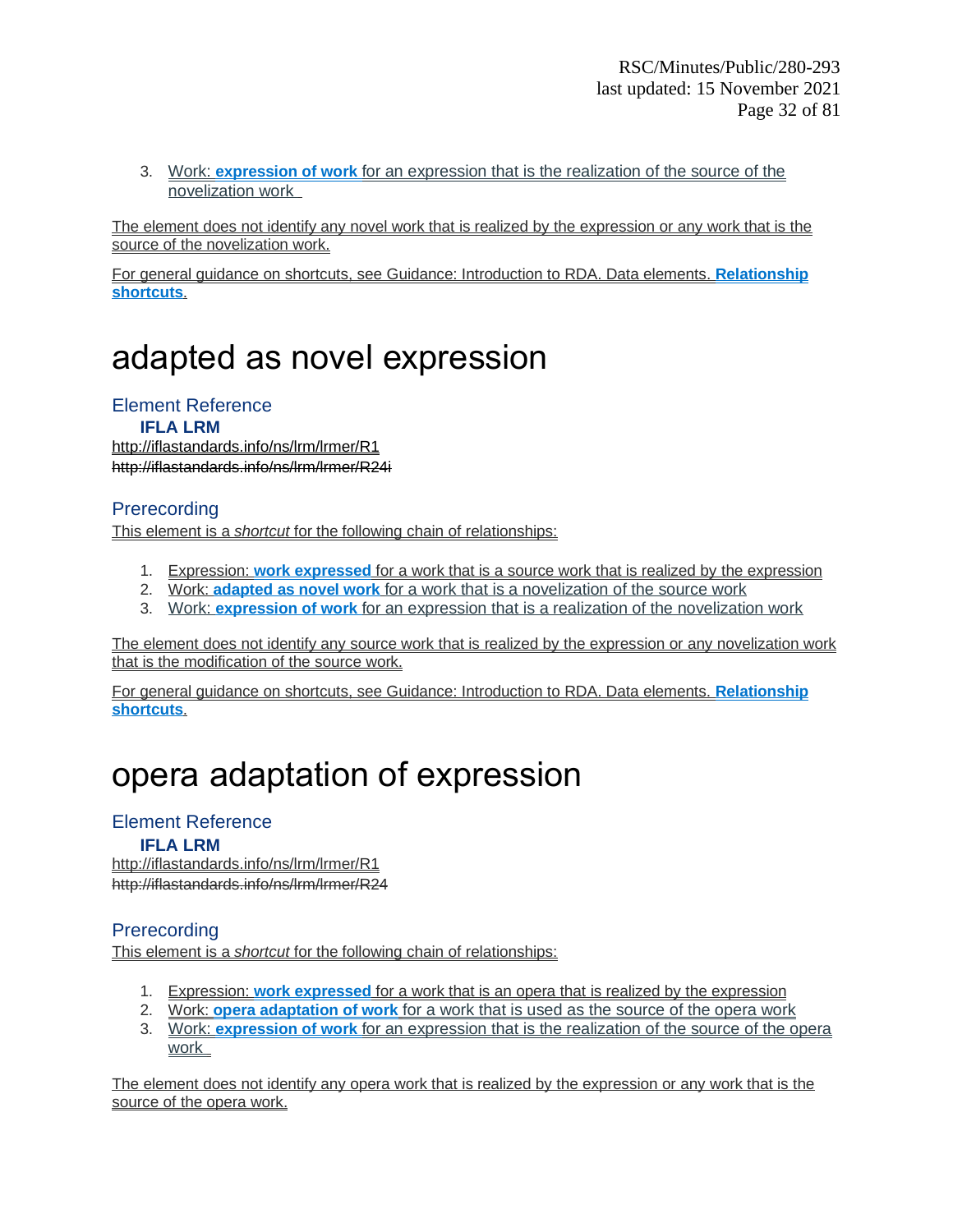For general guidance on shortcuts, see Guidance: Introduction to RDA. Data elements. **Relationship shortcuts**.

# adapted as opera expression

### Element Reference

**IFLA LRM**

<http://iflastandards.info/ns/lrm/lrmer/R1> [http://iflastandards.info/ns/lrm/lrmer/R24i](http://iflastandards.info/ns/lrm/lrmer/R1)

### **Prerecording**

This element is a *shortcut* for the following chain of relationships:

- 1. Expression: **work expressed** for a work that is a source work that is realized by the expression
- 2. Work: **adapted as opera work** for a work that is an opera adaptation of the source work
- 3. Work: **expression of work** for an expression that is a realization of the opera work

The element does not identify any source work that is realized by the expression or any opera work that is the modification of the source work.

For general guidance on shortcuts, see Guidance: Introduction to RDA. Data elements. **Relationship shortcuts**.

# oratorio adaptation of expression

#### Element Reference **IFLA LRM**

http://iflastandards.info/ns/lrm/lrmer/R1 http://iflastandards.info/ns/lrm/lrmer/R24

### **Prerecording**

This element is a *shortcut* for the following chain of relationships:

- 1. Expression: **work expressed** for a work that is an oratorio that is realized by the expression
- 2. Work: **oratorio adaptation of work** for a work that is used as the source of the oratorio work
- 3. Work: **expression of work** for an expression that is the realization of the source of the oratorio work

The element does not identify any oratorio work that is realized by the expression or any work that is the source of the oratorio work.

For general guidance on shortcuts, see Guidance: Introduction to RDA. Data elements. **Relationship shortcuts**.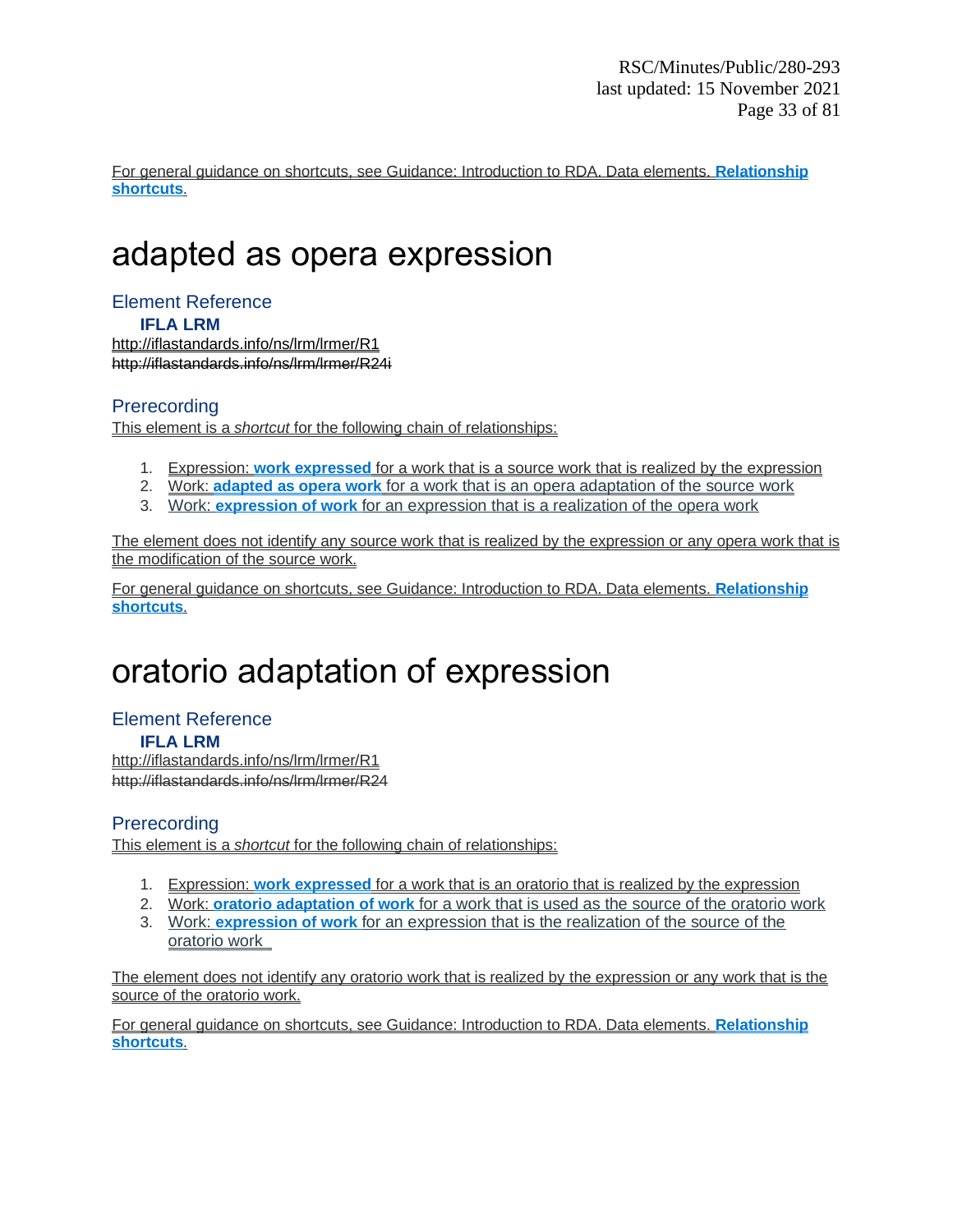# adapted as oratorio expression

### Element Reference

#### **IFLA LRM**

<http://iflastandards.info/ns/lrm/lrmer/R1> [http://iflastandards.info/ns/lrm/lrmer/R24i](http://iflastandards.info/ns/lrm/lrmer/R1)

### **Prerecording**

This element is a *shortcut* for the following chain of relationships:

- 1. Expression: **work expressed** for a work that is a source work that is realized by the expression
- 2. Work: **adapted as oratorio work** for a work that is an oratorio adaptation of the source work
- 3. Work: **expression of work** for an expression that is a realization of the oratorio work

The element does not identify any source work that is realized by the expression or any oratorio work that is the modification of the source work.

For general guidance on shortcuts, see Guidance: Introduction to RDA. Data elements. **Relationship shortcuts**.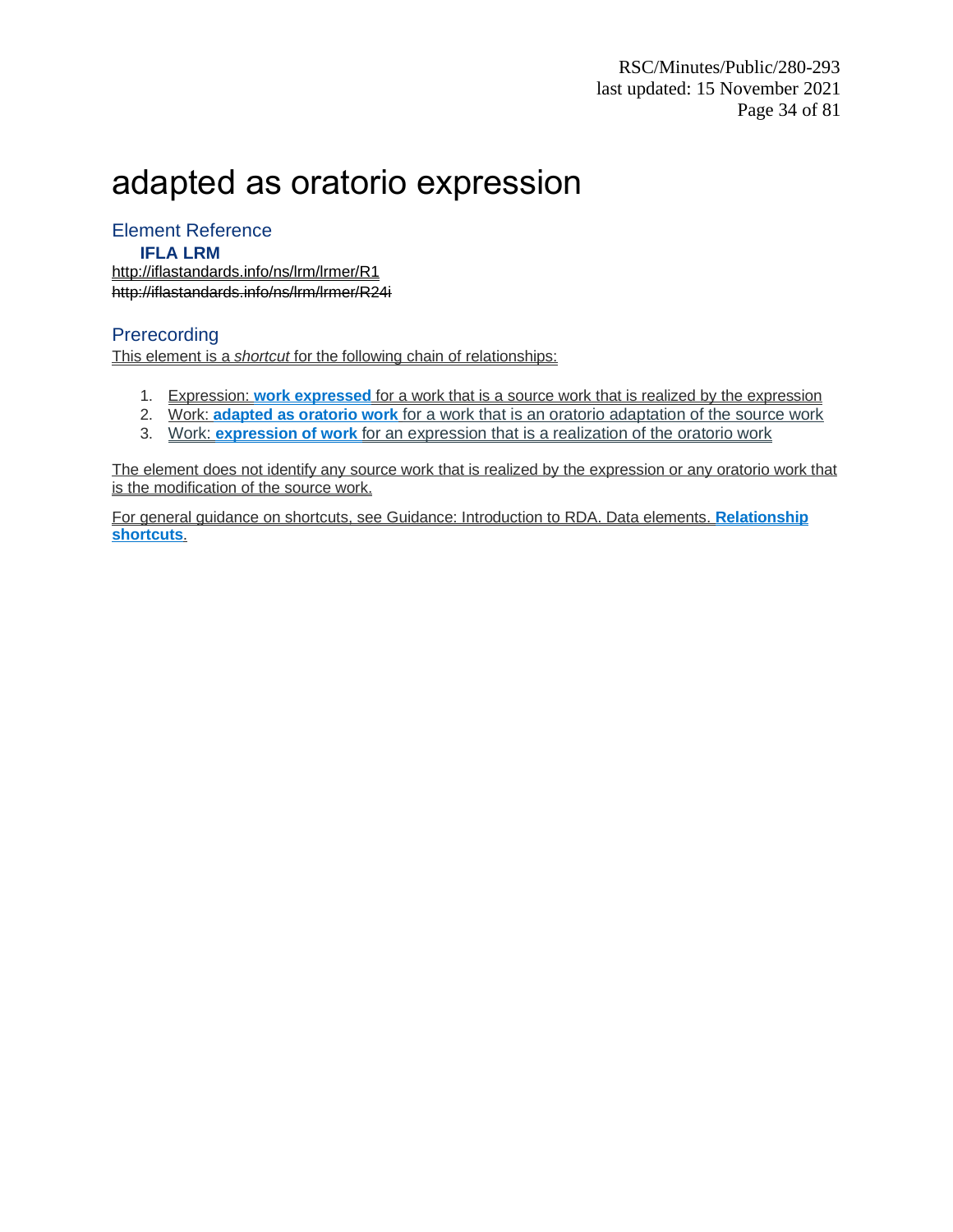# paraphrase of expression

### Element Reference

### **IFLA LRM**

http://iflastandards.info/ns/lrm/lrmer/R1 http://iflastandards.info/ns/lrm/lrmer/R24

### **Prerecording**

This element is a *shortcut* for the following chain of relationships:

- 1. Expression: **work expressed** for a work that is a paraphrase that is realized by the expression
- 2. Work: **paraphrase of work** for a work that is used as the source of the paraphrase work
- 3. Work: **expression of work** for an expression that is the realization of the source of the paraphrase work

The element does not identify any paraphrase work that is realized by the expression or any work that is the source of the paraphrase work.

For general guidance on shortcuts, see Guidance: Introduction to RDA. Data elements. **Relationship shortcuts**.

### **Related Elements**

# paraphrased as expression

Element Reference **IFLA LRM** <http://iflastandards.info/ns/lrm/lrmer/R1> [http://iflastandards.info/ns/lrm/lrmer/R24i](http://iflastandards.info/ns/lrm/lrmer/R1)

### **Prerecording**

This element is a *shortcut* for the following chain of relationships:

- 1. Expression: **work expressed** for a work that is a source work that is realized by the expression
- 2. Work: **paraphrased as work** for a work that is a paraphrase of the source work
- 3. Work: **expression of work** for an expression that is a realization of the paraphrase work

The element does not identify any source work that is realized by the expression or any paraphrase work that is the modification of the source work.

For general guidance on shortcuts, see Guidance: Introduction to RDA. Data elements. **Relationship shortcuts**.

### **Related Elements**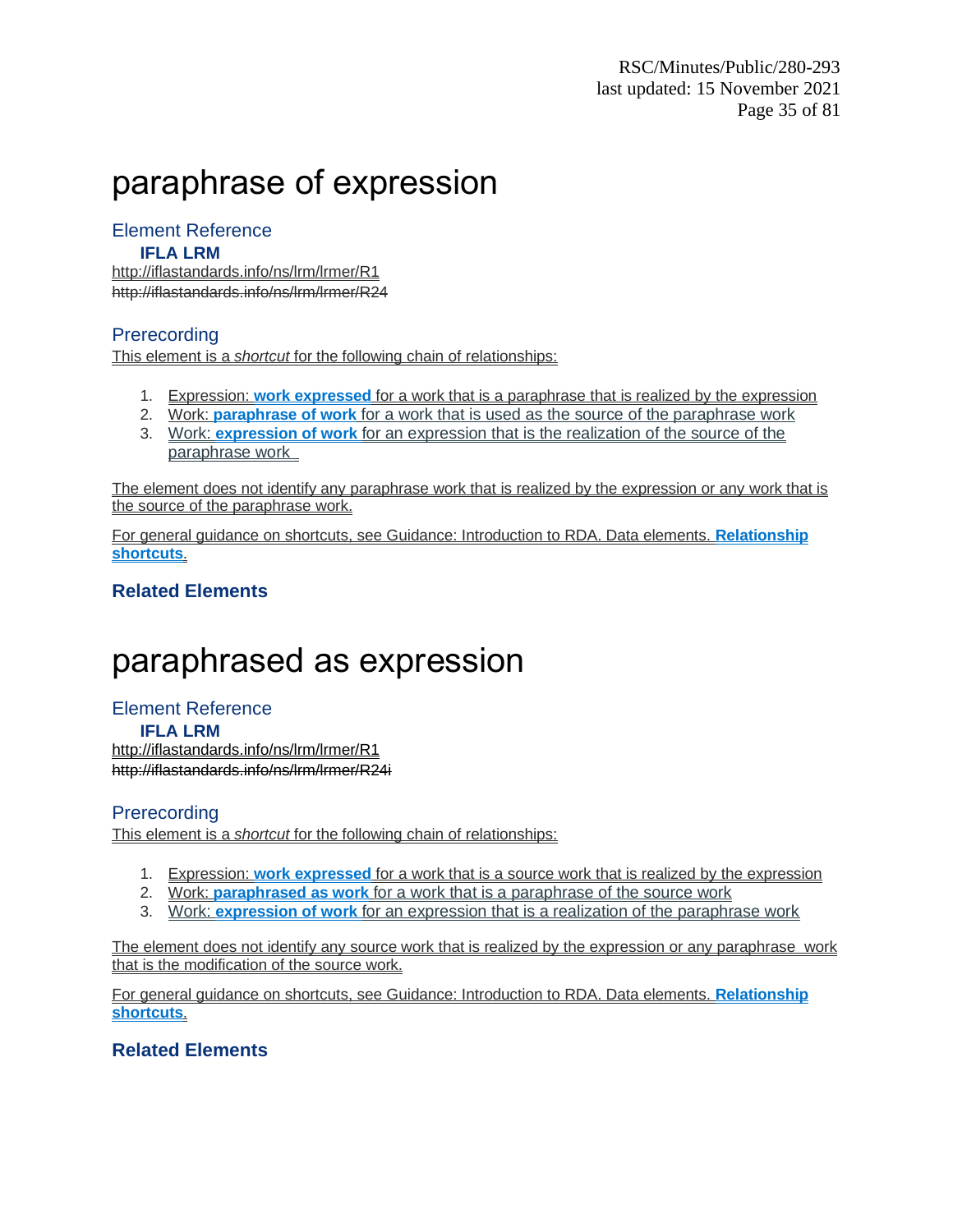# parody of expression

### Element Reference

### **IFLA LRM**

http://iflastandards.info/ns/lrm/lrmer/R1 http://iflastandards.info/ns/lrm/lrmer/R24

### **Prerecording**

This element is a *shortcut* for the following chain of relationships:

- 1. Expression: **work expressed** for a work that is a parody that is realized by the expression
- 2. Work: **parody of work** for a work that is used as the source of the parody work
- 3. Work: **expression of work** for an expression that is the realization of the source of the parody work

The element does not identify any parody work that is realized by the expression or any work that is the source of the parody work.

For general guidance on shortcuts, see Guidance: Introduction to RDA. Data elements. **Relationship shortcuts**.

## parodied as expression

Element Reference **IFLA LRM** <http://iflastandards.info/ns/lrm/lrmer/R1> [http://iflastandards.info/ns/lrm/lrmer/R24i](http://iflastandards.info/ns/lrm/lrmer/R1)

### **Prerecording**

This element is a *shortcut* for the following chain of relationships:

- 1. Expression: **work expressed** for a work that is a source work that is realized by the expression
- 2. Work: **parodied as work** for a work that is a parody of the source work
- 3. Work: **expression of work** for an expression that is a realization of the parody work

The element does not identify any source work that is realized by the expression or any parody work that is the modification of the source work.

For general guidance on shortcuts, see Guidance: Introduction to RDA. Data elements. **Relationship shortcuts**.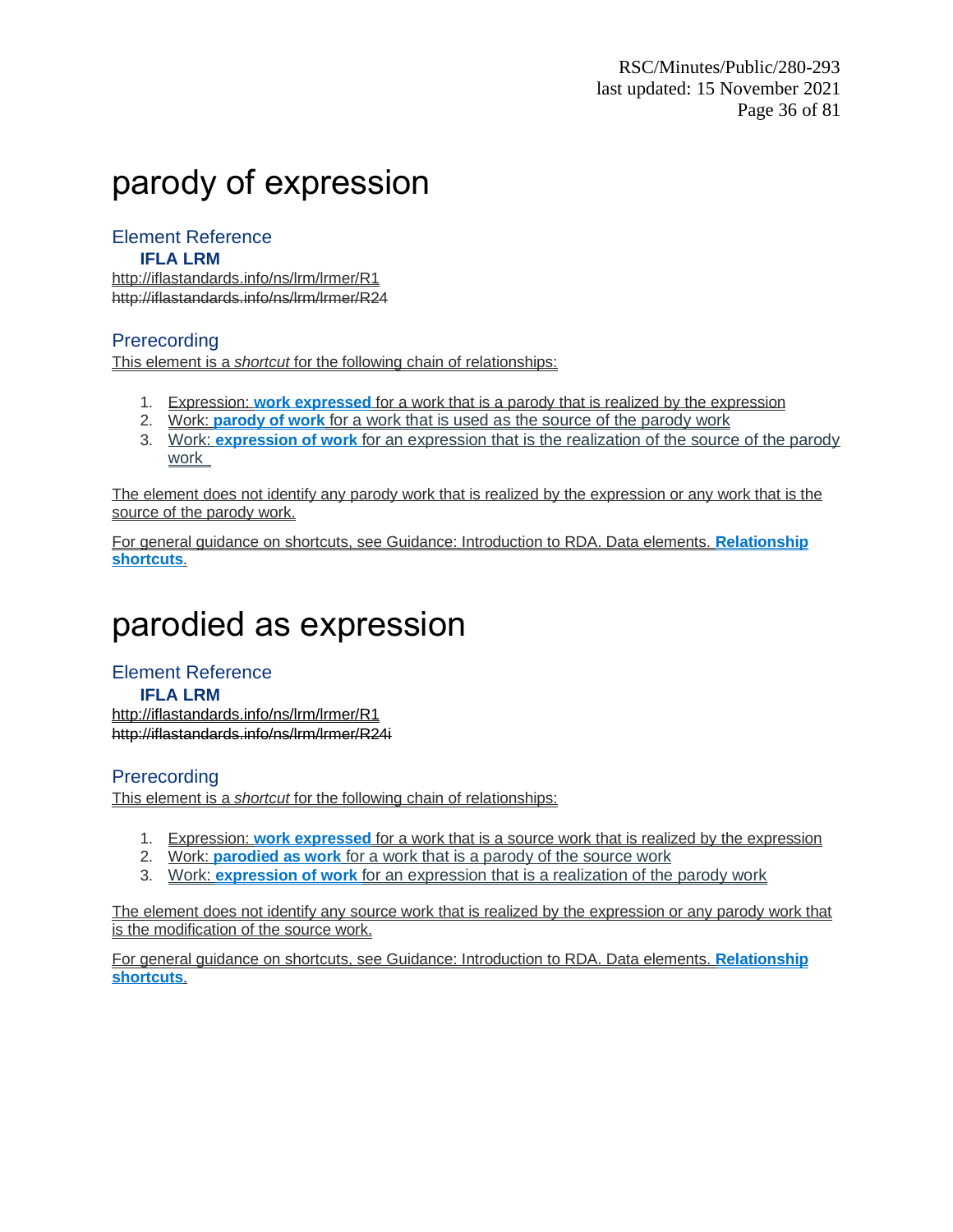# radio adaptation of expression

## Element Reference

#### **IFLA LRM**

http://iflastandards.info/ns/lrm/lrmer/R1 http://iflastandards.info/ns/lrm/lrmer/R24

### **Prerecording**

This element is a *shortcut* for the following chain of relationships:

- 1. Expression: **work expressed** for a work that is a radio program work that is realized by the expression
- 2. Work: **radio adaptation of work** for a work that is used as the source of the radio program work
- 3. Work: **expression of work** for an expression that is the realization of the source of the radio program work

The element does not identify any radio program work that is realized by the expression or any work that is the source of the radio work.

For general guidance on shortcuts, see Guidance: Introduction to RDA. Data elements. **Relationship shortcuts**.

# adapted as radio program expression

### Element Reference **IFLA LRM**

<http://iflastandards.info/ns/lrm/lrmer/R1> [http://iflastandards.info/ns/lrm/lrmer/R24i](http://iflastandards.info/ns/lrm/lrmer/R1)

### **Prerecording**

This element is a *shortcut* for the following chain of relationships:

- 1. Expression: **work expressed** for a work that is a source work that is realized by the expression
- 2. Work: **adapted as radio program work** for a work that is a radio program adaptation of the source work
- 3. Work: **expression of work** for an expression that is a realization of the radio program work

The element does not identify any source work that is realized by the expression or any radio program work that is the modification of the source work.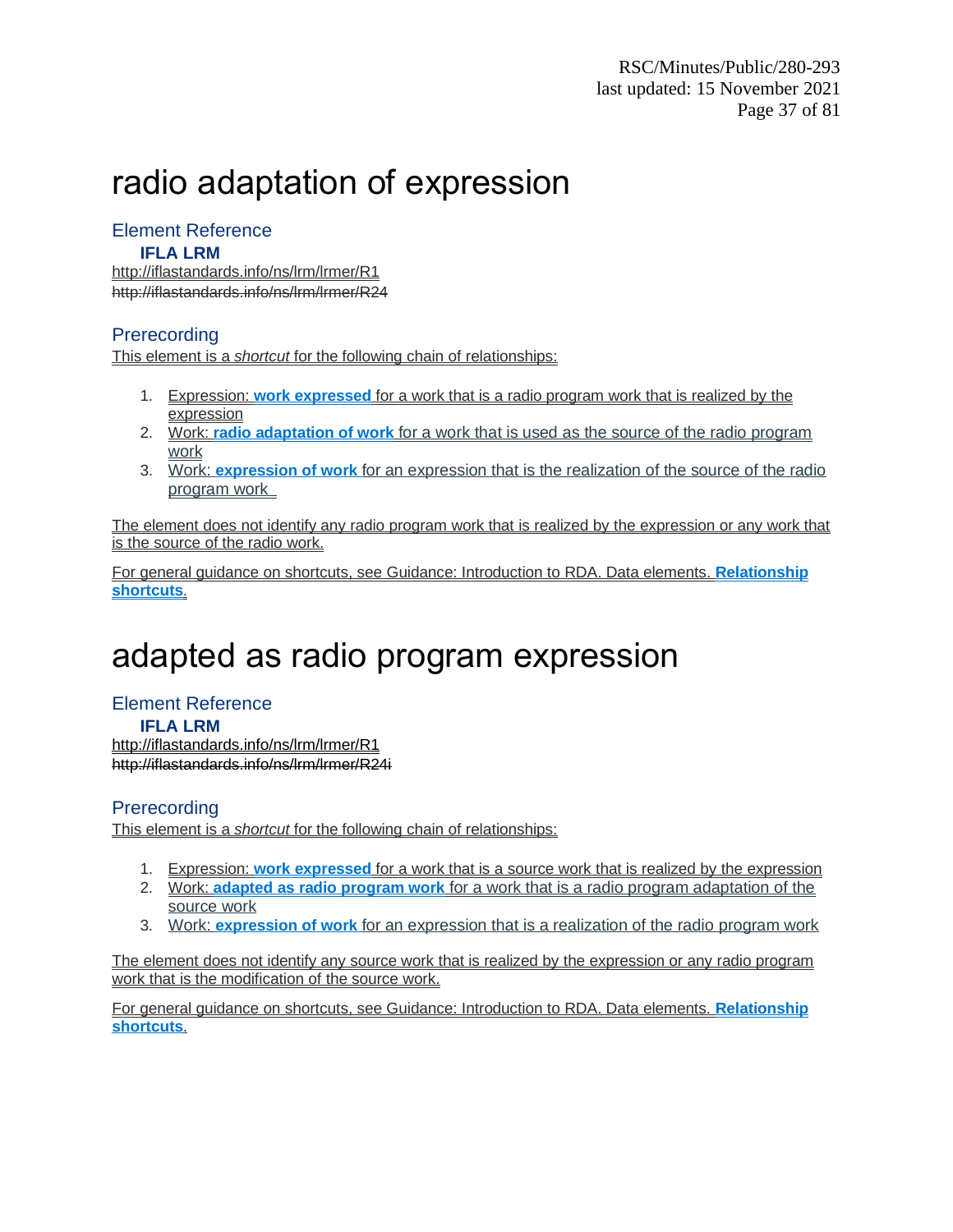# radio script based on expression

## Element Reference

#### **IFLA LRM**

http://iflastandards.info/ns/lrm/lrmer/R1 http://iflastandards.info/ns/lrm/lrmer/R24

### **Prerecording**

This element is a *shortcut* for the following chain of relationships:

- 1. Expression: **work expressed** for a work that is a radio script that is realized by the expression
- 2. Work: **radio script based on work** for a work that is used as the source of the radio script work
- 3. Work: **expression of work** for an expression that is the realization of the source of the radio script work

The element does not identify any radio script work that is realized by the expression or any work that is the source of the radio script work.

For general guidance on shortcuts, see Guidance: Introduction to RDA. Data elements. **Relationship shortcuts**.

# adapted as radio script expression

Element Reference **IFLA LRM** <http://iflastandards.info/ns/lrm/lrmer/R1> [http://iflastandards.info/ns/lrm/lrmer/R24i](http://iflastandards.info/ns/lrm/lrmer/R1)

### **Prerecording**

This element is a *shortcut* for the following chain of relationships:

- 1. Expression: **work expressed** for a work that is a source work that is realized by the expression
- 2. Work: **adapted as radio script work** for a work that is a radio script adaptation of the source work
- 3. Work: **expression of work** for an expression that is a realization of the radio script work

The element does not identify any source work that is realized by the expression or any radio script work that is the modification of the source work.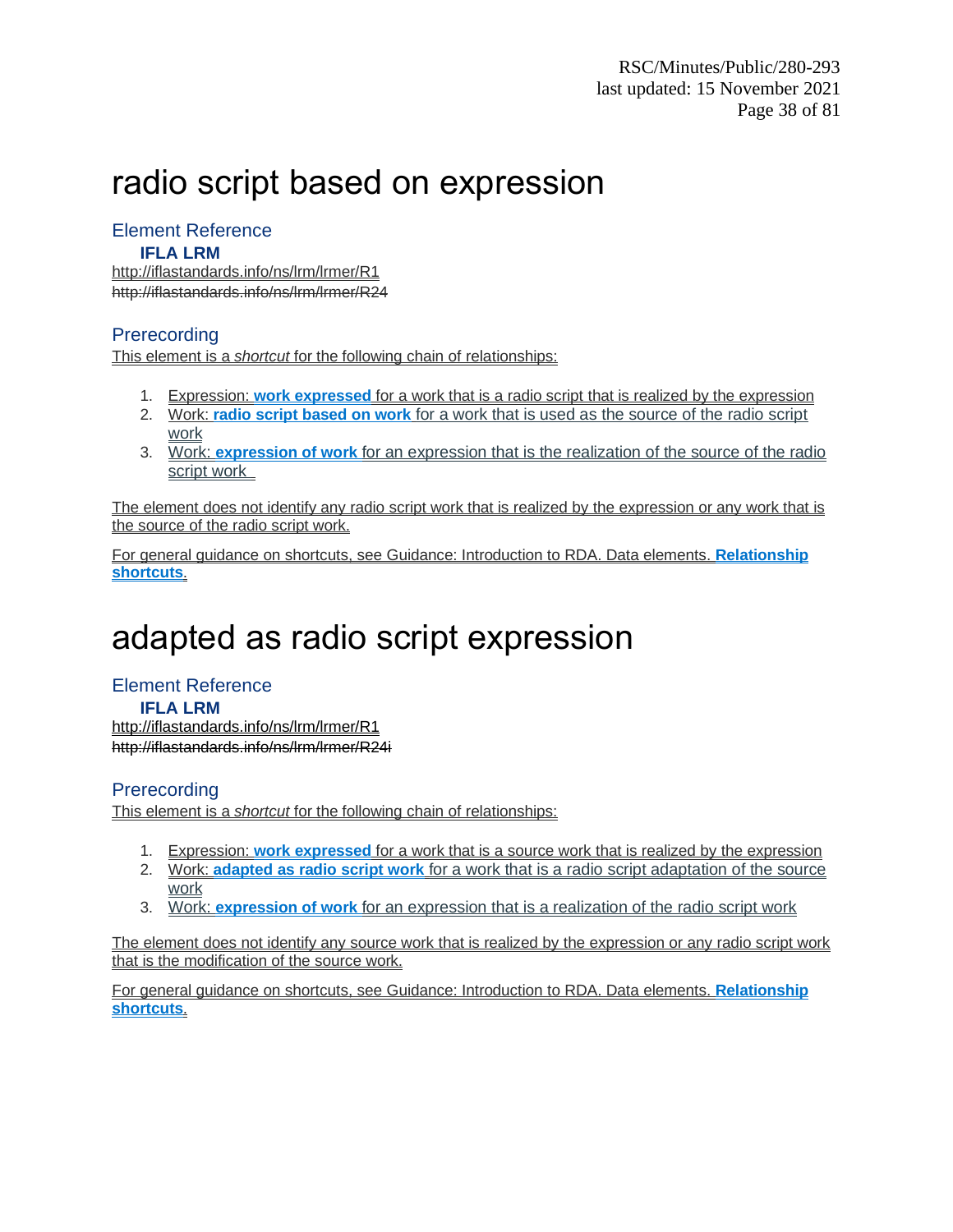# remake of expression

### Element Reference

#### **IFLA LRM**

http://iflastandards.info/ns/lrm/lrmer/R1 http://iflastandards.info/ns/lrm/lrmer/R24

### **Prerecording**

This element is a *shortcut* for the following chain of relationships:

- 1. Expression: **work expressed** for a work that is a remake that is realized by the expression
- 2. Work: **remake of work** for a work that is used as the source of the remake work
- 3. Work: **expression of work** for an expression that is the realization of the source of the remake work

The element does not identify any remake work that is realized by the expression or any work that is the source of the remake work.

For general guidance on shortcuts, see Guidance: Introduction to RDA. Data elements. **Relationship shortcuts**.

### **Related Elements**

# remade as expression

Element Reference **IFLA LRM** <http://iflastandards.info/ns/lrm/lrmer/R1> [http://iflastandards.info/ns/lrm/lrmer/R24i](http://iflastandards.info/ns/lrm/lrmer/R1)

### **Prerecording**

This element is a *shortcut* for the following chain of relationships:

- 1. Expression: **work expressed** for a work that is a source work that is realized by the expression
- 2. Work: **remade as work** for a work that is a remake of the source work
- 3. Work: **expression of work** for an expression that is a realization of the remake work

The element does not identify any source work that is realized by the expression or any remake work that is the modification of the source work.

For general guidance on shortcuts, see Guidance: Introduction to RDA. Data elements. **Relationship shortcuts**.

### **Related Elements**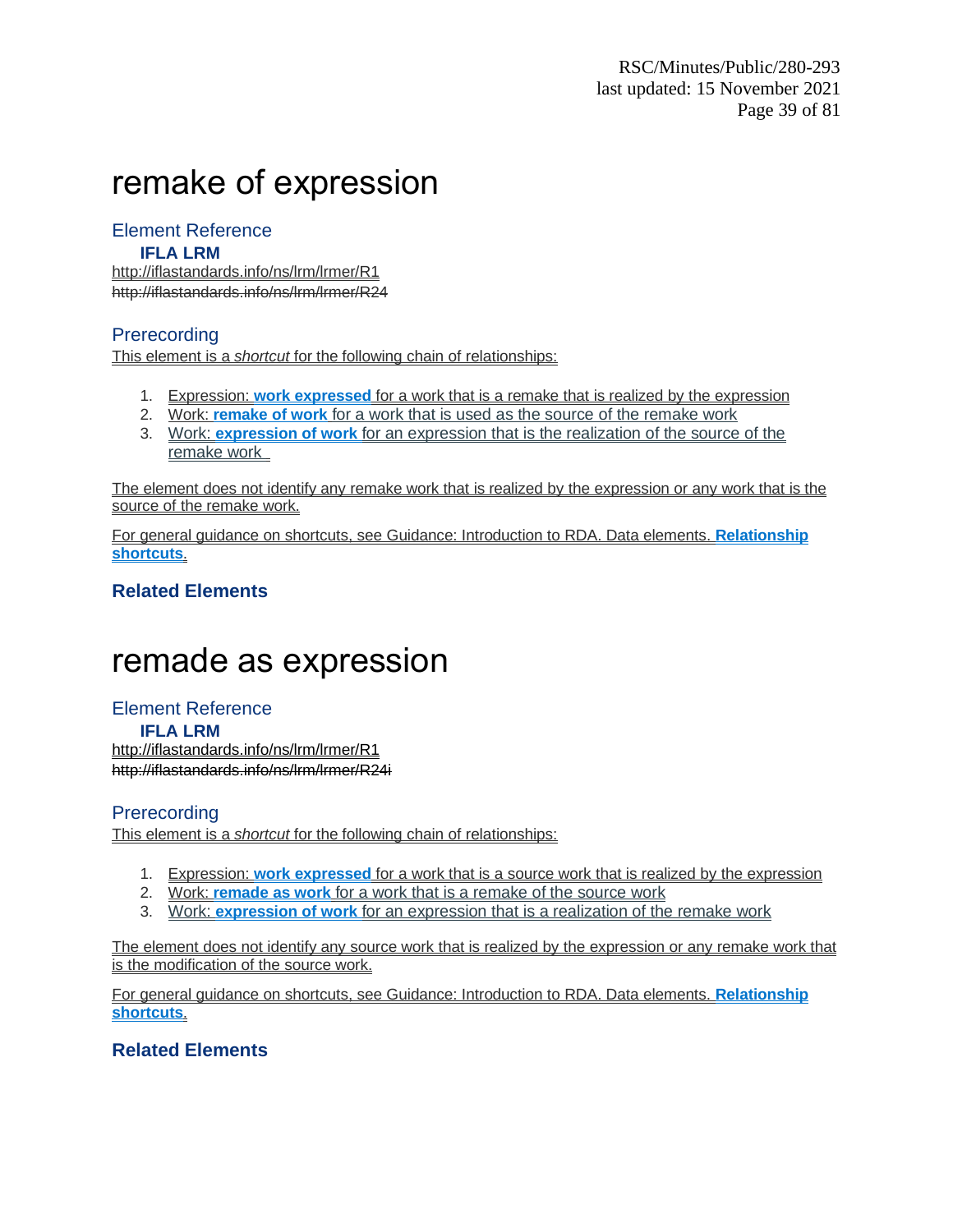# screenplay based on expression

### Element Reference

#### **IFLA LRM**

http://iflastandards.info/ns/lrm/lrmer/R1 http://iflastandards.info/ns/lrm/lrmer/R24

### **Prerecording**

This element is a *shortcut* for the following chain of relationships:

- 1. Expression: **work expressed** for a work that is a screenplay that is realized by the expression
- 2. Work: **screenplay based on work** for a work that is used as the source of the screenplay work
- 3. Work: **expression of work** for an expression that is the realization of the source of the screenplay work

The element does not identify any screenplay work that is realized by the expression or any work that is the source of the screenplay work.

For general guidance on shortcuts, see Guidance: Introduction to RDA. Data elements. **Relationship shortcuts.**

# adapted as screenplay expression

Element Reference **IFLA LRM** <http://iflastandards.info/ns/lrm/lrmer/R1> [http://iflastandards.info/ns/lrm/lrmer/R24i](http://iflastandards.info/ns/lrm/lrmer/R1)

### **Prerecording**

This element is a *shortcut* for the following chain of relationships:

- 1. Expression: **work expressed** for a work that is a source work that is realized by the expression
- 2. Work: **screenplay based on work** for a work that is a screenplay adaptation of the source work
- 3. Work: **expression of work** for an expression that is a realization of the screenplay work

The element does not identify any source work that is realized by the expression or any screenplay work that is the modification of the source work.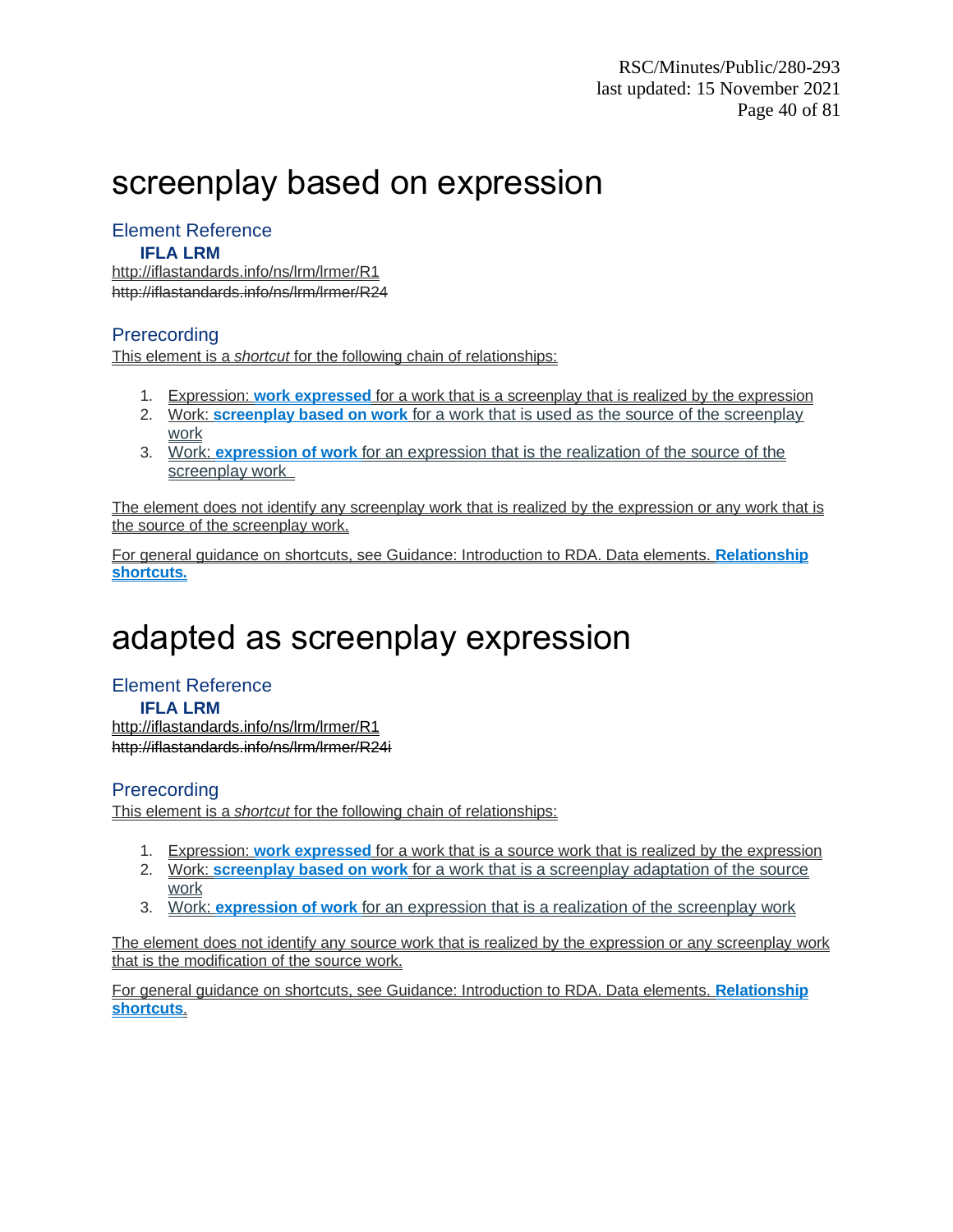# television adaptation of expression

## Element Reference

#### **IFLA LRM**

http://iflastandards.info/ns/lrm/lrmer/R1 http://iflastandards.info/ns/lrm/lrmer/R24

### **Prerecording**

This element is a *shortcut* for the following chain of relationships:

- 1. Expression: **work expressed** for a work that is a television program work that is realized by the expression
- 2. Work: **television adaptation of work** for a work that is used as the source of the television program work
- 3. Work: **expression of work** for an expression that is the realization of the source of the television program work

The element does not identify any television program work that is realized by the expression or any work that is the source of the television program work.

For general guidance on shortcuts, see Guidance: Introduction to RDA. Data elements. **Relationship shortcuts**.

# adapted as television program expression

## Element Reference

**IFLA LRM**

<http://iflastandards.info/ns/lrm/lrmer/R1> [http://iflastandards.info/ns/lrm/lrmer/R24i](http://iflastandards.info/ns/lrm/lrmer/R1)

### **Prerecording**

This element is a *shortcut* for the following chain of relationships:

- 1. Expression: **work expressed** for a work that is a source work that is realized by the expression
- 2. Work: **adapted as television program work** for a work that is a television program adaptation of the source work
- 3. Work: **expression of work** for an expression that is a realization of the television program work

The element does not identify any source work that is realized by the expression or any television program work that is the modification of the source work.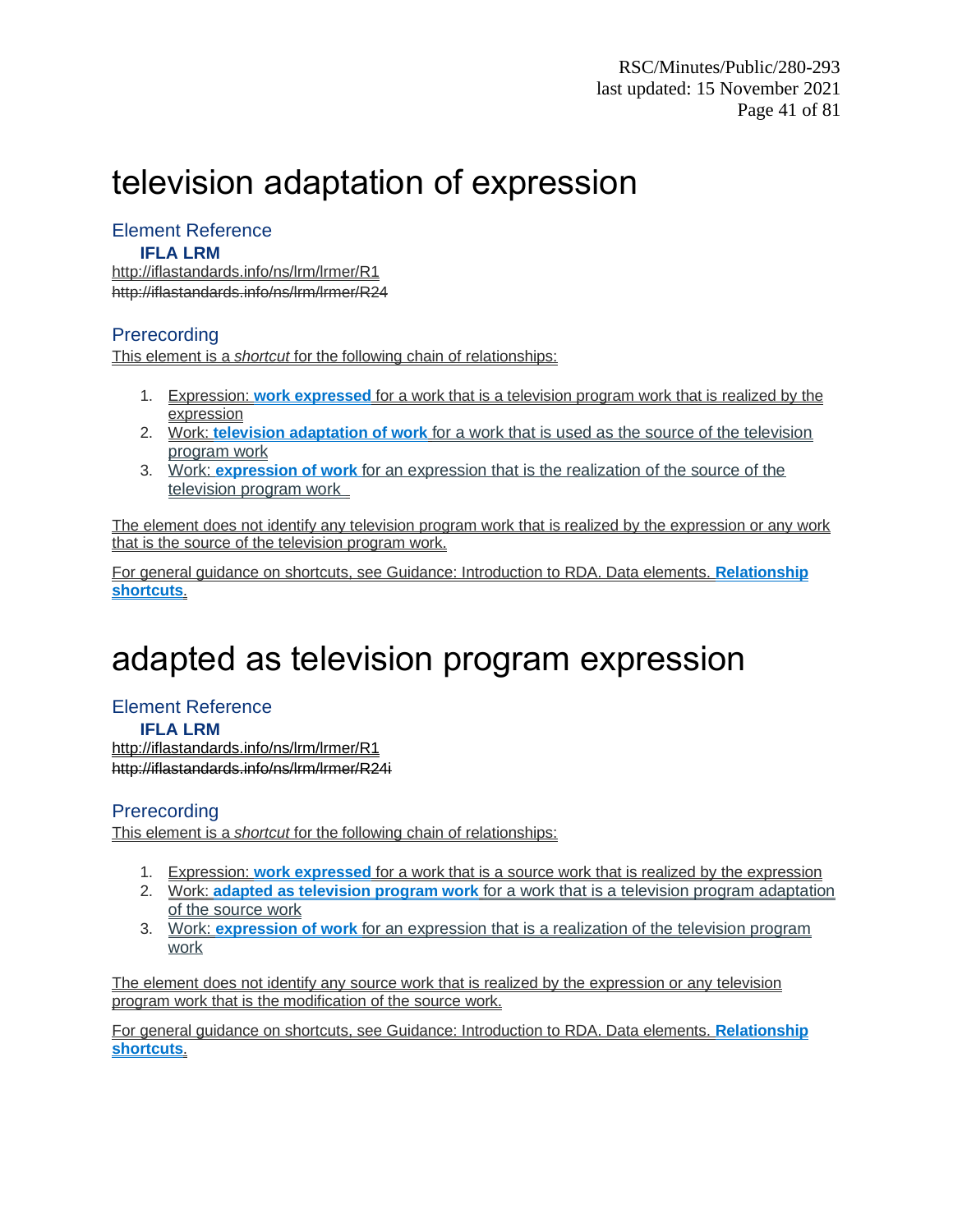# television screenplay based on expression

### Element Reference

#### **IFLA LRM**

http://iflastandards.info/ns/lrm/lrmer/R1 http://iflastandards.info/ns/lrm/lrmer/R24

### **Prerecording**

This element is a *shortcut* for the following chain of relationships:

- 1. Expression: **work expressed** for a work that is a television screenplay that is realized by the expression
- 2. Work: **television screenplay based on work** for a work that is used as the source of the television screenplay work
- 3. Work: **expression of work** for an expression that is the realization of the source of the television screenplay work

The element does not identify any television screenplay work that is realized by the expression or any work that is the source of the television screenplay work.

For general guidance on shortcuts, see Guidance: Introduction to RDA. Data elements. **Relationship shortcuts**.

# adapted as television screenplay expression

#### Element Reference **IFLA LRM**

<http://iflastandards.info/ns/lrm/lrmer/R1> [http://iflastandards.info/ns/lrm/lrmer/R24i](http://iflastandards.info/ns/lrm/lrmer/R1)

### **Prerecording**

This element is a *shortcut* for the following chain of relationships:

- 1. Expression: **work expressed** for a work that is a source work that is realized by the expression
- 2. Work: **adapted as television screenplay work** for a work that is a television screenplay adaptation of the source work
- 3. Work: **expression of work** for an expression that is a realization of the television screenplay work

The element does not identify any source work that is realized by the expression or any television screenplay work that is the modification of the source work.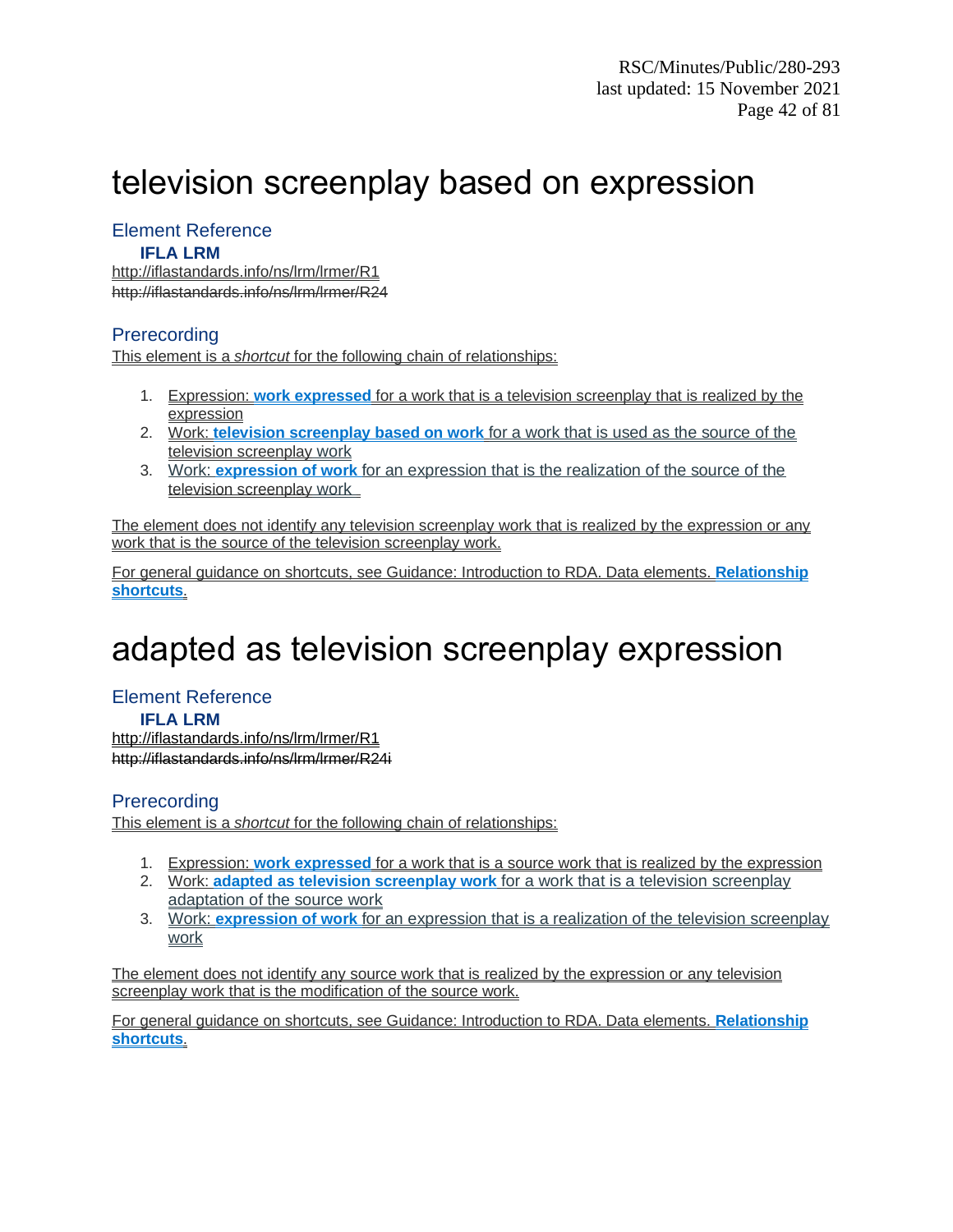# variations based on expression

### Element Reference

#### **IFLA LRM**

http://iflastandards.info/ns/lrm/lrmer/R1 http://iflastandards.info/ns/lrm/lrmer/R24

### **Prerecording**

This element is a *shortcut* for the following chain of relationships:

- 1. Expression: **work expressed** for a work that are variations that are realized by the expression
- 2. Work: **variations based on work** for a work that is used as the source of the variation work
- 3. Work: **expression of work** for an expression that is the realization of the source of the variation work

The element does not identify any variation work that is realized by the expression or any work that is the source of the variation work.

For general guidance on shortcuts, see Guidance: Introduction to RDA. Data elements. **Relationship shortcuts**.

### **Related Elements**

# modified by variation as expression

Element Reference **IFLA LRM** <http://iflastandards.info/ns/lrm/lrmer/R1> [http://iflastandards.info/ns/lrm/lrmer/R24i](http://iflastandards.info/ns/lrm/lrmer/R1)

### **Prerecording**

This element is a *shortcut* for the following chain of relationships:

- 1. Expression: **work expressed** for a work that is a source work that is realized by the expression
- 2. Work: **modified by variation as work** for a work that is a variation of the source work
- 3. Work: **expression of work** for an expression that is a realization of the variation work

The element does not identify any source work that is realized by the expression or any variation work that is the modification of the source work.

For general guidance on shortcuts, see Guidance: Introduction to RDA. Data elements. **Relationship shortcuts**.

### **Related Elements**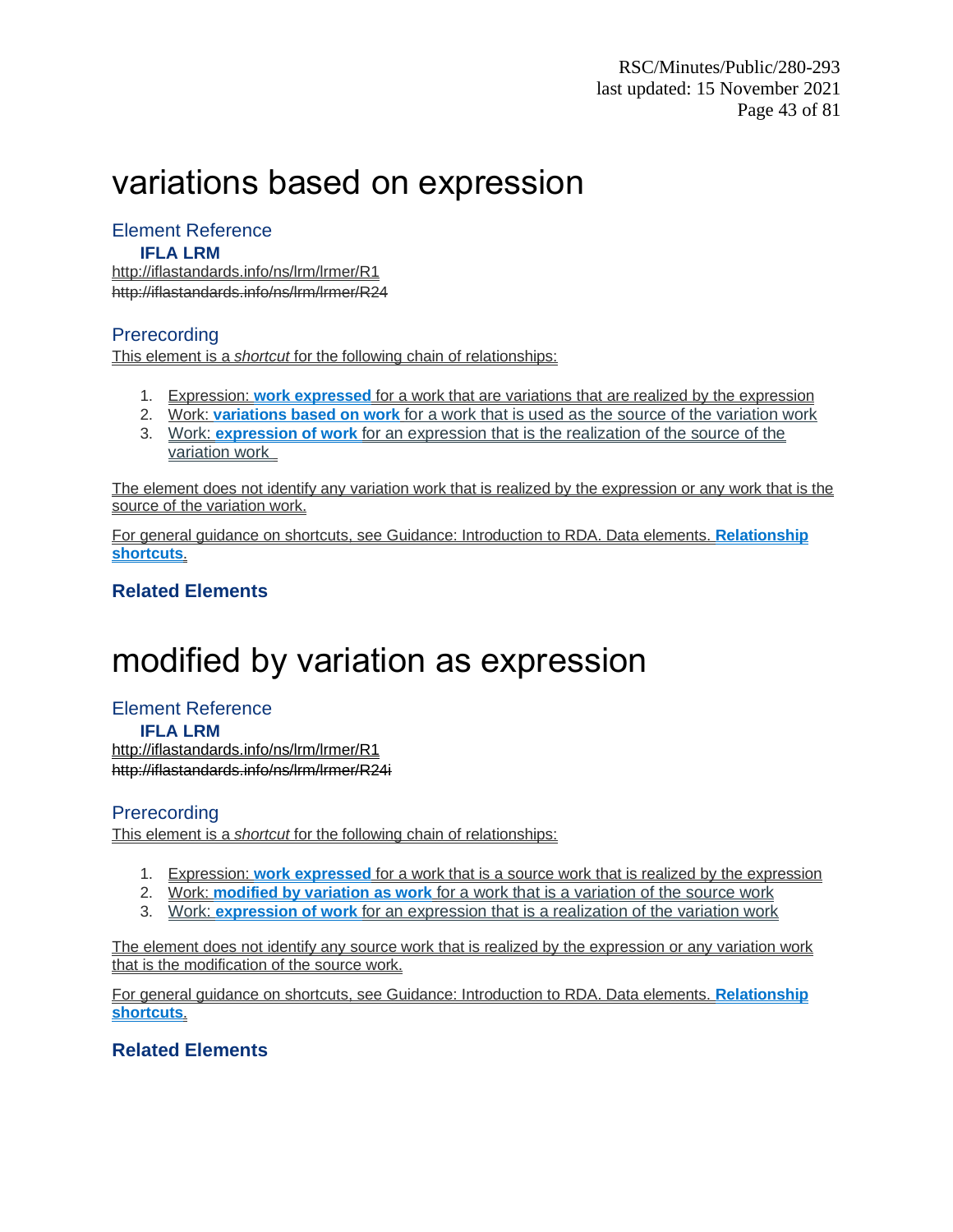# verse adaptation expression

### Element Reference

#### **IFLA LRM**

http://iflastandards.info/ns/lrm/lrmer/R1 http://iflastandards.info/ns/lrm/lrmer/R24

### **Prerecording**

This element is a *shortcut* for the following chain of relationships:

- 1. Expression: **work expressed** for a work that is a verse work that is realized by the expression
- 2. Work: **verse adaptation of work** for a work that is used as the source of the verse work
- 3. Work: **expression of work** for an expression that is the realization of the source of the verse work

The element does not identify any verse work that is realized by the expression or any work that is the source of the verse work.

For general guidance on shortcuts, see Guidance: Introduction to RDA. Data elements. **Relationship shortcuts**.

# adapted in verse as expression

## Element Reference

## **IFLA LRM**

<http://iflastandards.info/ns/lrm/lrmer/R1> [http://iflastandards.info/ns/lrm/lrmer/R24i](http://iflastandards.info/ns/lrm/lrmer/R1)

### **Prerecording**

This element is a *shortcut* for the following chain of relationships:

- 1. Expression: **work expressed** for a work that is a source work that is realized by the expression
- 2. Work: **adapted in verse as work** for a work that is a verse adaptation of the source work
- 3. Work: **expression of work** for an expression that is a realization of the verse work

The element does not identify any source work that is realized by the expression or any verse work that is the modification of the source work.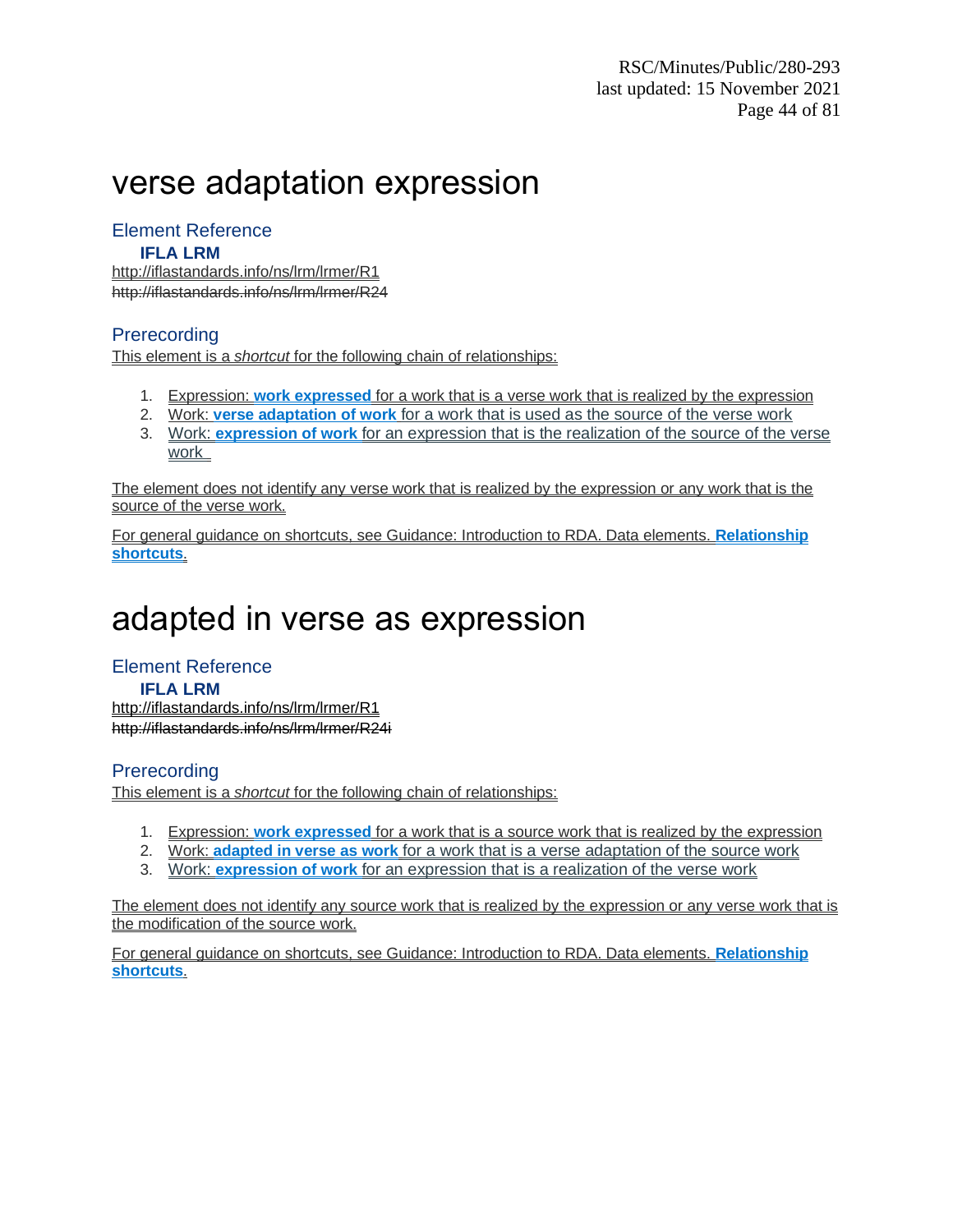# video adaptation of expression

## Element Reference

#### **IFLA LRM**

http://iflastandards.info/ns/lrm/lrmer/R1 http://iflastandards.info/ns/lrm/lrmer/R24

### **Prerecording**

This element is a *shortcut* for the following chain of relationships:

- 1. Expression: **work expressed** for a work that is a video work that is realized by the expression
- 2. Work: **video adaptation of work** for a work that is used as the source of the video work
- 3. Work: **expression of work** for an expression that is the realization of the source of the video work

The element does not identify any video work that is realized by the expression or any work that is the source of the video work.

For general guidance on shortcuts, see Guidance: Introduction to RDA. Data elements. **Relationship shortcuts**.

# adapted as video expression

### Element Reference

## **IFLA LRM**

<http://iflastandards.info/ns/lrm/lrmer/R1> [http://iflastandards.info/ns/lrm/lrmer/R24i](http://iflastandards.info/ns/lrm/lrmer/R1)

### **Prerecording**

This element is a *shortcut* for the following chain of relationships:

- 1. Expression: **work expressed** for a work that is a source work that is realized by the expression
- 2. Work: **adapted as video work** for a work that is a video adaptation of the source work
- 3. Work: **expression of work** for an expression that is a realization of the video work

The element does not identify any source work that is realized by the expression or any video work that is the modification of the source work.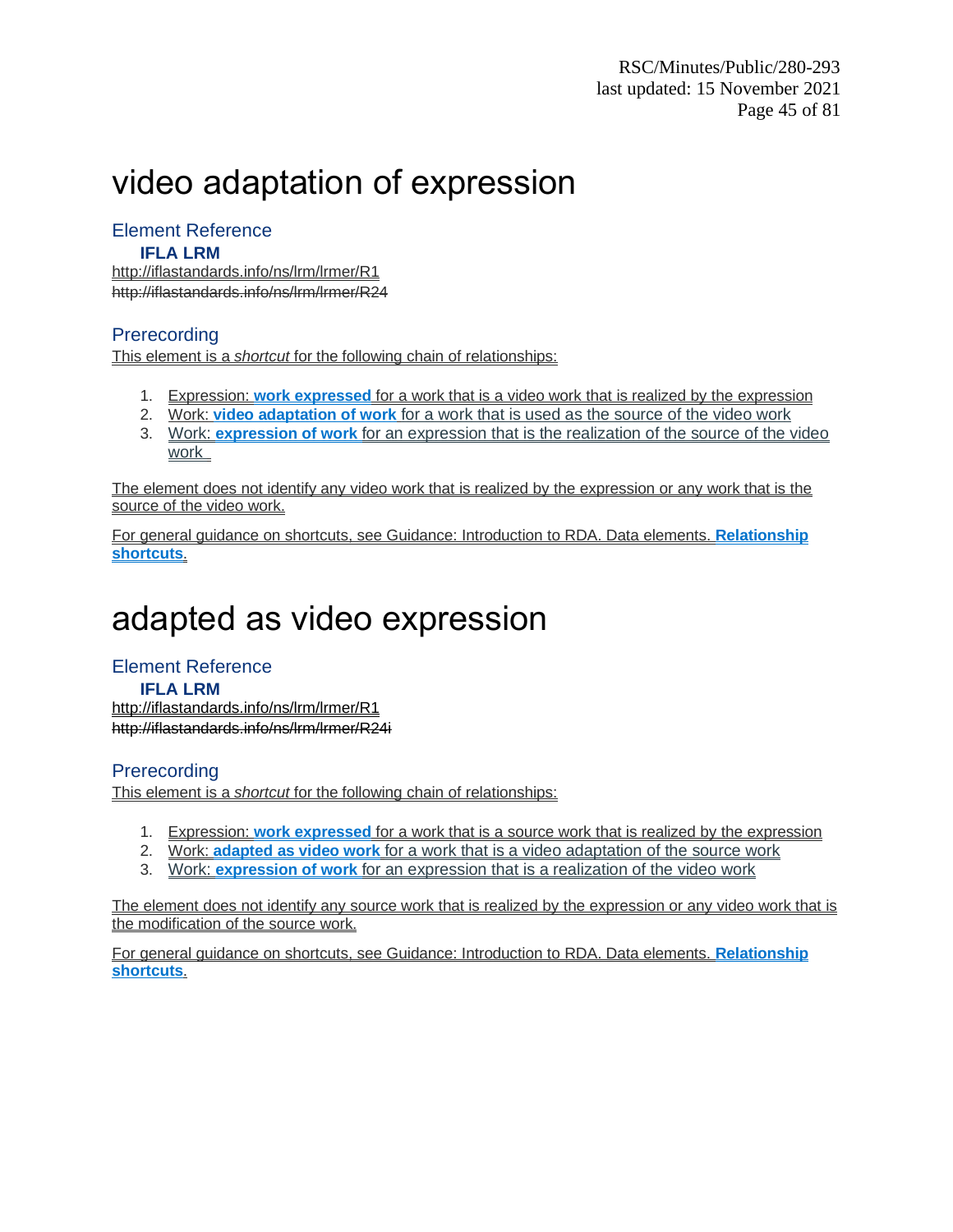# video screenplay based on expression

## Element Reference

#### **IFLA LRM**

http://iflastandards.info/ns/lrm/lrmer/R1 http://iflastandards.info/ns/lrm/lrmer/R24

### **Prerecording**

This element is a *shortcut* for the following chain of relationships:

- 1. Expression: **work expressed** for a work that is a video screenplay that is realized by the expression
- 2. Work: **video screenplay based on work** for a work that is used as the source of the video screenplay work
- 3. Work: **expression of work** for an expression that is the realization of the source of the video screenplay work

The element does not identify any video screenplay work that is realized by the expression or any work that is the source of the video screenplay work.

For general guidance on shortcuts, see Guidance: Introduction to RDA. Data elements. **Relationship shortcuts**.

# adapted as video screenplay expression

## Element Reference **IFLA LRM**

<http://iflastandards.info/ns/lrm/lrmer/R1> [http://iflastandards.info/ns/lrm/lrmer/R24i](http://iflastandards.info/ns/lrm/lrmer/R1)

### **Prerecording**

This element is a *shortcut* for the following chain of relationships:

- 1. Expression: **work expressed** for a work that is a source work that is realized by the expression
- 2. Work: **adapted as video screenplay work** for a work that is a video screenplay adaptation of the source work
- 3. Work: **expression of work** for an expression that is a realization of the video screenplay work

The element does not identify any source work that is realized by the expression or any video screenplay work that is the modification of the source work.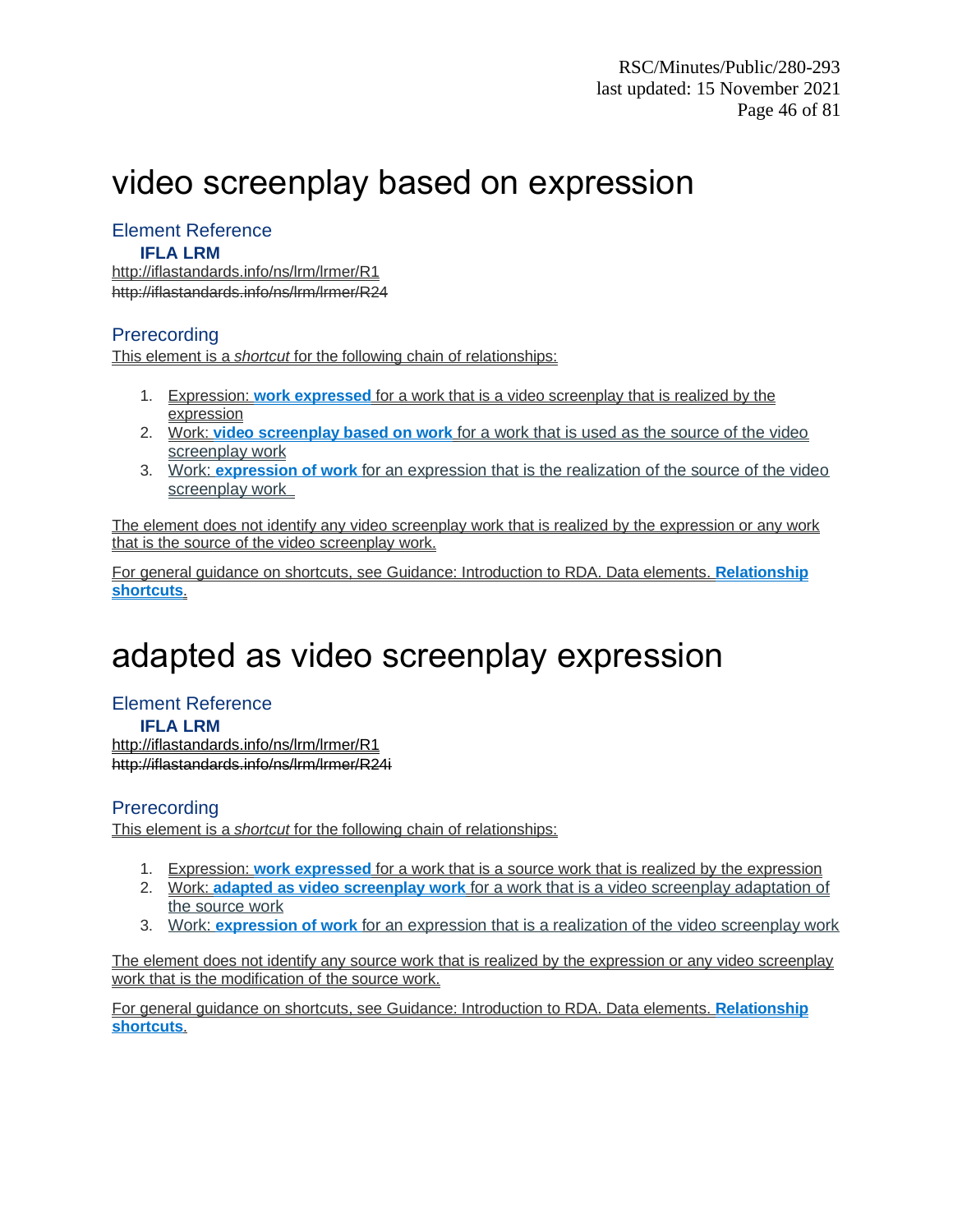RSC/Minutes/Public/280-293 last updated: 15 November 2021 Page 47 of 81

# based on work derived work of

Definition and Scope

A used as a source for a derivative . A work that is modified to create a new work.

### Element Reference

**Alternate labels** based on work is based on work is derived work of

# digest of work

#### Prerecording The following option is recommended.

**OPTION**

abridgement of work

# digested as work

Prerecording The following option is recommended.

**OPTION**

abridged as work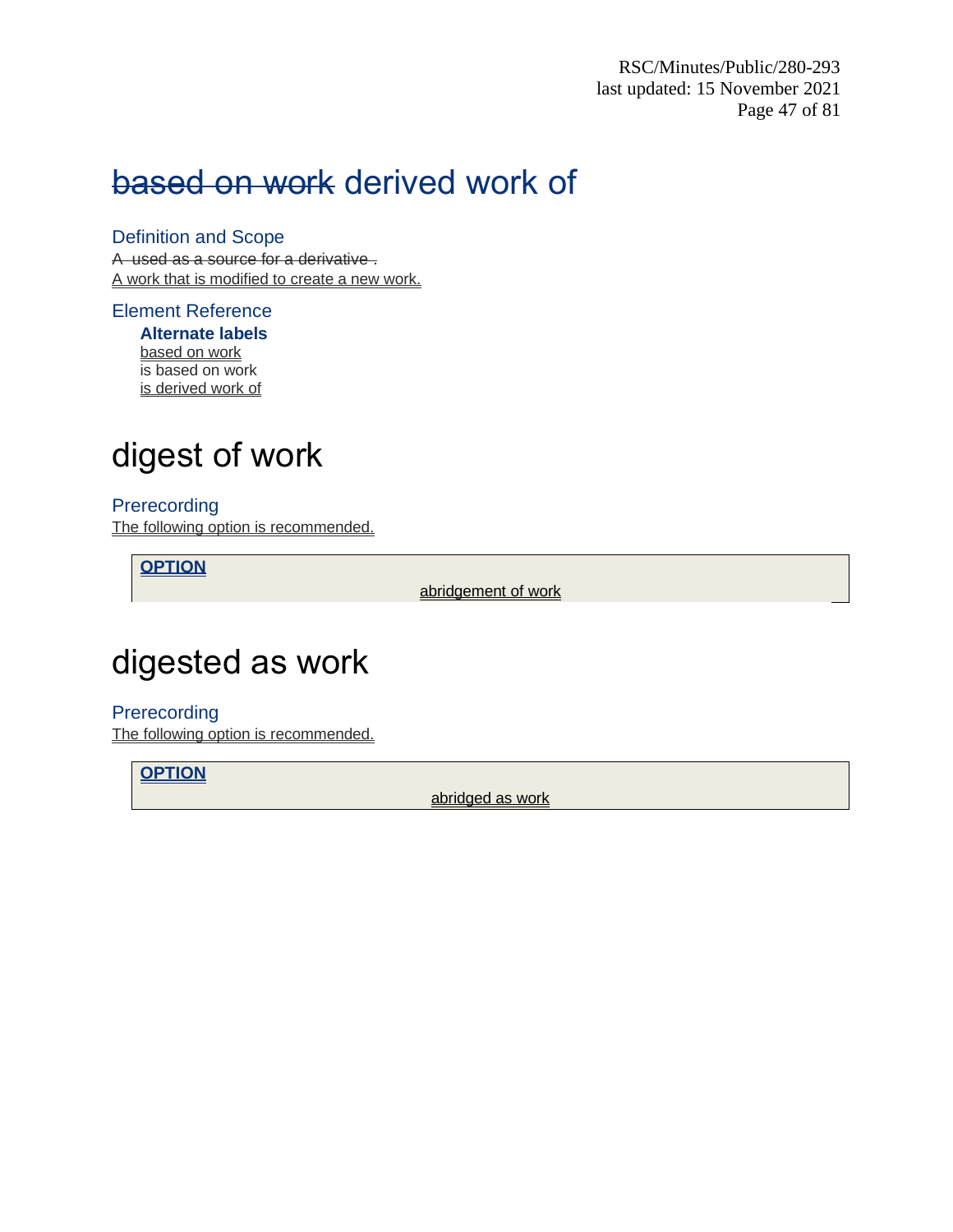## Appendix 3b: Shortcuts, Alignment with LRM, Soft-Deprecation (clean)

# abridgement of expression

### Element Reference

#### **IFLA LRM**

http://iflastandards.info/ns/lrm/lrmer/R1

### **Prerecording**

This element is a *shortcut* for the following chain of relationships:

- 1. Expression: **work expressed** for a work that is an abridgement that is realized by the expression
- 2. Work: **abridgement of work** for a work that is used as the source of the abridgement work
- 3. Work: **expression of work** for an expression that is the realization of the source of the abridgement work

The element does not identify any abridgement work that is realized by the expression or any work that is the source of the abridgement work.

For general guidance on shortcuts, see Guidance: Introduction to RDA. Data elements. **Relationship shortcuts**.

### **Related Elements**

# abridged as expression

#### Element Reference

#### **IFLA LRM**

http://iflastandards.info/ns/lrm/lrmer/R1

### **Prerecording**

This element is a *shortcut* for the following chain of relationships:

- 1. Expression: **work expressed** for a work that is a source work that is realized by the expression
- 2. Work: **abridged as work** for a work that is an abridgement of the source work
- 3. Work: **expression of work** for an expression that is a realization of the abridgement work

The element does not identify any source work that is realized by the expression or any abridgement work that is the modification of the source work.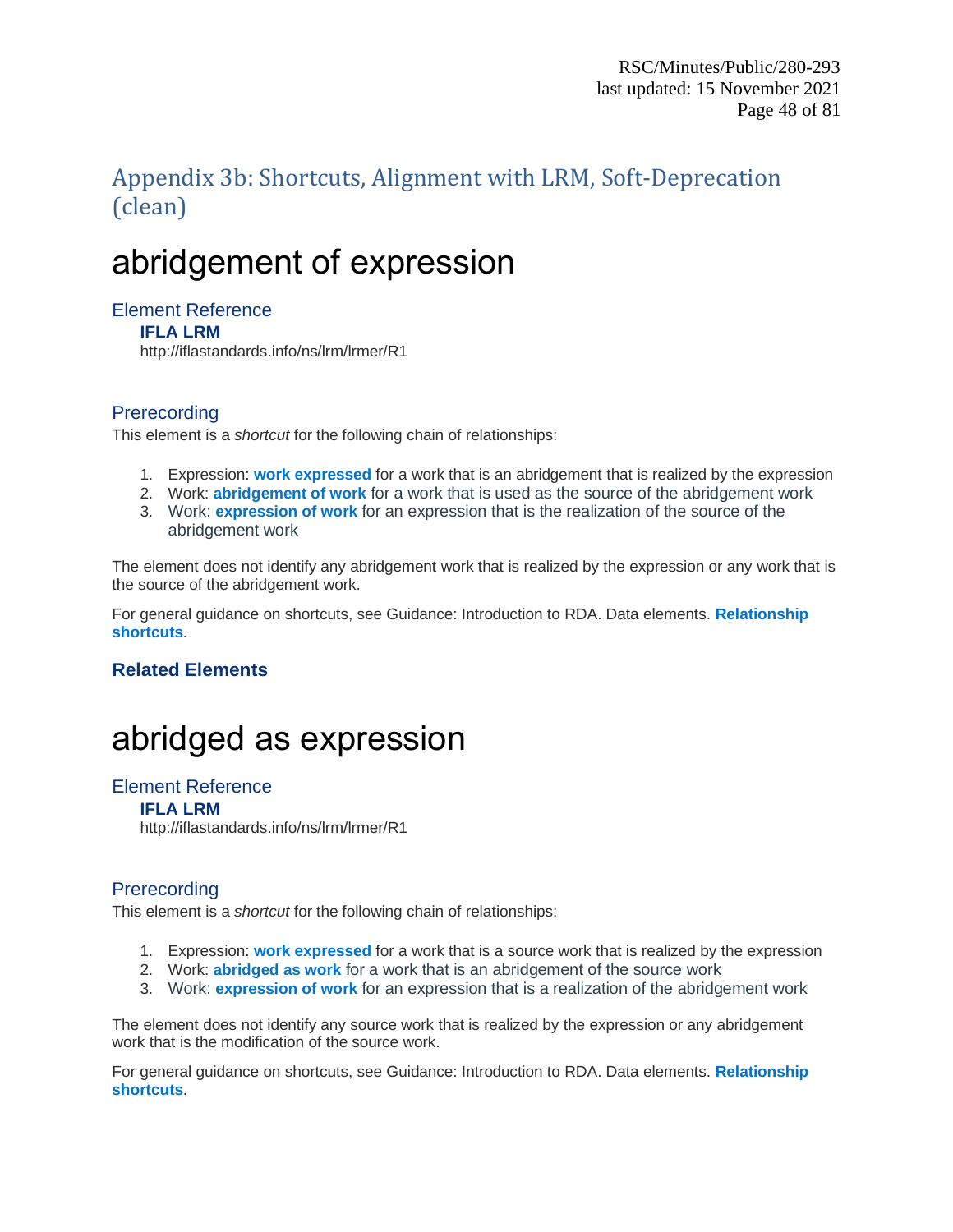### **Related Elements**

# adaptation of expression

#### Element Reference **IFLA LRM**

http://iflastandards.info/ns/lrm/lrmer/R1

### **Prerecording**

This element is a *shortcut* for the following chain of relationships:

- 1. Expression: **work expressed** for a work that is an adaptation that is realized by the expression
- 2. Work: **adaptation of work** for a work that is used as the source of the adaptation work
- 3. Work: **expression of work** for an expression that is the realization of the source of the adaptation work

The element does not identify any adaptation work that is realized by the expression or any work that is the source of the adaptation work.

For general guidance on shortcuts, see Guidance: Introduction to RDA. Data elements. **Relationship shortcuts**.

### **Related Elements**

## adapted as expression

#### Element Reference

**IFLA LRM**

http://iflastandards.info/ns/lrm/lrmer/R1

### **Prerecording**

This element is a *shortcut* for the following chain of relationships:

- 1. Expression: **work expressed** for a work that is a source work that is realized by the expression
- 2. Work: **adapted as work** for a work that is an adaptation of the source work
- 3. Work: **expression of work** for an expression that is a realization of the adaptation work

The element does not identify any source work that is realized by the expression or any adaptation work that is the modification of the source work.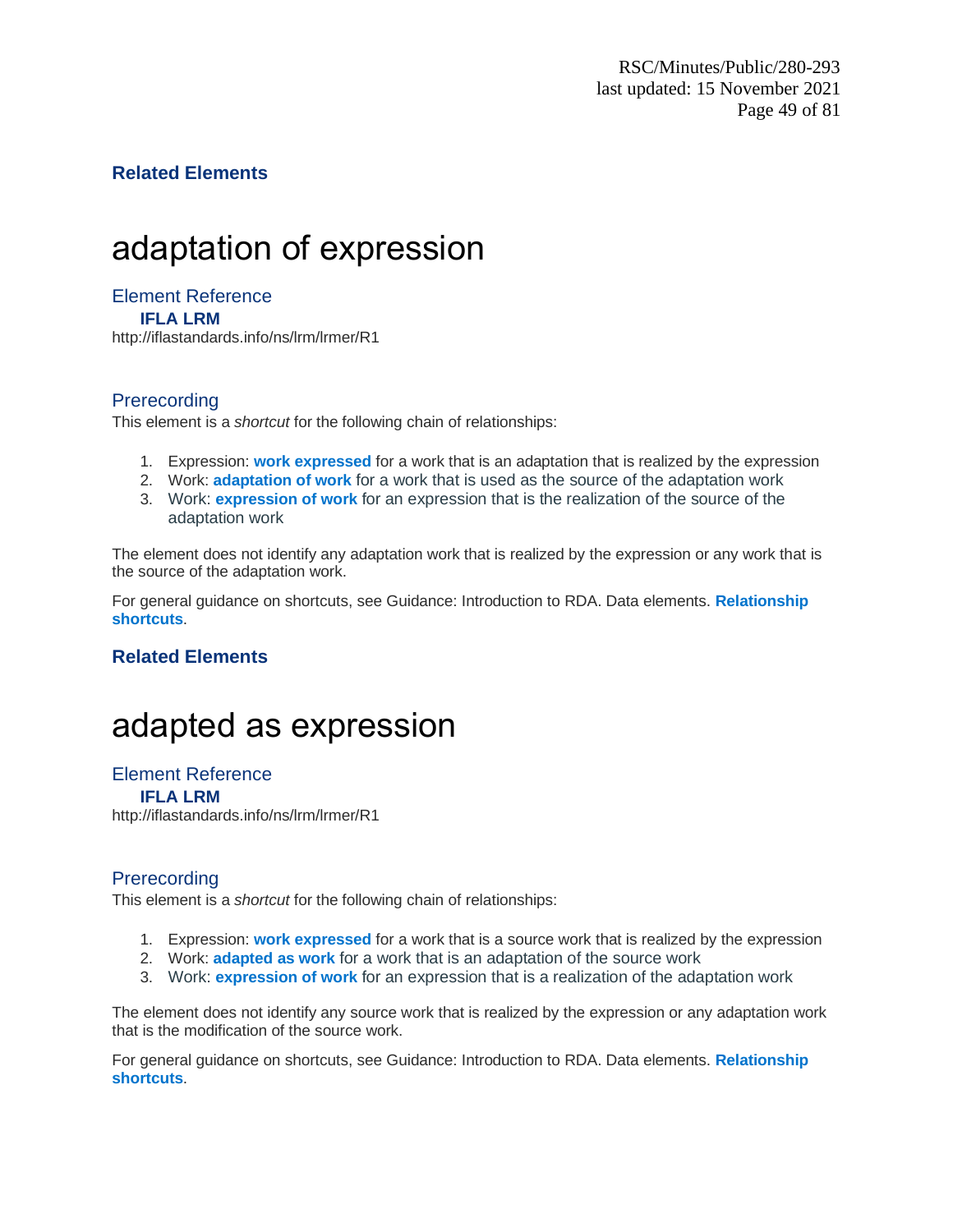### **Related Elements**

# expression of derived work

#### Definition and Scope

An expression of a work that is modified to create an expression of a derivative work.

### Element Reference

**IFLA LRM**

http://iflastandards.info/ns/lrm/lrmer/R1

### **Prerecording**

This element is a *shortcut* for the following chain of relationships:

- 1. Expression: **work expressed** for a work that is a derivative work that is realized by the expression
- 2. Work: **based on work** for a work that is used as a source of the derivative work
- 3. Work: **expression of work** for an expression that is the realization of the source of the derivative work

The element does not identify any derivative work that is realized by the expression or any work that is the source of the derivative work.

For general guidance on shortcuts, see Guidance: Introduction to RDA. Data elements. **Relationship shortcuts**.

#### **Related Elements**

expression: abridgement of

- : abstract of : abstracts for : adaptation of : digest of
- : expanded version of
- : free translation of
- : imitation of
- : indexing for
- : musical setting of
- : paraphrase of
- : remake of
- : summary of
- : variations

# expression of derivative work

### Definition and Scope

An expression of a work that is a modification of a source expression of a different work.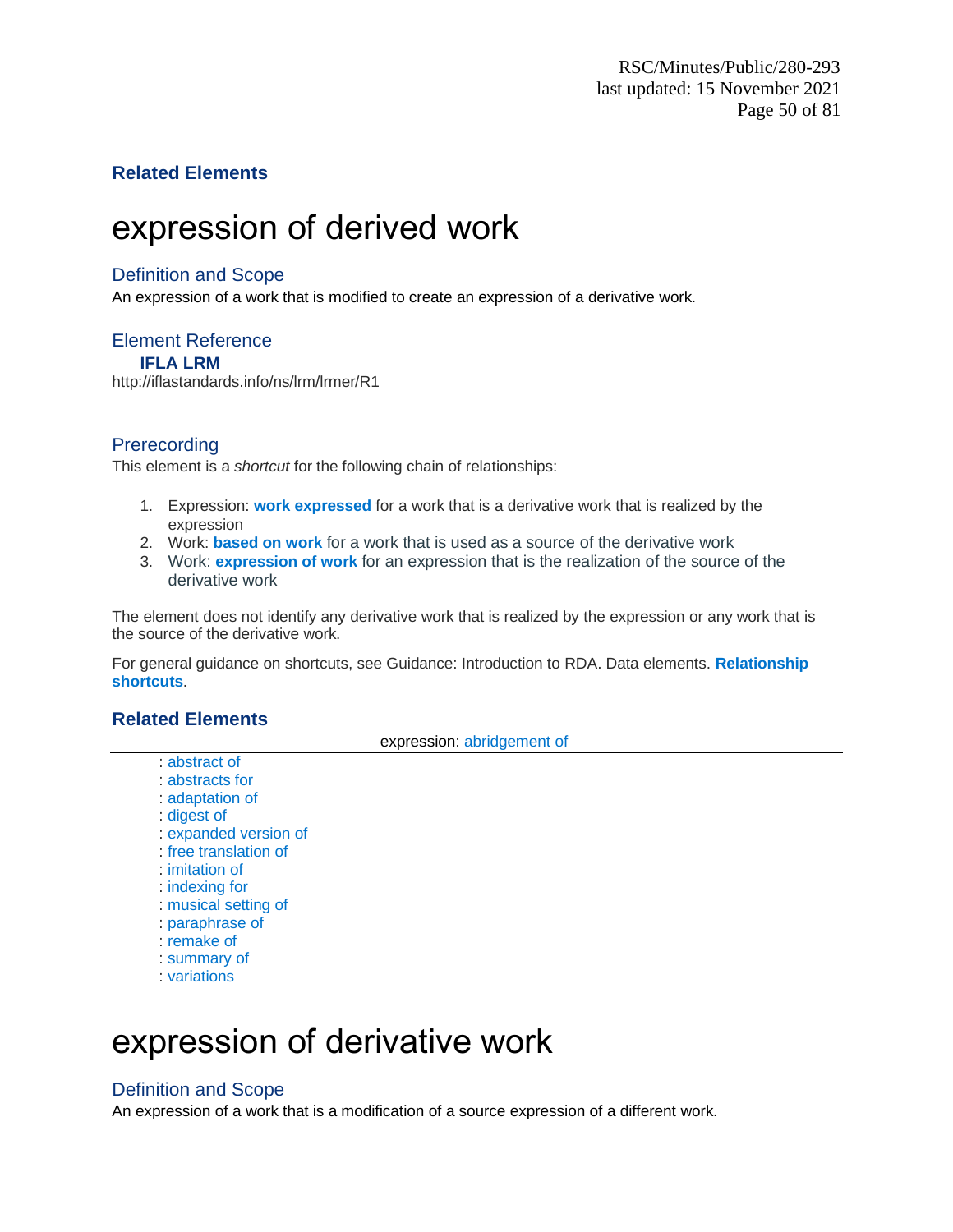#### Element Reference **IFLA LRM**

<http://iflastandards.info/ns/lrm/lrmer/R1>

#### **Prerecording**

This element is a *shortcut* for the following chain of relationships:

- 1. Expression: **work expressed** for a work that is a source work that is realized by the expression
- 2. Work: **derivative work** for a work that is based on the source work
- 3. Work: **expression of work** for an expression that is a realization of the derivative work

The element does not identify any source work that is realized by the expression or any derivative work that is the modification of the source work.

For general guidance on shortcuts, see Guidance: Introduction to RDA. Data elements. **Relationship shortcuts**.

#### **Related Elements**

Expression: abridged as expression Expression: abstracted as expression Expression: abstracted in expression Expression: adapted as expression Expression: digested as expression Expression: expanded as expression Expression: freely translated as expression Expression: imitated as expression Expression: indexed in expression Expression: modified by variation as expression Expression: paraphrased as expression Expression: remade as expression Expression: set to music as expression Expression: summarized as expression

# choreographic adaptation of expression

#### Element Reference **IFLA LRM**

http://iflastandards.info/ns/lrm/lrmer/R1

### **Prerecording**

This element is a *shortcut* for the following chain of relationships: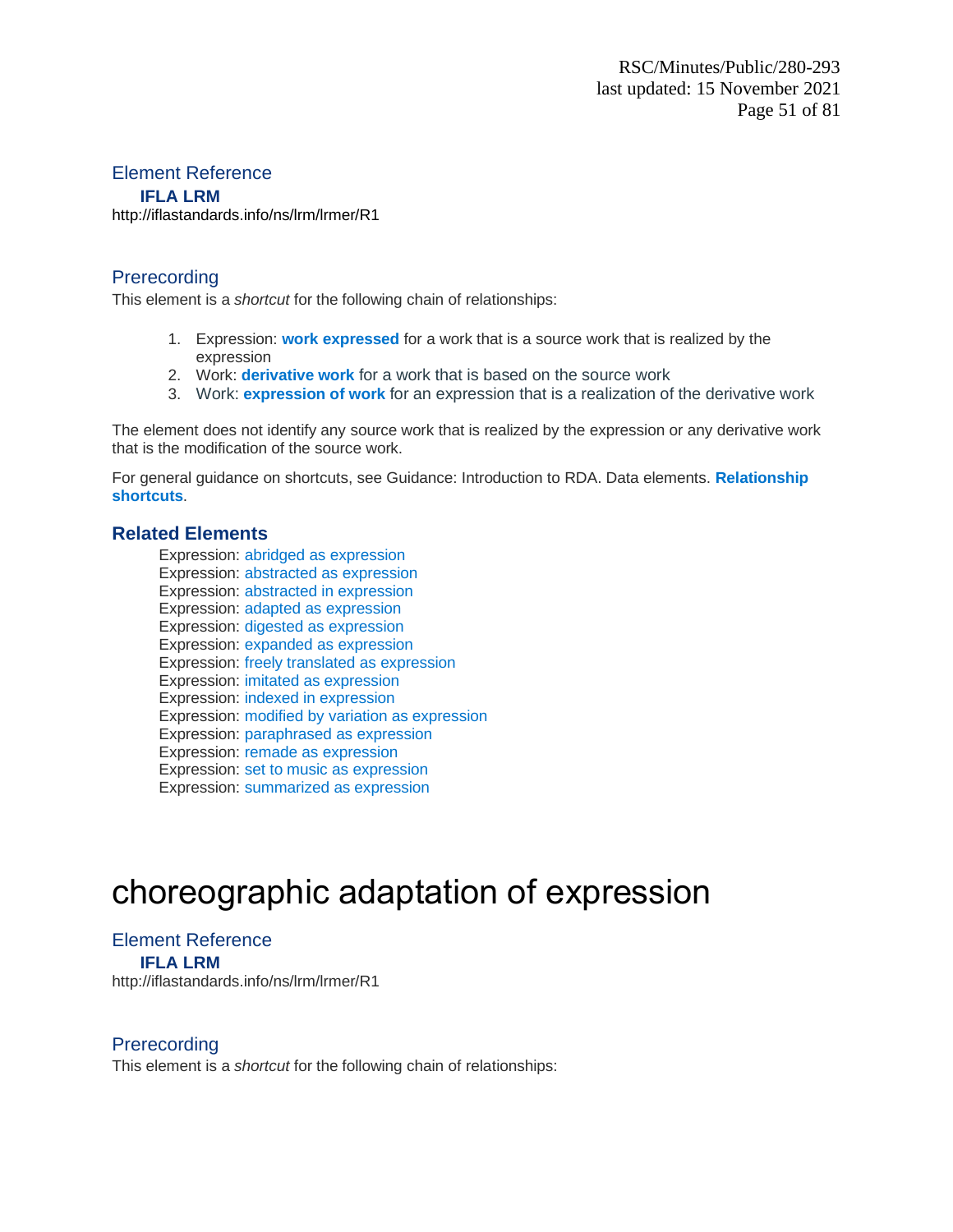- 1. Expression: **work expressed** for a work that is a *choreographic work* that is realized by the expression
- 2. Work: **choreographic adaptation of work** for a work that is used as the source of the *choreographic work*
- 3. Work: **expression of work** for an expression that is the realization of the source of the *choreographic work*

The element does not identify any *choreographic work* that is realized by the expression or any work that is the source of the *choreographic work*.

For general guidance on shortcuts, see Guidance: Introduction to RDA. Data elements. **Relationship shortcuts**.

# adapted as choreography expression

Element Reference **IFLA LRM** http://iflastandards.info/ns/lrm/lrmer/R1

### **Prerecording**

This element is a *shortcut* for the following chain of relationships:

- 1. Expression: **work expressed** for a work that is a source work that is realized by the expression
- 2. Work: **adapted as choreography expression** for a work that is a *choreographic work* adaptation of the source work
- 3. Work: **expression of work** for an expression that is a realization of the *choreographic work*

The element does not identify any source work that is realized by the expression or any *choreographic work* that is the modification of the source work.

For general guidance on shortcuts, see Guidance: Introduction to RDA. Data elements. **Relationship shortcuts**.

# digest of expression

Element Reference **IFLA LRM** http://iflastandards.info/ns/lrm/lrmer/R1

#### **Prerecording**

The following option is recommended.

#### **OPTION**

abridgement of expression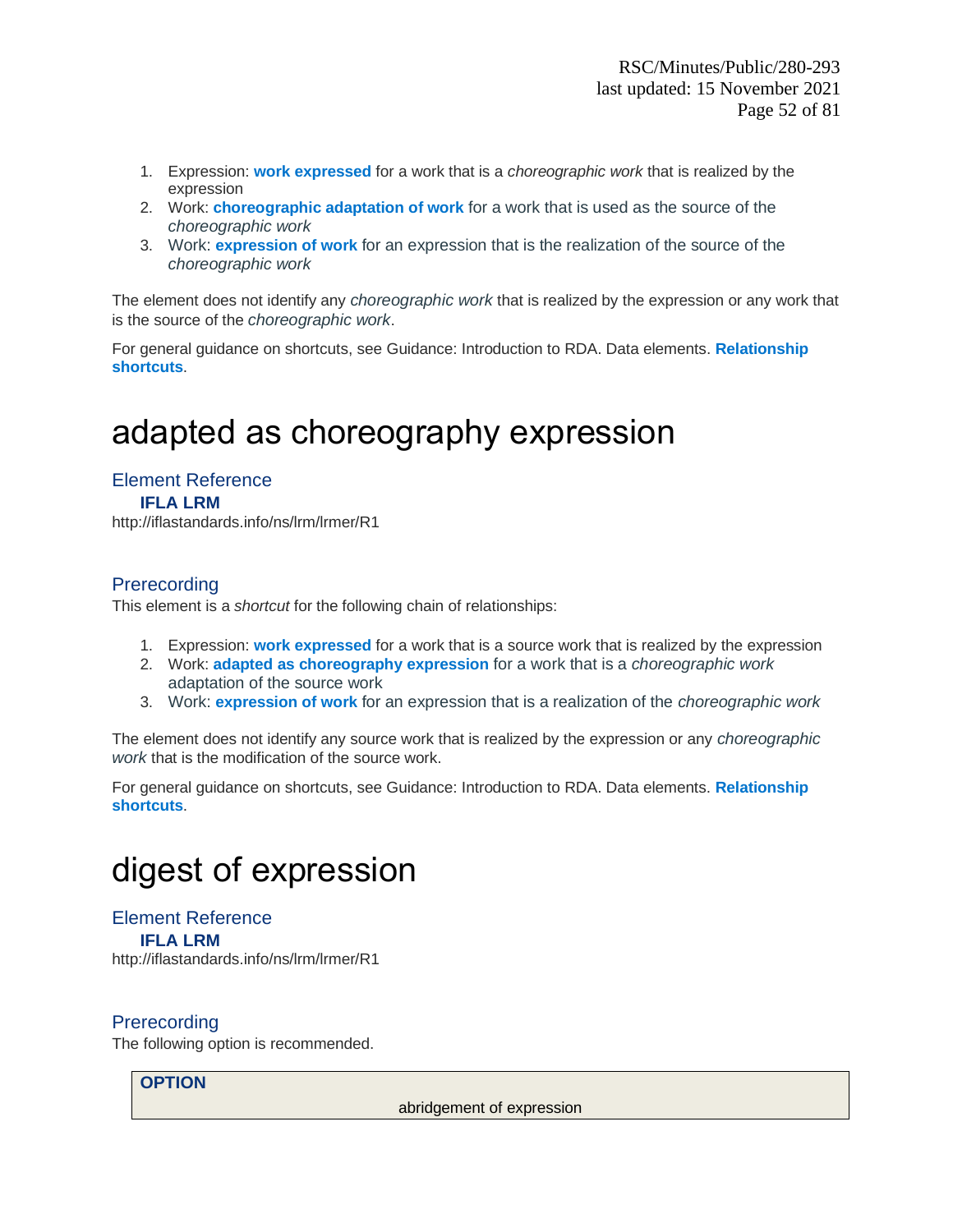- 1. Expression: **work expressed** for a work that is a digest work that is realized by the expression
- 2. Work: **digest of work** for a work that is used as the source of the digest work
- 3. Work: **expression of work** for an expression that is the realization of the source of the digest work

The element does not identify any digest work that is realized by the expression or any work that is the source of the digest work.

For general guidance on shortcuts, see Guidance: Introduction to RDA. Data elements. **Relationship shortcuts**.

### **Related Elements**

# digested as expression

Element Reference **IFLA LRM** <http://iflastandards.info/ns/lrm/lrmer/R1>

### **Prerecording**

**OPTION**

abridged as expression

This element is a *shortcut* for the following chain of relationships:

- 1. Expression: **work expressed** for a work that is a source work that is realized by the expression
- 2. Work: **digested as work** for a work that is a digest of the source work
- 3. Work: **expression of work** for an expression that is a realization of the digest work

The element does not identify any source work that is realized by the expression or any digest work that is the modification of the source work.

For general guidance on shortcuts, see Guidance: Introduction to RDA. Data elements. **Relationship shortcuts**.

### **Related Elements**

# dramatization of expression

Element Reference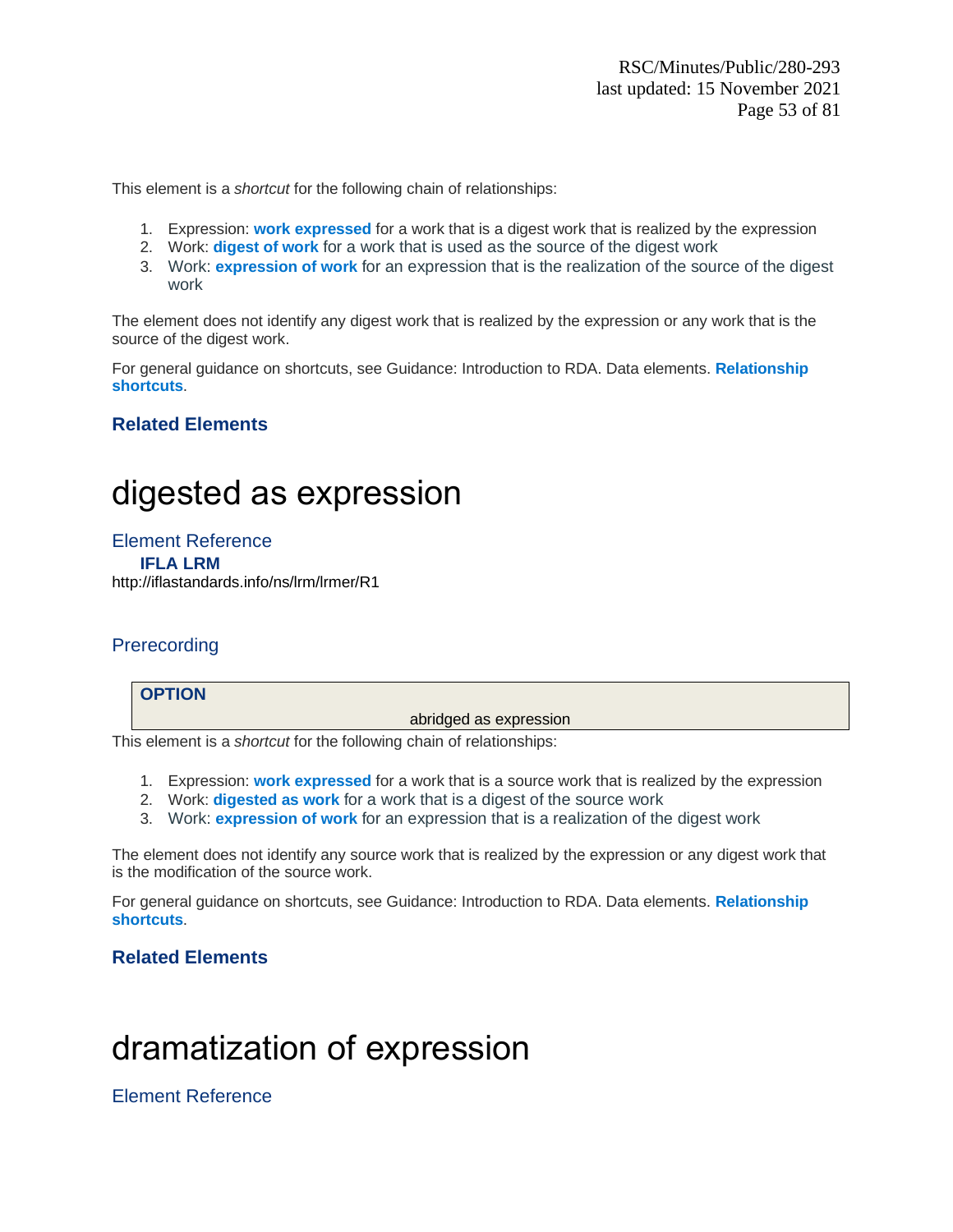#### **IFLA LRM**

http://iflastandards.info/ns/lrm/lrmer/R1

#### **Prerecording**

This element is a *shortcut* for the following chain of relationships:

- 1. Expression: **work expressed** for a work that is a dramatization that is realized by the expression
- 2. Work: **dramatization of work** for a work that is used as the source of the dramatization work
- 3. Work: **expression of work** for an expression that is the realization of the source of the dramatization work

The element does not identify any dramatization work that is realized by the expression or any work that is the source of the dramatization work.

For general guidance on shortcuts, see Guidance: Introduction to RDA. Data elements. **Relationship shortcuts**.

# dramatized as expression

## Element Reference

**IFLA LRM** <http://iflastandards.info/ns/lrm/lrmer/R1>

### **Prerecording**

This element is a *shortcut* for the following chain of relationships:

- 1. Expression: **work expressed** for a work that is a source work that is realized by the expression
- 2. Work: **dramatized as work** for a work that is a dramatization of the source work
- 3. Work: **expression of work** for an expression that is a realization of the dramatization work

The element does not identify any source work that is realized by the expression or any dramatization work that is the modification of the source work.

For general guidance on shortcuts, see Guidance: Introduction to RDA. Data elements. **Relationship shortcuts**.

# expanded version of expression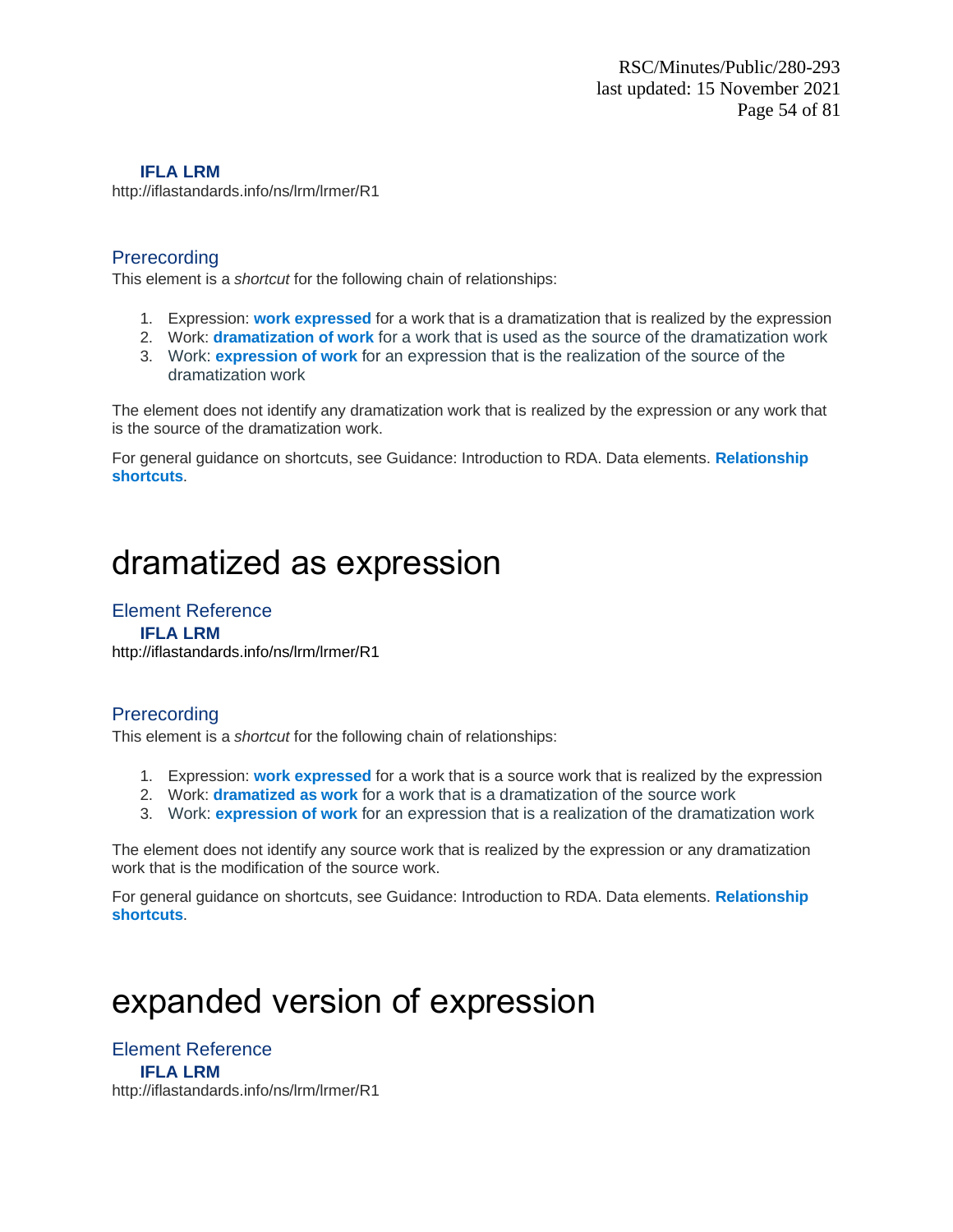This element is a *shortcut* for the following chain of relationships:

- 1. Expression: **work expressed** for a work that is an expanded work that is realized by the expression
- 2. Work: **expanded version of work** for a work that is used as the source of the expanded work
- 3. Work: **expression of work** for an expression that is the realization of the source of the expanded work

The element does not identify any expanded work that is realized by the expression or any work that is the source of the expanded work.

For general guidance on shortcuts, see Guidance: Introduction to RDA. Data elements. **Relationship shortcuts**.

### **Related Elements**

# expanded as expression

#### Element Reference

**IFLA LRM** <http://iflastandards.info/ns/lrm/lrmer/R1>

### **Prerecording**

This element is a *shortcut* for the following chain of relationships:

- 1. Expression: **work expressed** for a work that is a source work that is realized by the expression
- 2. Work: **expanded as work** for a work that is an expanded version of the source work
- 3. Work: **expression of work** for an expression that is a realization of the expanded work

The element does not identify any source work that is realized by the expression or any expanded work that is the modification of the source work.

For general guidance on shortcuts, see Guidance: Introduction to RDA. Data elements. **Relationship shortcuts**.

### **Related Elements**

# free translation of expression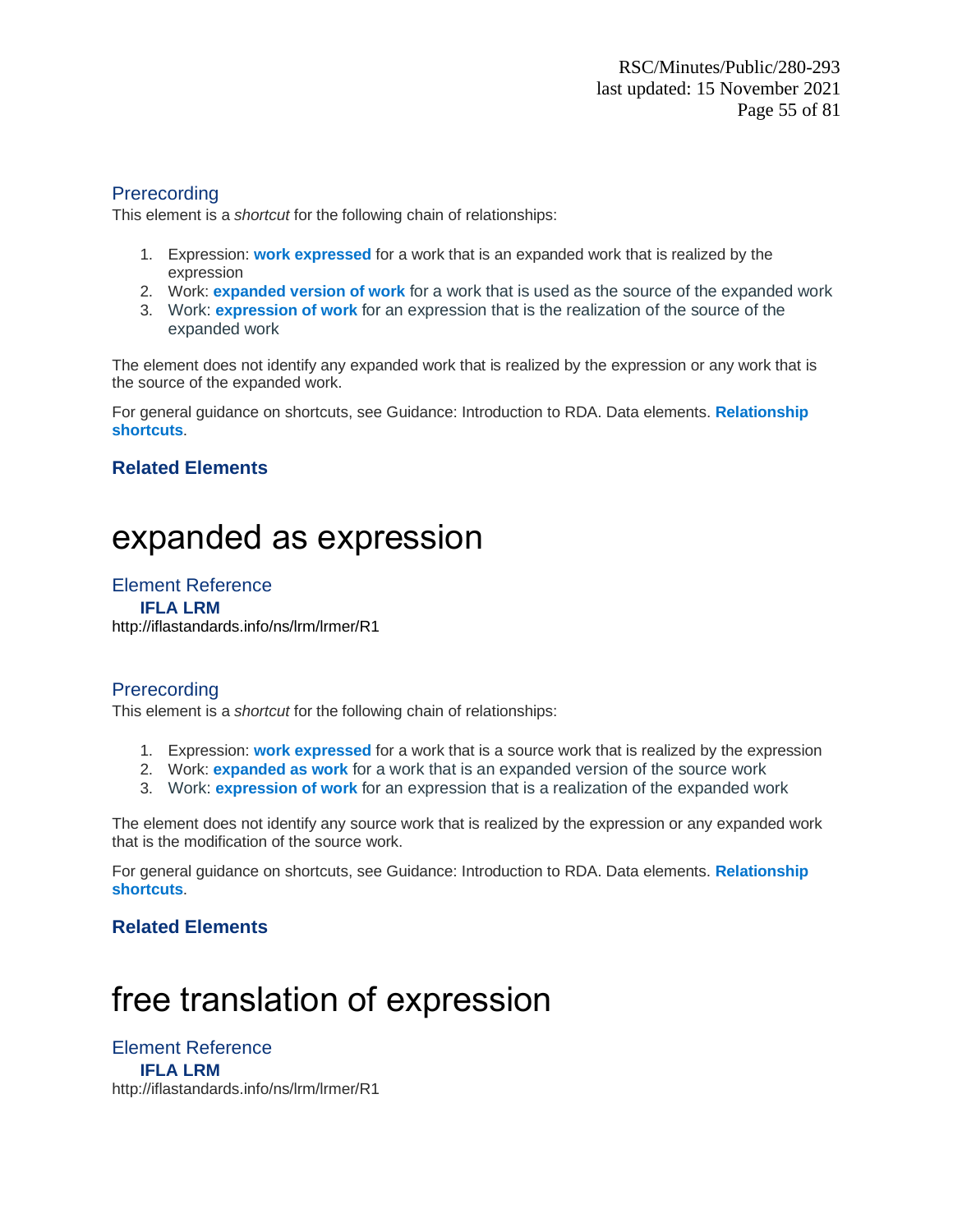This element is a *shortcut* for the following chain of relationships:

- 1. Expression: **work expressed** for a work that is a free translation that is realized by the expression
- 2. Work: **free translation of work** for a work that is used as the source of the free translation work
- 3. Work: **expression of work** for an expression that is the realization of the source of the free translation work

The element does not identify any free translation work that is realized by the expression or any work that is the source of the free translation work.

For general guidance on shortcuts, see Guidance: Introduction to RDA. Data elements. **Relationship shortcuts**.

### **Related Elements**

# freely translated as expression

### Element Reference

#### **IFLA LRM**

<http://iflastandards.info/ns/lrm/lrmer/R1>

#### **Prerecording**

This element is a *shortcut* for the following chain of relationships:

- 1. Expression: **work expressed** for a work that is a source work that is realized by the expression
- 2. Work: **freely translated as work** for a work that is a free translation of the source work
- 3. Work: **expression of work** for an expression that is a realization of the free translation work

The element does not identify any source work that is realized by the expression or any free translation work that is the modification of the source work.

For general guidance on shortcuts, see Guidance: Introduction to RDA. Data elements. **Relationship shortcuts**.

### **Related Elements**

# graphic novelization of expression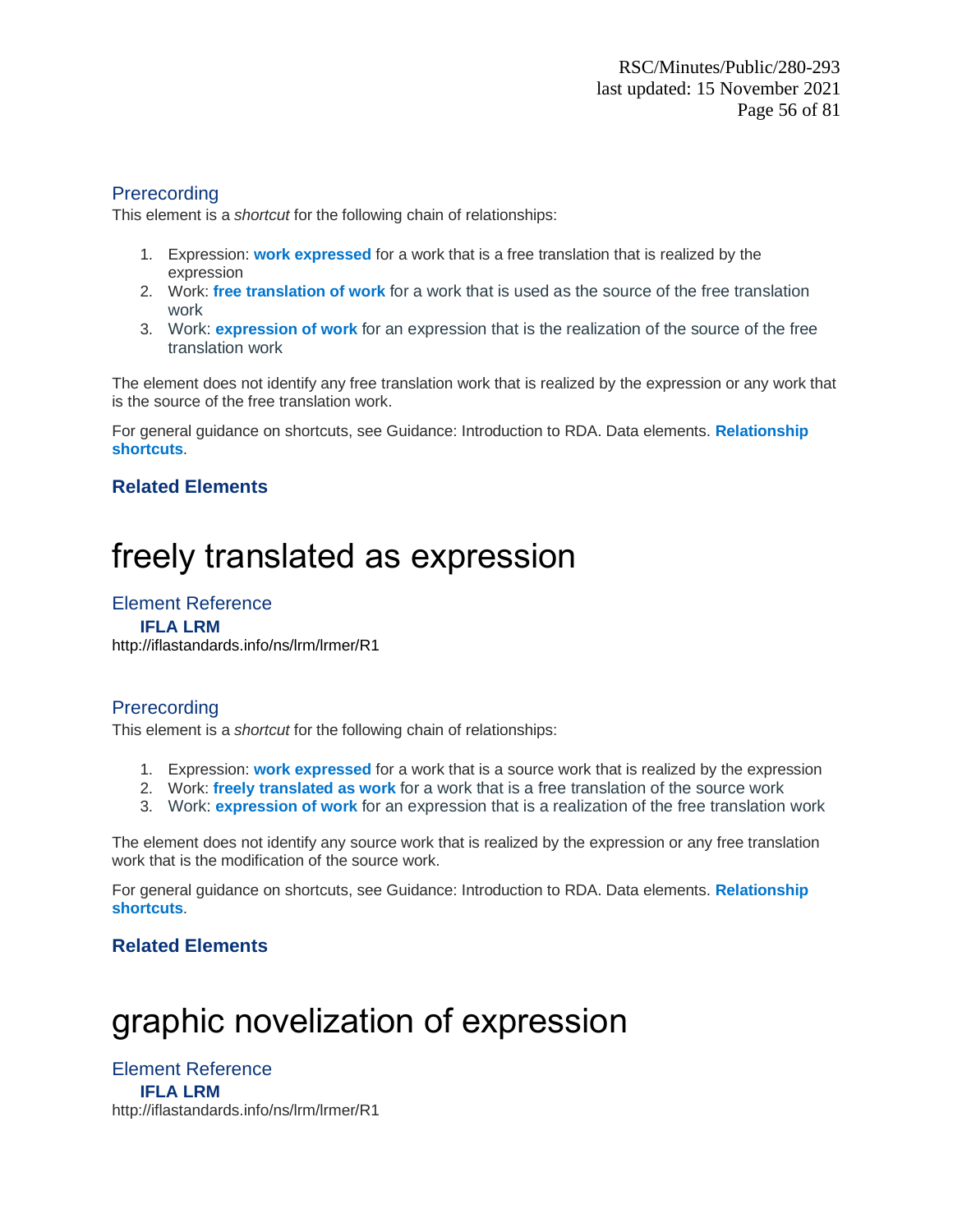This element is a *shortcut* for the following chain of relationships:

- 1. Expression: **work expressed** for a work that is a graphic novelization that is realized by the expression
- 2. Work: **graphic novelization of work** for a work that is used as the source of the graphic novelization work
- 3. Work: **expression of work** for an expression that is the realization of the source of the graphic novelization work

The element does not identify any graphic novelization work that is realized by the expression or any work that is the source of the graphic novelization work.

For general guidance on shortcuts, see Guidance: Introduction to RDA. Data elements. **Relationship shortcuts**.

# adapted as graphic novel expression

## Element Reference

#### **IFLA LRM**

<http://iflastandards.info/ns/lrm/lrmer/R1>

#### **Prerecording**

This element is a *shortcut* for the following chain of relationships:

- 1. Expression: **work expressed** for a work that is a source work that is realized by the expression
- 2. Work: **adapted as graphic novel work** for a work that is a graphic novelization of the source work
- 3. Work: **expression of work** for an expression that is a realization of the graphic novelization work

The element does not identify any source work that is realized by the expression or any graphic novelization work that is the modification of the source work.

For general guidance on shortcuts, see Guidance: Introduction to RDA. Data elements. **Relationship shortcuts**.

# imitation of expression

Element Reference **IFLA LRM**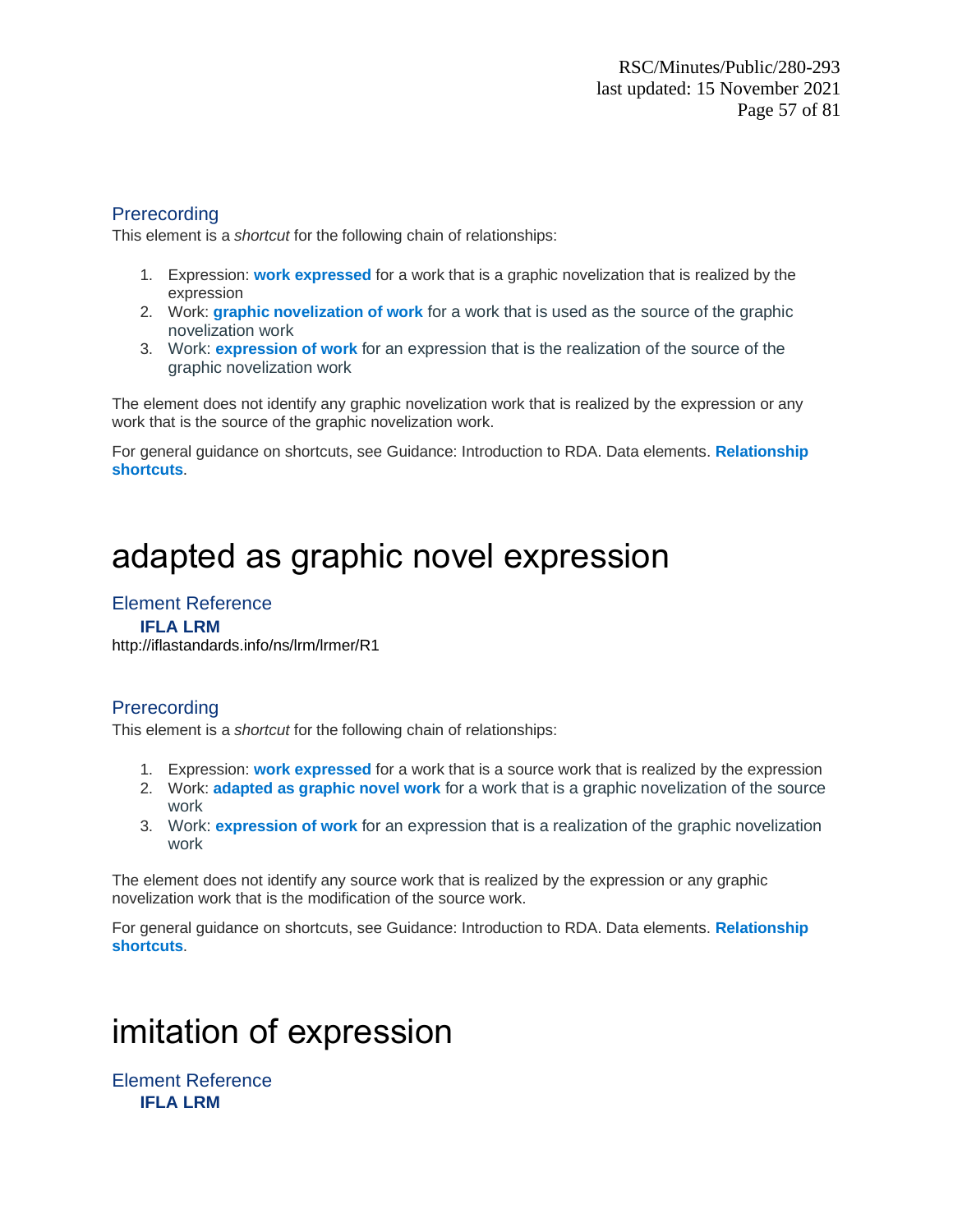http://iflastandards.info/ns/lrm/lrmer/R1

### **Prerecording**

This element is a *shortcut* for the following chain of relationships:

- 1. Expression: **work expressed** for a work that is an imitation that is realized by the expression
- 2. Work: **imitation of work** for a work that is used as the source of the imitation work
- 3. Work: **expression of work** for an expression that is the realization of the source of the imitation work

The element does not identify any imitated work that is realized by the expression or any work that is the source of the imitated work.

For general guidance on shortcuts, see Guidance: Introduction to RDA. Data elements. **Relationship shortcuts**.

### **Related Elements**

# imitated as expression

### Element Reference

**IFLA LRM** <http://iflastandards.info/ns/lrm/lrmer/R1>

#### **Prerecording**

This element is a *shortcut* for the following chain of relationships:

- 1. Expression: **work expressed** for a work that is a source work that is realized by the expression
- 2. Work: **imitated as work** for a work that is an imitation of the source work
- 3. Work: **expression of work** for an expression that is a realization of the imitation work

The element does not identify any source work that is realized by the expression or any imitation work that is the modification of the source work.

For general guidance on shortcuts, see Guidance: Introduction to RDA. Data elements. **Relationship shortcuts**.

### **Related Elements**

# libretto based on expression

Element Reference **IFLA LRM**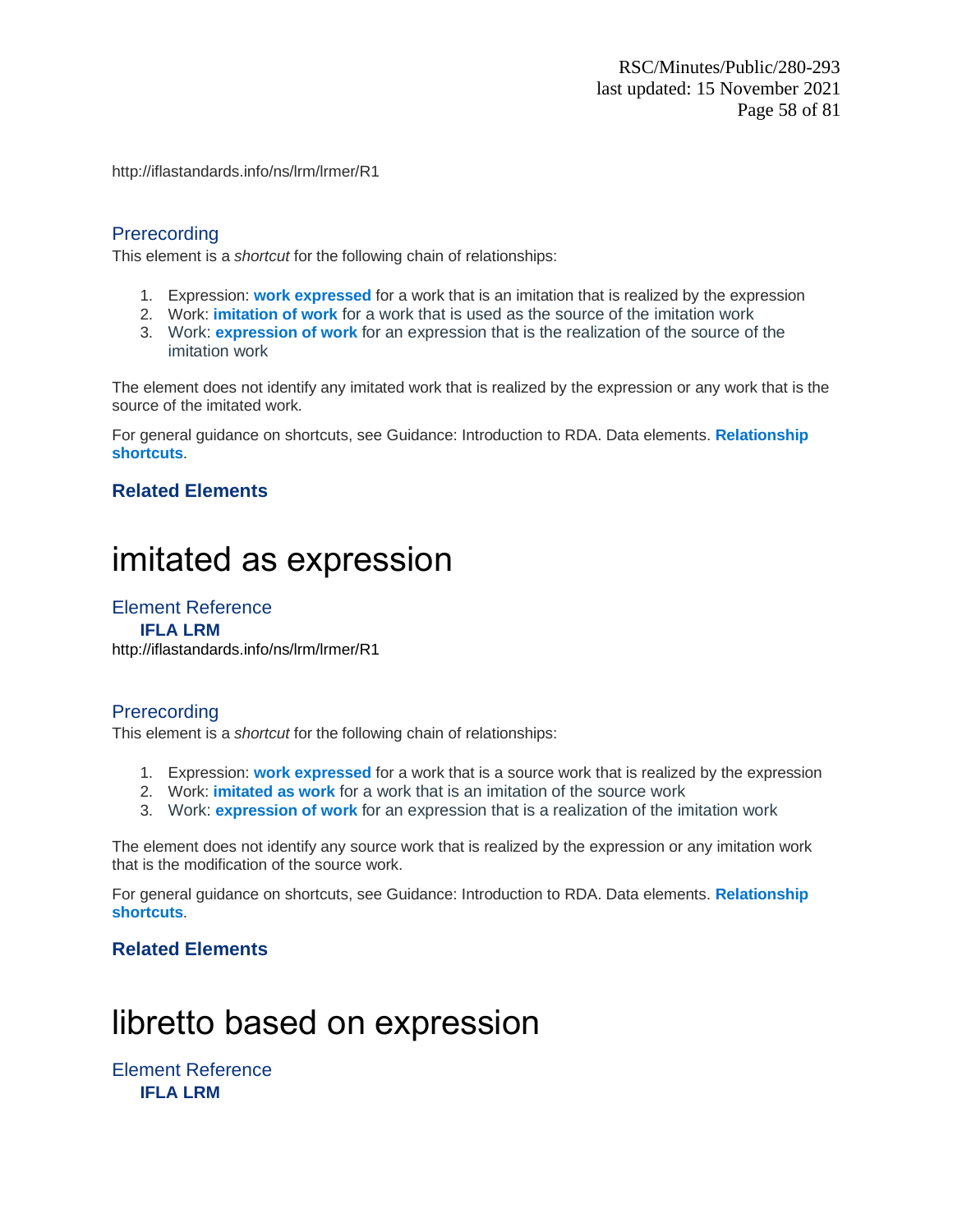http://iflastandards.info/ns/lrm/lrmer/R1

#### **Prerecording**

This element is a *shortcut* for the following chain of relationships:

- 1. Expression: **work expressed** for a work that is a libretto that is realized by the expression
- 2. Work: **libretto based on work** for a work that is used as the source of the libretto work
- 3. Work: **expression of work** for an expression that is the realization of the source of the libretto work

The element does not identify any libretto work that is realized by the expression or any work that is the source of the libretto work.

For general guidance on shortcuts, see Guidance: Introduction to RDA. Data elements. **Relationship shortcuts**.

# adapted as libretto expression

#### Element Reference

**IFLA LRM**

<http://iflastandards.info/ns/lrm/lrmer/R1>

### **Prerecording**

This element is a *shortcut* for the following chain of relationships:

- 1. Expression: **work expressed** for a work that is a source work that is realized by the expression
- 2. Work: **adapted as libretto work** for a work that is a libretto adaptation of the source work
- 3. Work: **expression of work** for an expression that is a realization of the libretto work

The element does not identify any source work that is realized by the expression or any libretto work that is the modification of the source work.

For general guidance on shortcuts, see Guidance: Introduction to RDA. Data elements. **Relationship shortcuts**.

# motion picture adaptation of expression

Element Reference **IFLA LRM** http://iflastandards.info/ns/lrm/lrmer/R1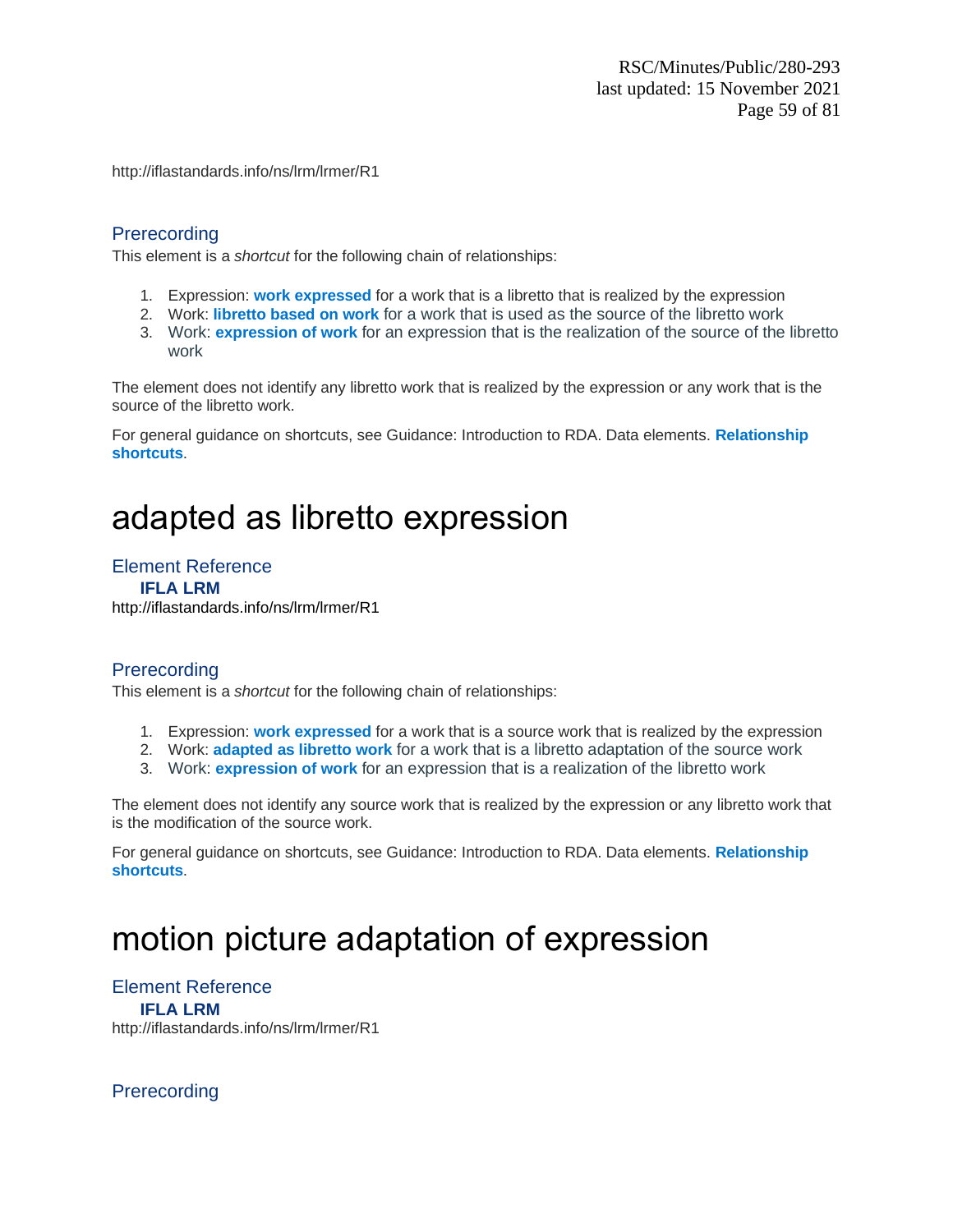- 1. Expression: **work expressed** for a work that is a motion picture that is realized by the expression
- 2. Work: **motion picture adaptation of work** for a work that is used as the source of the motion picture work
- 3. Work: **expression of work** for an expression that is the realization of the source of the motion picture work

The element does not identify any motion picture work that is realized by the expression or any work that is the source of the motion picture work.

For general guidance on shortcuts, see Guidance: Introduction to RDA. Data elements. **Relationship shortcuts**.

# adapted as motion picture expression

Element Reference **IFLA LRM** <http://iflastandards.info/ns/lrm/lrmer/R1>

#### **Prerecording**

This element is a *shortcut* for the following chain of relationships:

- 1. Expression: **work expressed** for a work that is a source work that is realized by the expression
- 2. Work: **adapted as motion picture work** for a work that is a motion picture adaptation of the source work
- 3. Work: **expression of work** for an expression that is a realization of the motion picture work

The element does not identify any source work that is realized by the expression or any motion picture work that is the modification of the source work.

For general guidance on shortcuts, see Guidance: Introduction to RDA. Data elements. **Relationship shortcuts**.

# motion picture screenplay based on expression

## Element Reference

**IFLA LRM**

http://iflastandards.info/ns/lrm/lrmer/R1

#### **Prerecording**

This element is a *shortcut* for the following chain of relationships: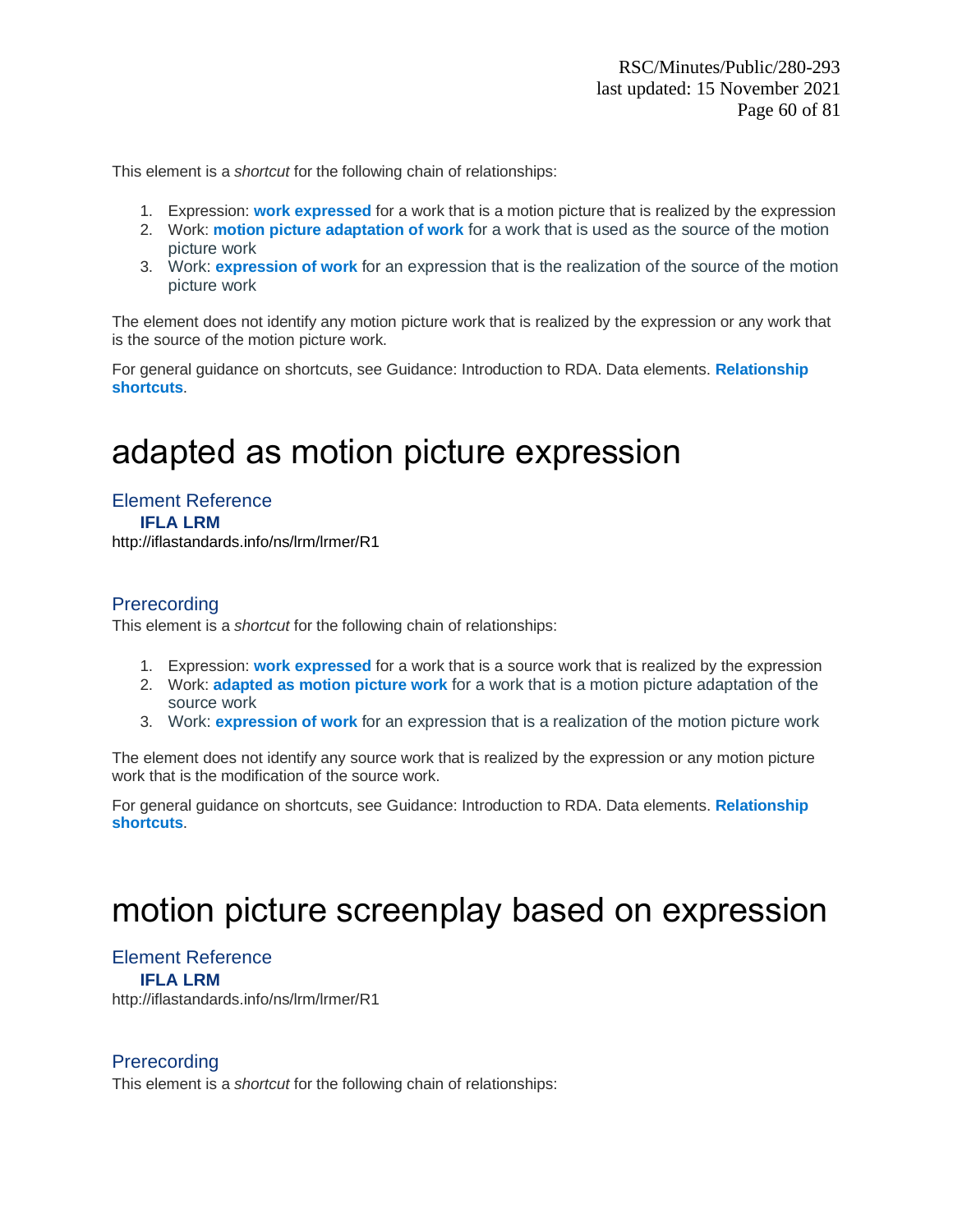- 1. Expression: **work expressed** for a work that is a motion picture screenplay that is realized by the expression
- 2. Work: **motion picture screenplay based on work** for a work that is used as the source of the motion picture screenplay work
- 3. Work: **expression of work** for an expression that is the realization of the source of the motion picture screenplay work

The element does not identify any motion picture screenplay work that is realized by the expression or any work that is the source of the motion picture screenplay work.

For general guidance on shortcuts, see Guidance: Introduction to RDA. Data elements. **Relationship shortcuts**.

# adapted as motion picture screenplay expression

#### Element Reference **IFLA LRM**

<http://iflastandards.info/ns/lrm/lrmer/R1>

### Prerecording

This element is a *shortcut* for the following chain of relationships:

- 1. Expression: **work expressed** for a work that is a source work that is realized by the expression
- 2. Work: **adapted as motion picture screenplay work** for a work that is a motion picture screenplay adaptation of the source work
- 3. Work: **expression of work** for an expression that is a realization of the motion picture screenplay work

The element does not identify any source work that is realized by the expression or any motion picture screenplay work that is the modification of the source work.

For general guidance on shortcuts, see Guidance: Introduction to RDA. Data elements. **Relationship shortcuts**.

# musical setting of expression

#### Element Reference **IFLA LRM** http://iflastandards.info/ns/lrm/lrmer/R1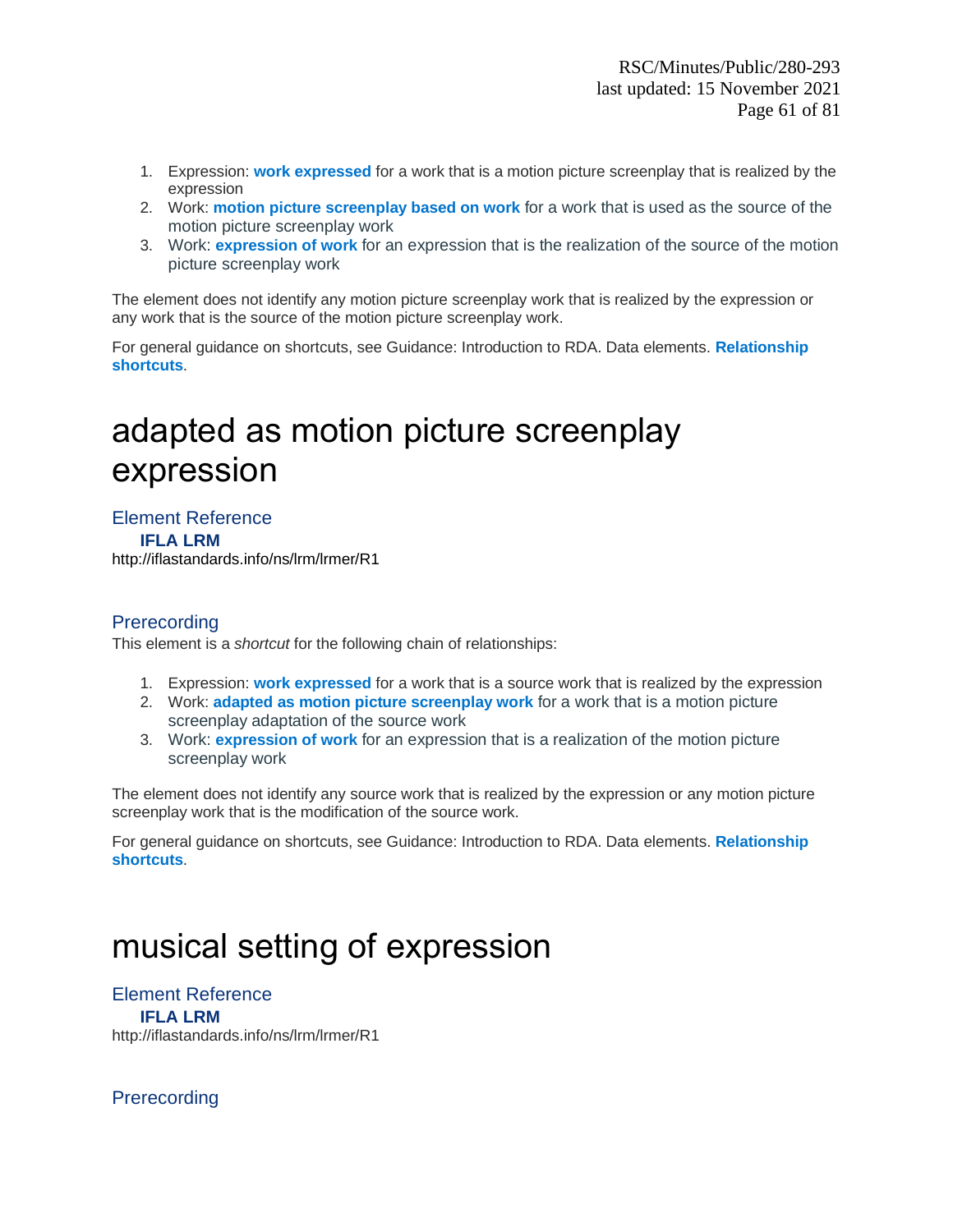- 1. Expression: **work expressed** for a work that is a *musical work* that is realized by the expression
- 2. Work: **musical setting of work** for a work that is used as the source of the *musical work*
- 3. Work: **expression of work** for an expression that is the realization of the source of the *musical work*

The element does not identify any *musical work* that is realized by the expression or any work that is the source of the *musical work*.

For general guidance on shortcuts, see Guidance: Introduction to RDA. Data elements. **Relationship shortcuts**.

### **Related Elements**

## set to music as expression

Element Reference **IFLA LRM** <http://iflastandards.info/ns/lrm/lrmer/R1>

#### **Prerecording**

This element is a *shortcut* for the following chain of relationships:

- 1. Expression: **work expressed** for a work that is a source work that is realized by the expression
- 2. Work: **set to music as work** for a work that is a musical setting of the source work
- 3. Work: **expression of work** for an expression that is a realization of the *musical work*

The element does not identify any source work that is realized by the expression or any *musical work* that is the modification of the source work.

For general guidance on shortcuts, see Guidance: Introduction to RDA. Data elements. **Relationship shortcuts**.

#### **Related Elements**

# musical theatre adaptation of expression

Element Reference **IFLA LRM** http://iflastandards.info/ns/lrm/lrmer/R1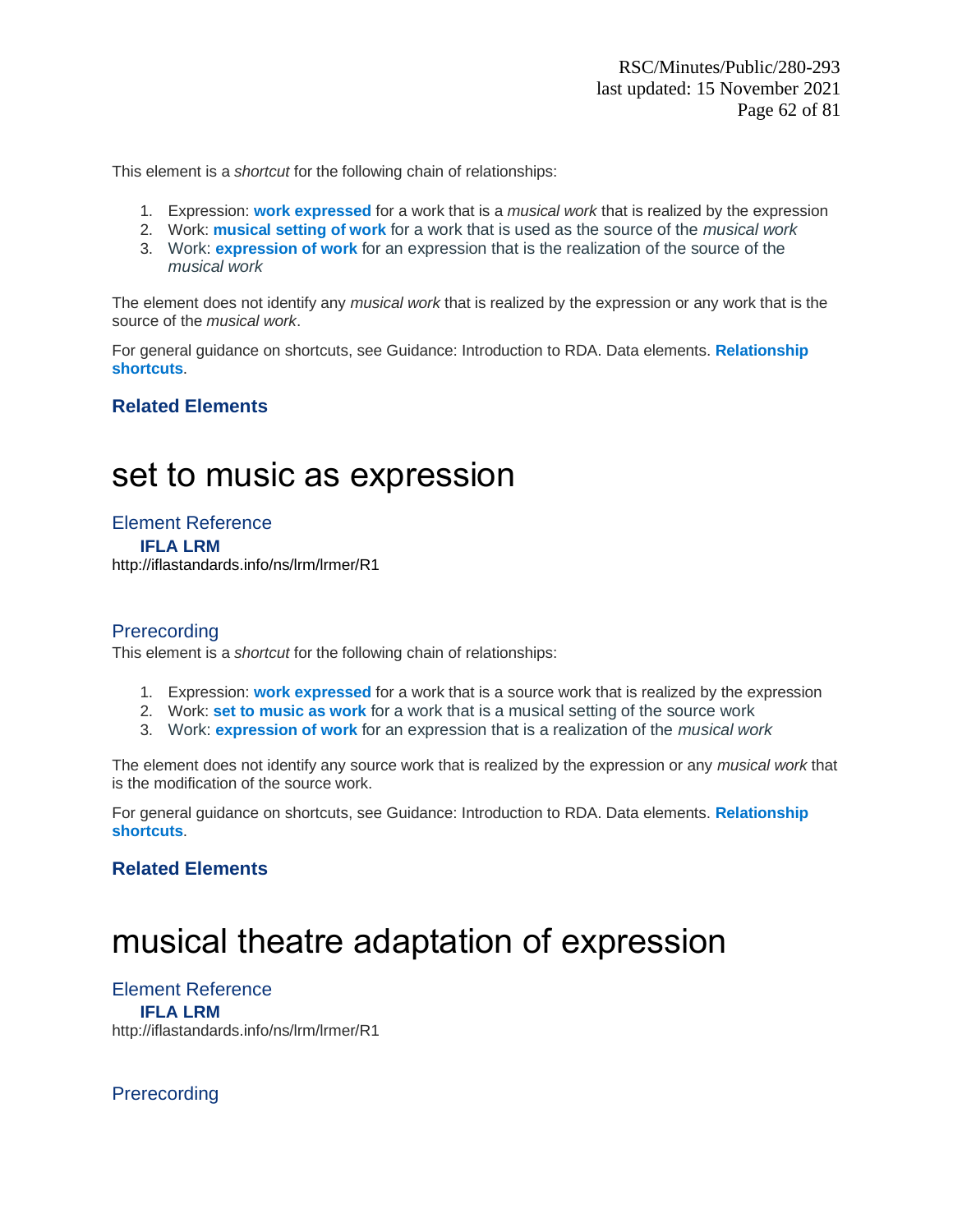- 1. Expression: **work expressed** for a work that is a musical theatre work that is realized by the expression
- 2. Work: **musical theatre adaptation of work** for a work that is used as the source of the musical theatre work
- 3. Work: **expression of work** for an expression that is the realization of the source of the musical theatre work

The element does not identify any musical theatre work that is realized by the expression or any work that is the source of the musical theatre work.

For general guidance on shortcuts, see Guidance: Introduction to RDA. Data elements. **Relationship shortcuts**.

# adapted as musical theatre expression

Element Reference **IFLA LRM** <http://iflastandards.info/ns/lrm/lrmer/R1>

#### **Prerecording**

This element is a *shortcut* for the following chain of relationships:

- 1. Expression: **work expressed** for a work that is a source work that is realized by the expression
- 2. Work: **adapted as musical theatre work** for a work that is a musical theatre adaptation of the source work
- 3. Work: **expression of work** for an expression that is a realization of the musical theater work

The element does not identify any source work that is realized by the expression or any musical theatre work that is the modification of the source work.

For general guidance on shortcuts, see Guidance: Introduction to RDA. Data elements. **Relationship shortcuts**.

# novelization of expression

Element Reference **IFLA LRM** http://iflastandards.info/ns/lrm/lrmer/R1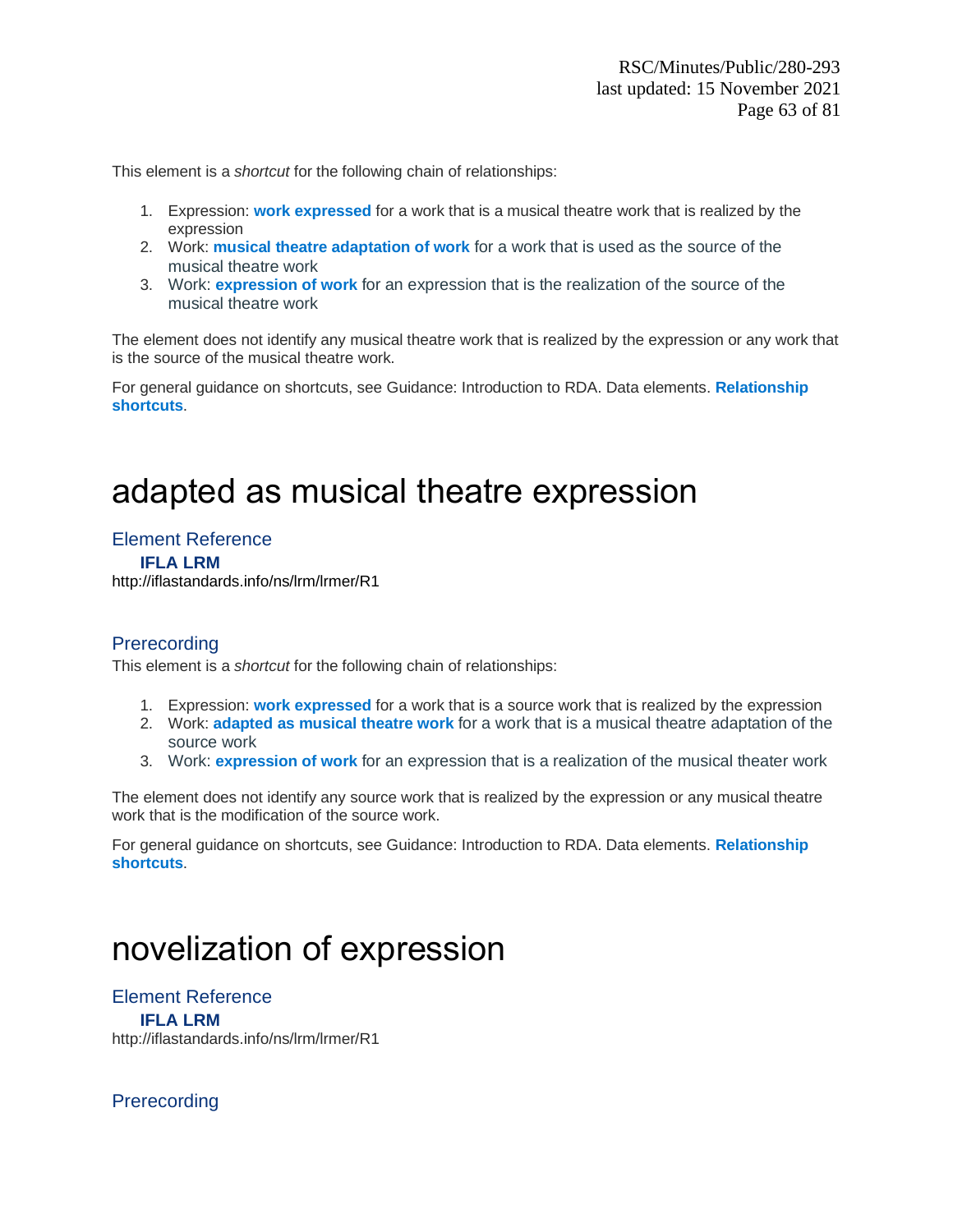- 1. Expression: **work expressed** for a work that is a novelization that is realized by the expression
- 2. Work: **novelization of work** for a work that is used as the source of the novelization work
- 3. Work: **expression of work** for an expression that is the realization of the source of the novelization work

The element does not identify any novel work that is realized by the expression or any work that is the source of the novelization work.

For general guidance on shortcuts, see Guidance: Introduction to RDA. Data elements. **Relationship shortcuts**.

# adapted as novel expression

Element Reference **IFLA LRM** <http://iflastandards.info/ns/lrm/lrmer/R1>

### **Prerecording**

This element is a *shortcut* for the following chain of relationships:

- 1. Expression: **work expressed** for a work that is a source work that is realized by the expression
- 2. Work: **adapted as novel work** for a work that is a novelization of the source work
- 3. Work: **expression of work** for an expression that is a realization of the novelization work

The element does not identify any source work that is realized by the expression or any novelization work that is the modification of the source work.

For general guidance on shortcuts, see Guidance: Introduction to RDA. Data elements. **Relationship shortcuts**.

# opera adaptation of expression

Element Reference **IFLA LRM** http://iflastandards.info/ns/lrm/lrmer/R1

#### **Prerecording**

This element is a *shortcut* for the following chain of relationships:

- 1. Expression: **work expressed** for a work that is an opera that is realized by the expression
- 2. Work: **opera adaptation of work** for a work that is used as the source of the opera work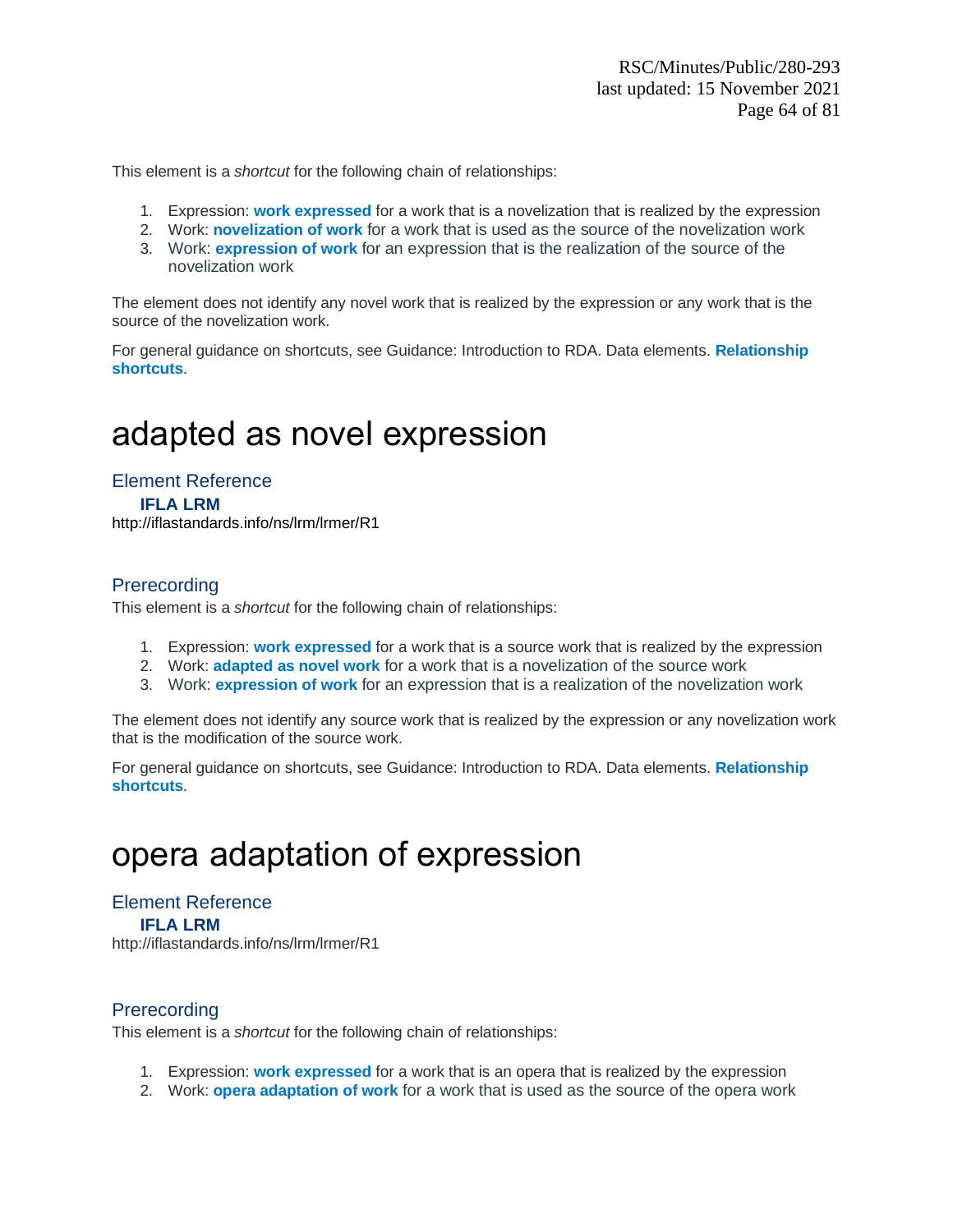3. Work: **expression of work** for an expression that is the realization of the source of the opera work

The element does not identify any opera work that is realized by the expression or any work that is the source of the opera work.

For general guidance on shortcuts, see Guidance: Introduction to RDA. Data elements. **Relationship shortcuts**.

# adapted as opera expression

#### Element Reference

**IFLA LRM** <http://iflastandards.info/ns/lrm/lrmer/R1>

#### **Prerecording**

This element is a *shortcut* for the following chain of relationships:

- 1. Expression: **work expressed** for a work that is a source work that is realized by the expression
- 2. Work: **adapted as opera work** for a work that is an opera adaptation of the source work
- 3. Work: **expression of work** for an expression that is a realization of the opera work

The element does not identify any source work that is realized by the expression or any opera work that is the modification of the source work.

For general guidance on shortcuts, see Guidance: Introduction to RDA. Data elements. **Relationship shortcuts**.

# oratorio adaptation of expression

#### Element Reference

#### **IFLA LRM**

http://iflastandards.info/ns/lrm/lrmer/R1

#### **Prerecording**

This element is a *shortcut* for the following chain of relationships:

- 1. Expression: **work expressed** for a work that is an oratorio that is realized by the expression
- 2. Work: **oratorio adaptation of work** for a work that is used as the source of the oratorio work
- 3. Work: **expression of work** for an expression that is the realization of the source of the oratorio work

The element does not identify any oratorio work that is realized by the expression or any work that is the source of the oratorio work.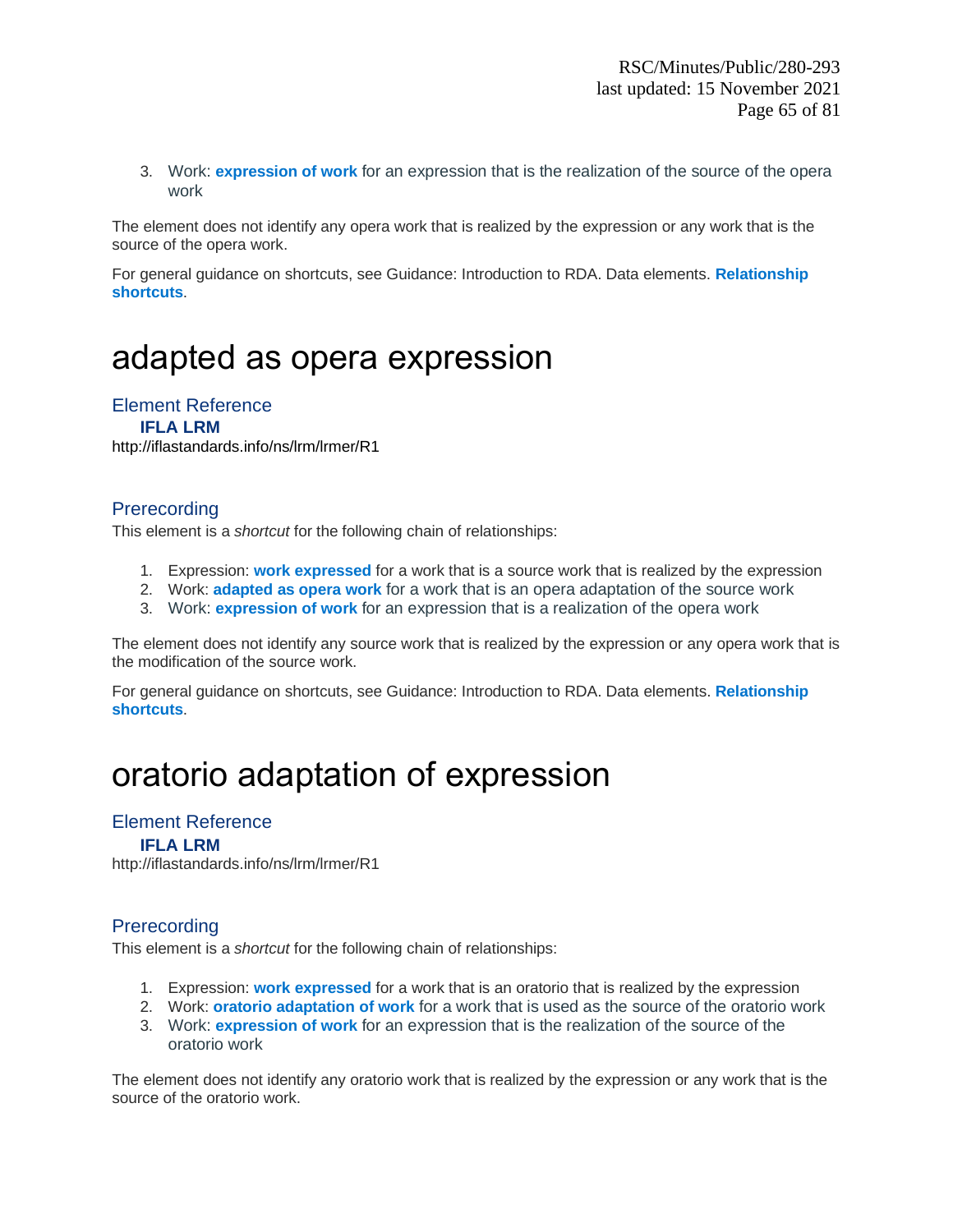For general guidance on shortcuts, see Guidance: Introduction to RDA. Data elements. **Relationship shortcuts**.

# adapted as oratorio expression

Element Reference

**IFLA LRM**

<http://iflastandards.info/ns/lrm/lrmer/R1>

### **Prerecording**

This element is a *shortcut* for the following chain of relationships:

- 1. Expression: **work expressed** for a work that is a source work that is realized by the expression
- 2. Work: **adapted as oratorio work** for a work that is an oratorio adaptation of the source work
- 3. Work: **expression of work** for an expression that is a realization of the oratorio work

The element does not identify any source work that is realized by the expression or any oratorio work that is the modification of the source work.

For general guidance on shortcuts, see Guidance: Introduction to RDA. Data elements. **Relationship shortcuts**.

# paraphrase of expression

Element Reference **IFLA LRM**

http://iflastandards.info/ns/lrm/lrmer/R1

#### **Prerecording**

This element is a *shortcut* for the following chain of relationships:

- 1. Expression: **work expressed** for a work that is a paraphrase that is realized by the expression
- 2. Work: **paraphrase of work** for a work that is used as the source of the paraphrase work
- 3. Work: **expression of work** for an expression that is the realization of the source of the paraphrase work

The element does not identify any paraphrase work that is realized by the expression or any work that is the source of the paraphrase work.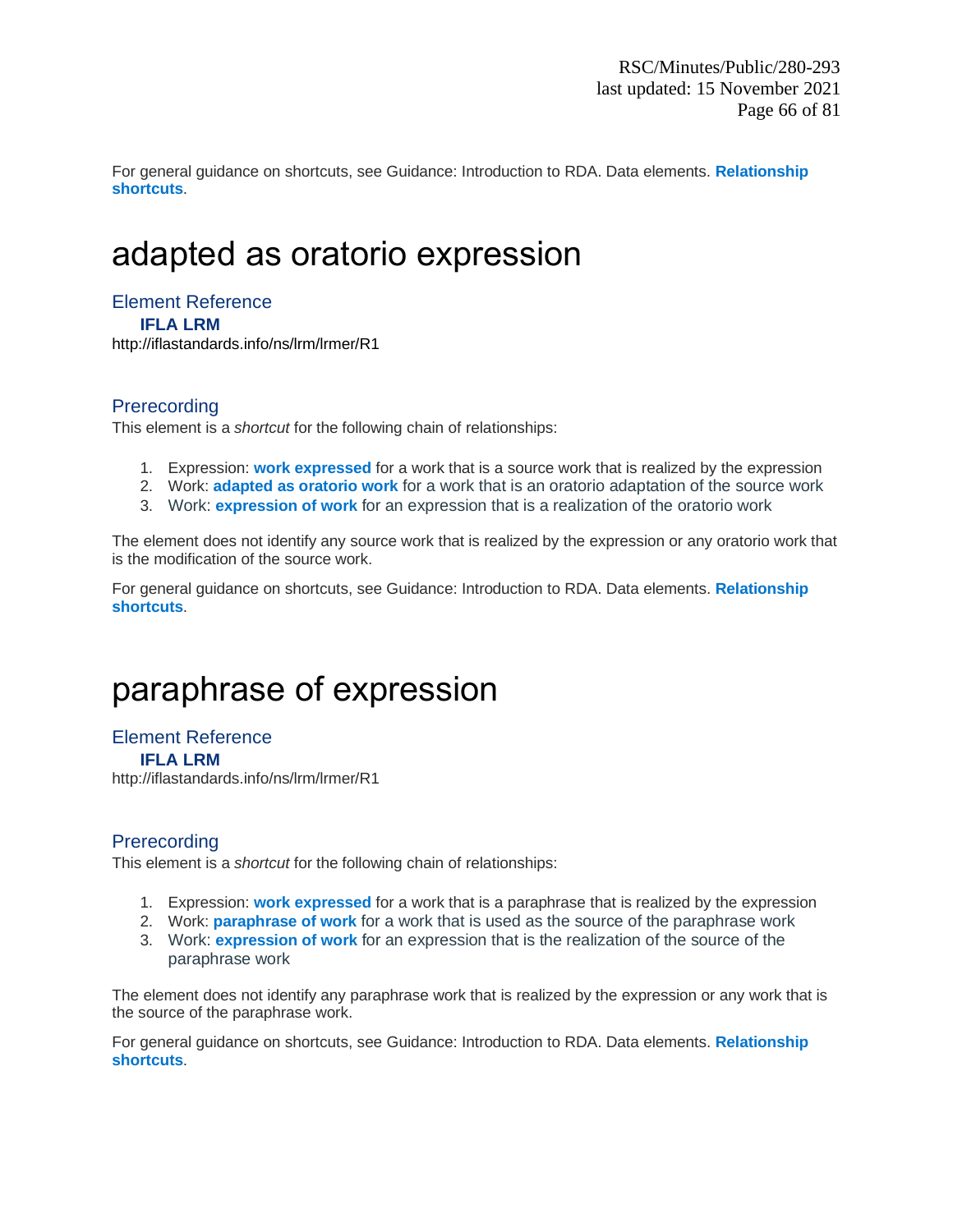### **Related Elements**

# paraphrased as expression

#### Element Reference **IFLA LRM** <http://iflastandards.info/ns/lrm/lrmer/R1>

### **Prerecording**

This element is a *shortcut* for the following chain of relationships:

- 1. Expression: **work expressed** for a work that is a source work that is realized by the expression
- 2. Work: **paraphrased as work** for a work that is a paraphrase of the source work
- 3. Work: **expression of work** for an expression that is a realization of the paraphrase work

The element does not identify any source work that is realized by the expression or any paraphrase work that is the modification of the source work.

For general guidance on shortcuts, see Guidance: Introduction to RDA. Data elements. **Relationship shortcuts**.

### **Related Elements**

# parody of expression

### Element Reference

**IFLA LRM**

http://iflastandards.info/ns/lrm/lrmer/R1

### **Prerecording**

This element is a *shortcut* for the following chain of relationships:

- 1. Expression: **work expressed** for a work that is a parody that is realized by the expression
- 2. Work: **parody of work** for a work that is used as the source of the parody work
- 3. Work: **expression of work** for an expression that is the realization of the source of the parody work

The element does not identify any parody work that is realized by the expression or any work that is the source of the parody work.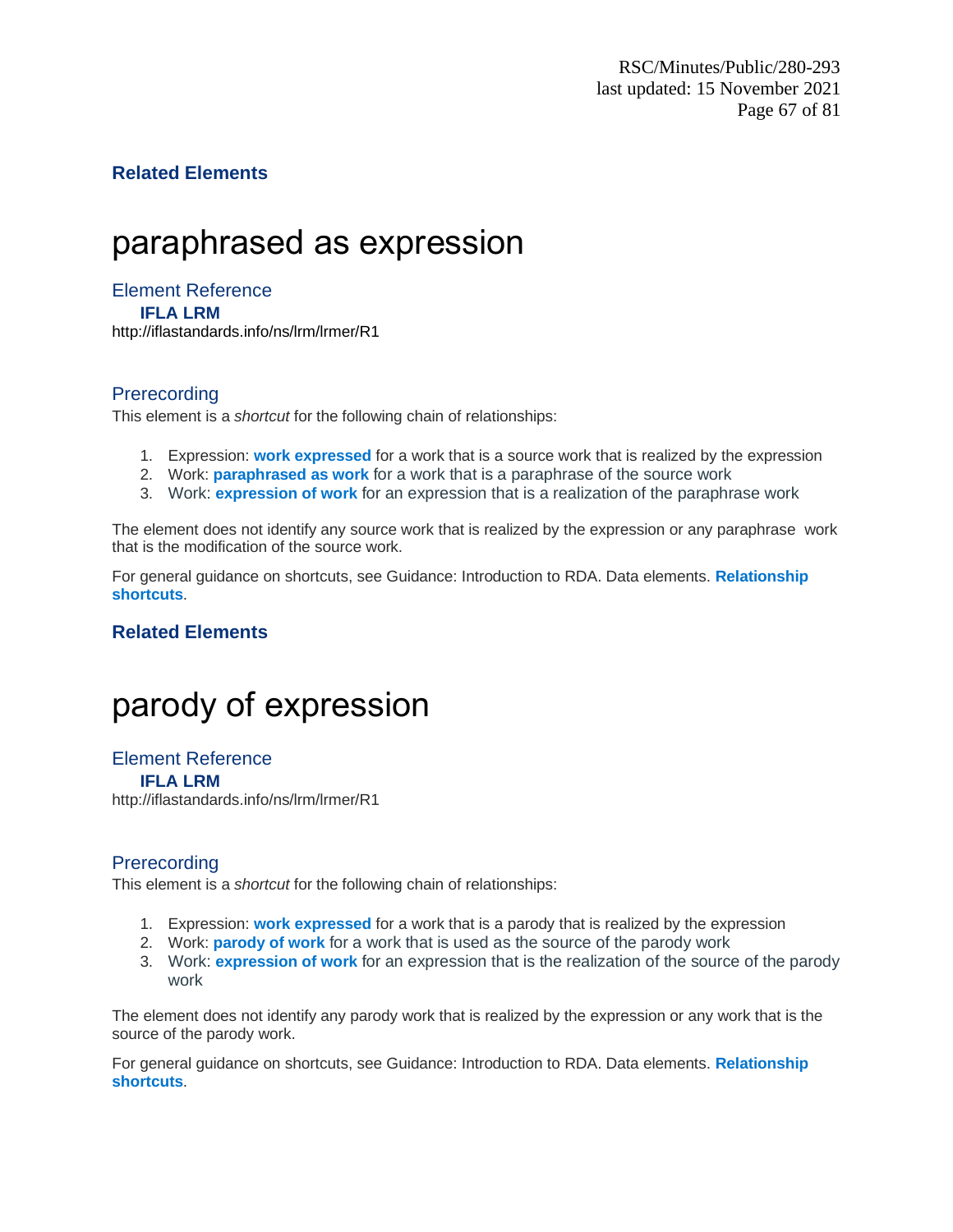# parodied as expression

### Element Reference

#### **IFLA LRM**

<http://iflastandards.info/ns/lrm/lrmer/R1>

#### Prerecording

This element is a *shortcut* for the following chain of relationships:

- 1. Expression: **work expressed** for a work that is a source work that is realized by the expression
- 2. Work: **parodied as work** for a work that is a parody of the source work
- 3. Work: **expression of work** for an expression that is a realization of the parody work

The element does not identify any source work that is realized by the expression or any parody work that is the modification of the source work.

For general guidance on shortcuts, see Guidance: Introduction to RDA. Data elements. **Relationship shortcuts**.

# radio adaptation of expression

### Element Reference

#### **IFLA LRM**

http://iflastandards.info/ns/lrm/lrmer/R1

#### **Prerecording**

This element is a *shortcut* for the following chain of relationships:

- 1. Expression: **work expressed** for a work that is a radio program work that is realized by the expression
- 2. Work: **radio adaptation of work** for a work that is used as the source of the radio program work
- 3. Work: **expression of work** for an expression that is the realization of the source of the radio program work

The element does not identify any radio program work that is realized by the expression or any work that is the source of the radio work.

For general guidance on shortcuts, see Guidance: Introduction to RDA. Data elements. **Relationship shortcuts**.

# adapted as radio program expression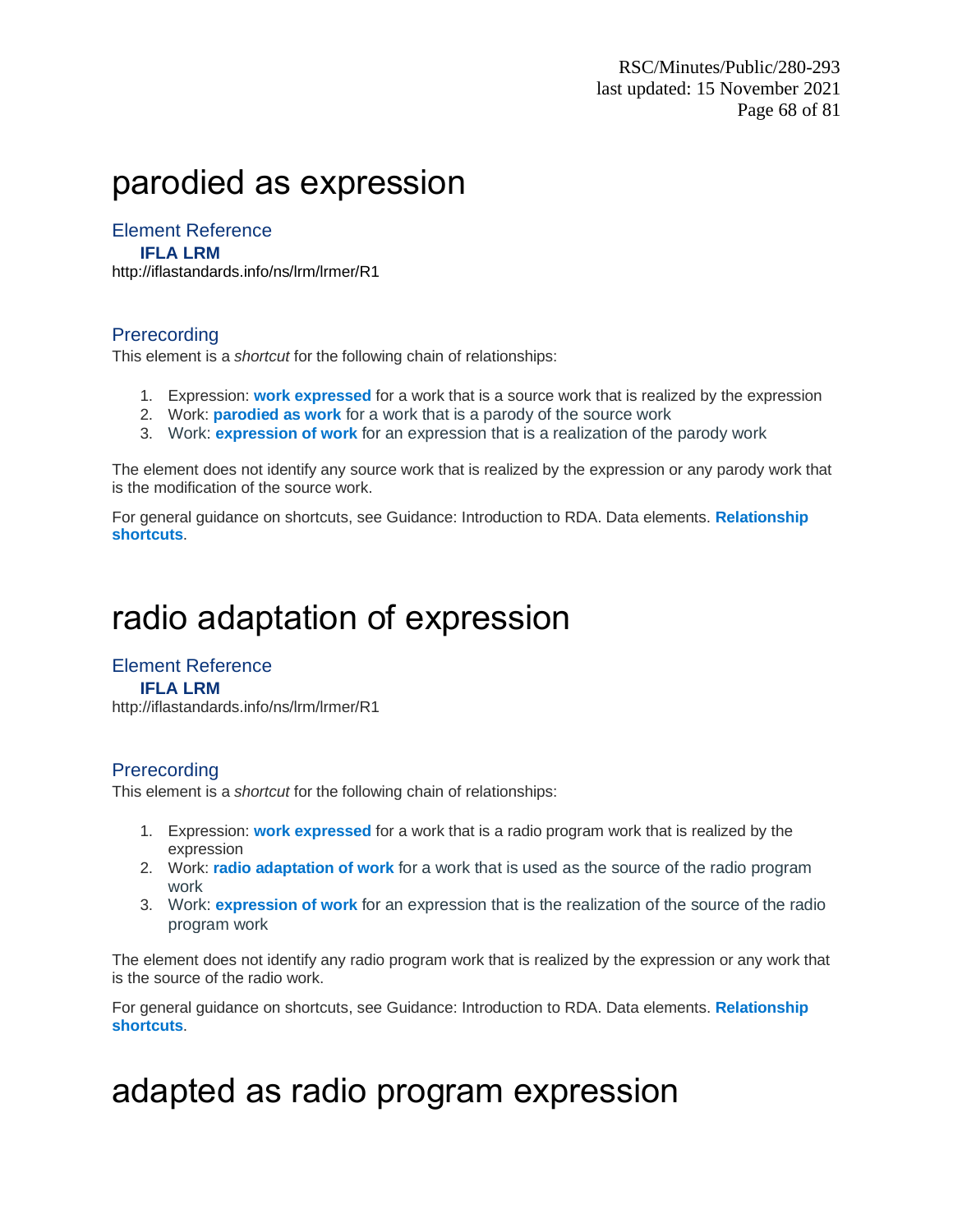#### Element Reference

#### **IFLA LRM**

<http://iflastandards.info/ns/lrm/lrmer/R1>

#### Prerecording

This element is a *shortcut* for the following chain of relationships:

- 1. Expression: **work expressed** for a work that is a source work that is realized by the expression
- 2. Work: **adapted as radio program work** for a work that is a radio program adaptation of the source work
- 3. Work: **expression of work** for an expression that is a realization of the radio program work

The element does not identify any source work that is realized by the expression or any radio program work that is the modification of the source work.

For general guidance on shortcuts, see Guidance: Introduction to RDA. Data elements. **Relationship shortcuts**.

# radio script based on expression

### Element Reference

#### **IFLA LRM**

http://iflastandards.info/ns/lrm/lrmer/R1

### Prerecording

This element is a *shortcut* for the following chain of relationships:

- 1. Expression: **work expressed** for a work that is a radio script that is realized by the expression
- 2. Work: **radio script based on work** for a work that is used as the source of the radio script work
- 3. Work: **expression of work** for an expression that is the realization of the source of the radio script work

The element does not identify any radio script work that is realized by the expression or any work that is the source of the radio script work.

For general guidance on shortcuts, see Guidance: Introduction to RDA. Data elements. **Relationship shortcuts**.

# adapted as radio script expression

Element Reference **IFLA LRM**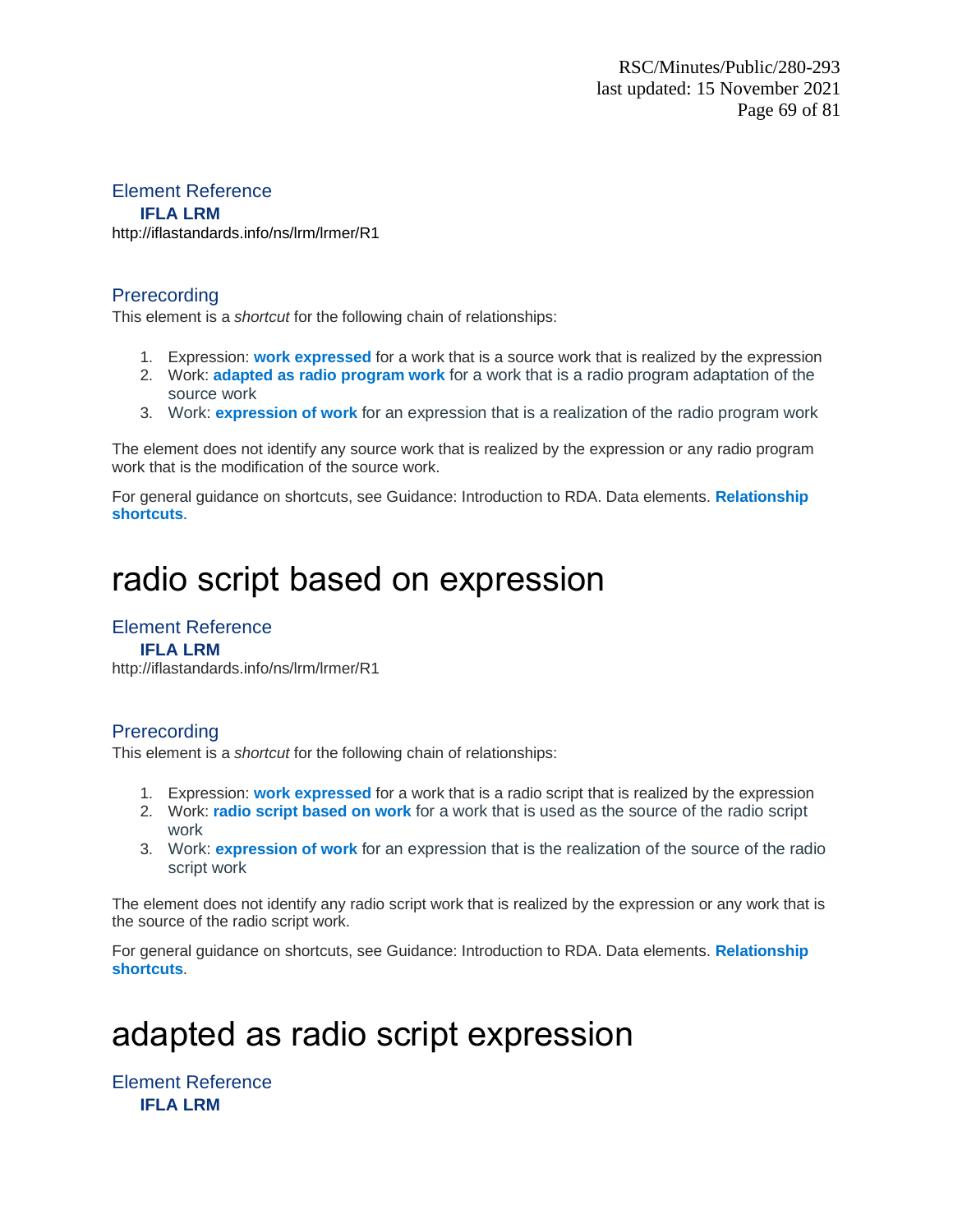<http://iflastandards.info/ns/lrm/lrmer/R1>

### **Prerecording**

This element is a *shortcut* for the following chain of relationships:

- 1. Expression: **work expressed** for a work that is a source work that is realized by the expression
- 2. Work: **adapted as radio script work** for a work that is a radio script adaptation of the source work
- 3. Work: **expression of work** for an expression that is a realization of the radio script work

The element does not identify any source work that is realized by the expression or any radio script work that is the modification of the source work.

For general guidance on shortcuts, see Guidance: Introduction to RDA. Data elements. **Relationship shortcuts**.

# remake of expression

#### Element Reference

#### **IFLA LRM**

http://iflastandards.info/ns/lrm/lrmer/R1

#### **Prerecording**

This element is a *shortcut* for the following chain of relationships:

- 1. Expression: **work expressed** for a work that is a remake that is realized by the expression
- 2. Work: **remake of work** for a work that is used as the source of the remake work
- 3. Work: **expression of work** for an expression that is the realization of the source of the remake work

The element does not identify any remake work that is realized by the expression or any work that is the source of the remake work.

For general guidance on shortcuts, see Guidance: Introduction to RDA. Data elements. **Relationship shortcuts**.

#### **Related Elements**

# remade as expression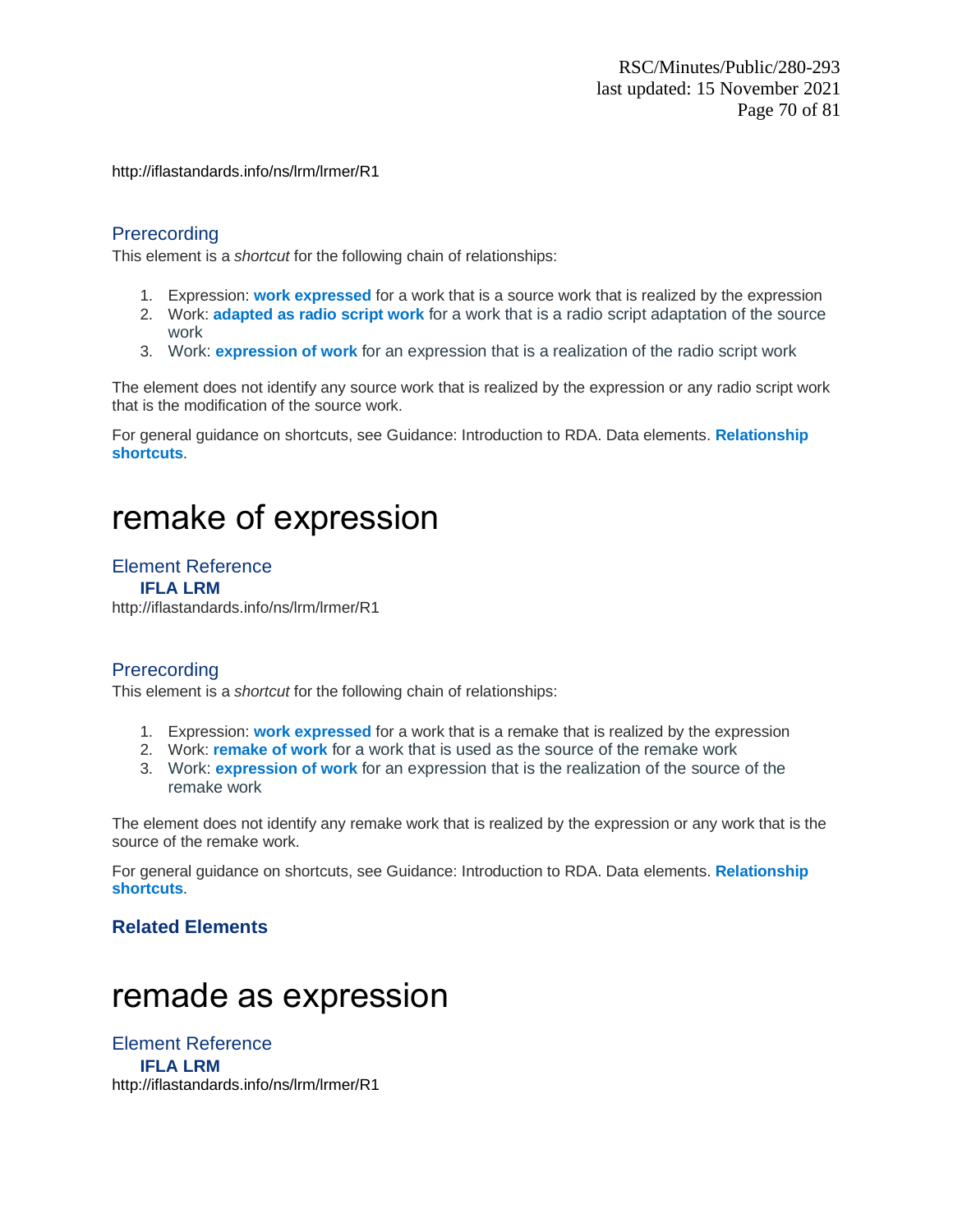This element is a *shortcut* for the following chain of relationships:

- 1. Expression: **work expressed** for a work that is a source work that is realized by the expression
- 2. Work: **remade as work** for a work that is a remake of the source work
- 3. Work: **expression of work** for an expression that is a realization of the remake work

The element does not identify any source work that is realized by the expression or any remake work that is the modification of the source work.

For general guidance on shortcuts, see Guidance: Introduction to RDA. Data elements. **Relationship shortcuts**.

### **Related Elements**

# screenplay based on expression

### Element Reference

**IFLA LRM**

http://iflastandards.info/ns/lrm/lrmer/R1

### **Prerecording**

This element is a *shortcut* for the following chain of relationships:

- 1. Expression: **work expressed** for a work that is a screenplay that is realized by the expression
- 2. Work: **screenplay based on work** for a work that is used as the source of the screenplay work
- 3. Work: **expression of work** for an expression that is the realization of the source of the screenplay work

The element does not identify any screenplay work that is realized by the expression or any work that is the source of the screenplay work.

For general guidance on shortcuts, see Guidance: Introduction to RDA. Data elements. **Relationship shortcuts.**

# adapted as screenplay expression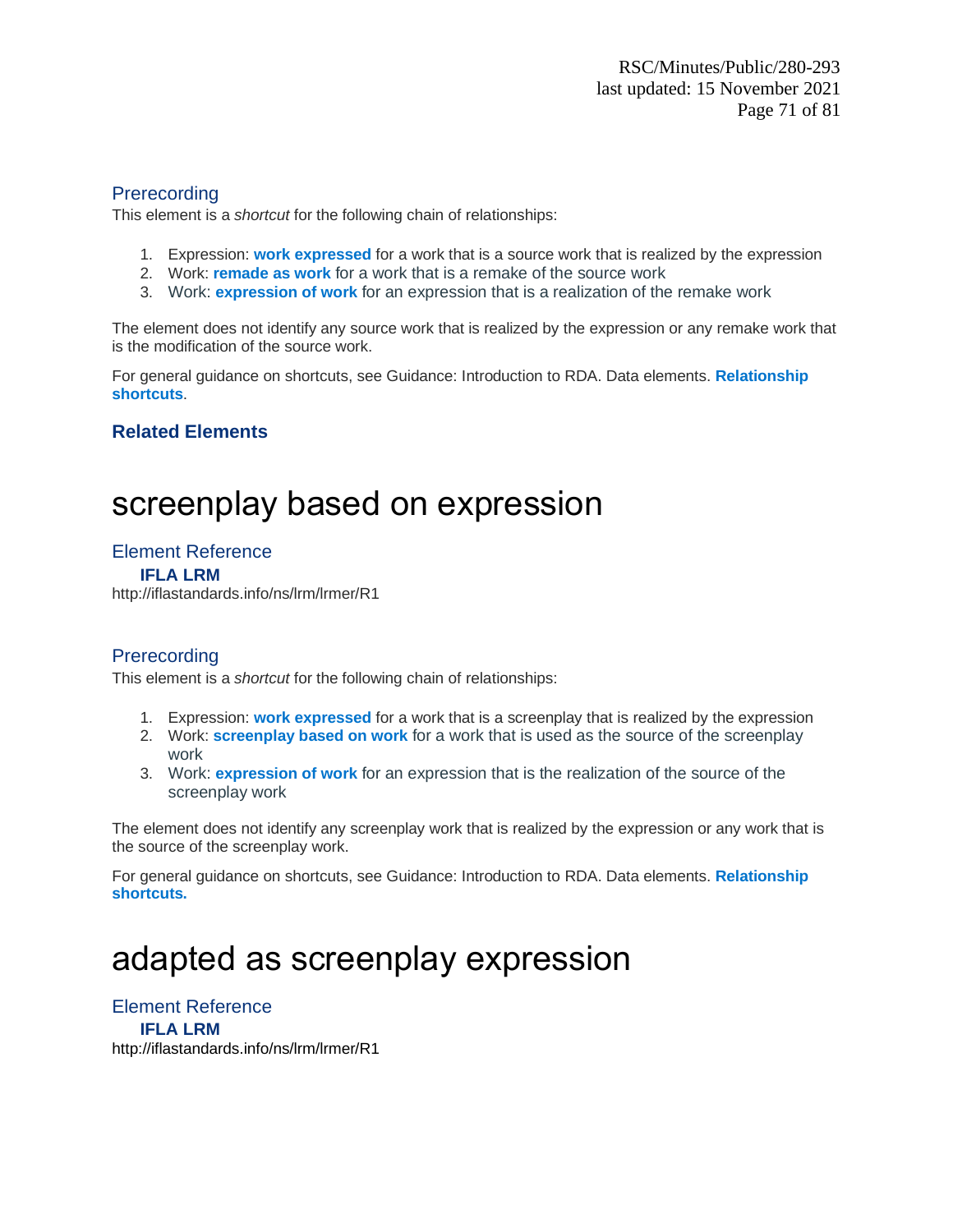This element is a *shortcut* for the following chain of relationships:

- 1. Expression: **work expressed** for a work that is a source work that is realized by the expression
- 2. Work: **screenplay based on work** for a work that is a screenplay adaptation of the source work
- 3. Work: **expression of work** for an expression that is a realization of the screenplay work

The element does not identify any source work that is realized by the expression or any screenplay work that is the modification of the source work.

For general guidance on shortcuts, see Guidance: Introduction to RDA. Data elements. **Relationship shortcuts**.

# television adaptation of expression

## Element Reference

**IFLA LRM**

http://iflastandards.info/ns/lrm/lrmer/R1

### **Prerecording**

This element is a *shortcut* for the following chain of relationships:

- 1. Expression: **work expressed** for a work that is a television program work that is realized by the expression
- 2. Work: **television adaptation of work** for a work that is used as the source of the television program work
- 3. Work: **expression of work** for an expression that is the realization of the source of the television program work

The element does not identify any television program work that is realized by the expression or any work that is the source of the television program work.

For general guidance on shortcuts, see Guidance: Introduction to RDA. Data elements. **Relationship shortcuts**.

# adapted as television program expression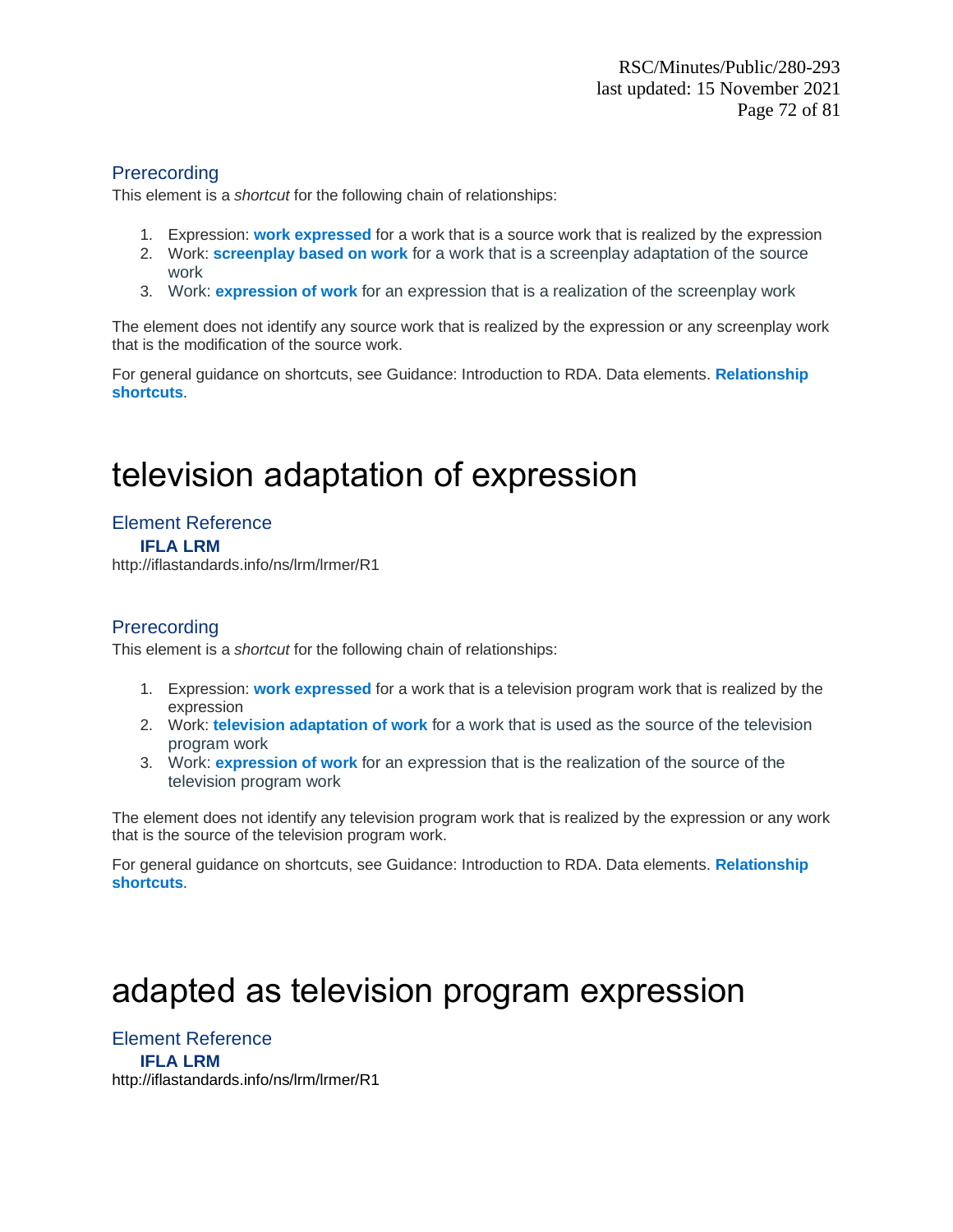This element is a *shortcut* for the following chain of relationships:

- 1. Expression: **work expressed** for a work that is a source work that is realized by the expression
- 2. Work: **adapted as television program work** for a work that is a television program adaptation of the source work
- 3. Work: **expression of work** for an expression that is a realization of the television program work

The element does not identify any source work that is realized by the expression or any television program work that is the modification of the source work.

For general guidance on shortcuts, see Guidance: Introduction to RDA. Data elements. **Relationship shortcuts**.

# television screenplay based on expression

## Element Reference

**IFLA LRM**

http://iflastandards.info/ns/lrm/lrmer/R1

## Prerecording

This element is a *shortcut* for the following chain of relationships:

- 1. Expression: **work expressed** for a work that is a television screenplay that is realized by the expression
- 2. Work: **television screenplay based on work** for a work that is used as the source of the television screenplay work
- 3. Work: **expression of work** for an expression that is the realization of the source of the television screenplay work

The element does not identify any television screenplay work that is realized by the expression or any work that is the source of the television screenplay work.

For general guidance on shortcuts, see Guidance: Introduction to RDA. Data elements. **Relationship shortcuts**.

# adapted as television screenplay expression

Element Reference **IFLA LRM** <http://iflastandards.info/ns/lrm/lrmer/R1>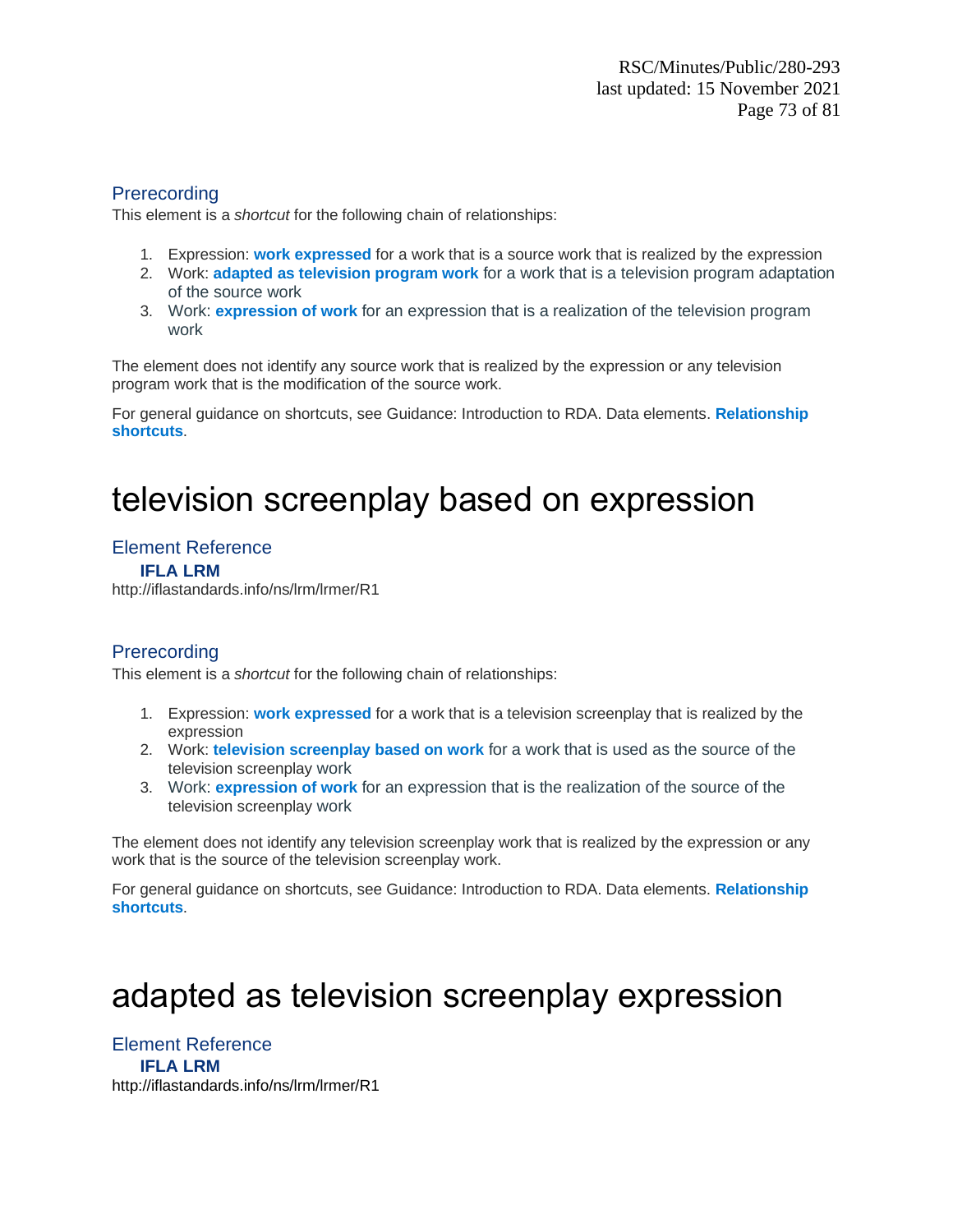This element is a *shortcut* for the following chain of relationships:

- 1. Expression: **work expressed** for a work that is a source work that is realized by the expression
- 2. Work: **adapted as television screenplay work** for a work that is a television screenplay adaptation of the source work
- 3. Work: **expression of work** for an expression that is a realization of the television screenplay work

The element does not identify any source work that is realized by the expression or any television screenplay work that is the modification of the source work.

For general guidance on shortcuts, see Guidance: Introduction to RDA. Data elements. **Relationship shortcuts**.

# variations based on expression

## Element Reference

#### **IFLA LRM**

http://iflastandards.info/ns/lrm/lrmer/R1

## **Prerecording**

This element is a *shortcut* for the following chain of relationships:

- 1. Expression: **work expressed** for a work that are variations that are realized by the expression
- 2. Work: **variations based on work** for a work that is used as the source of the variation work
- 3. Work: **expression of work** for an expression that is the realization of the source of the variation work

The element does not identify any variation work that is realized by the expression or any work that is the source of the variation work.

For general guidance on shortcuts, see Guidance: Introduction to RDA. Data elements. **Relationship shortcuts**.

## **Related Elements**

# modified by variation as expression

Element Reference **IFLA LRM** <http://iflastandards.info/ns/lrm/lrmer/R1>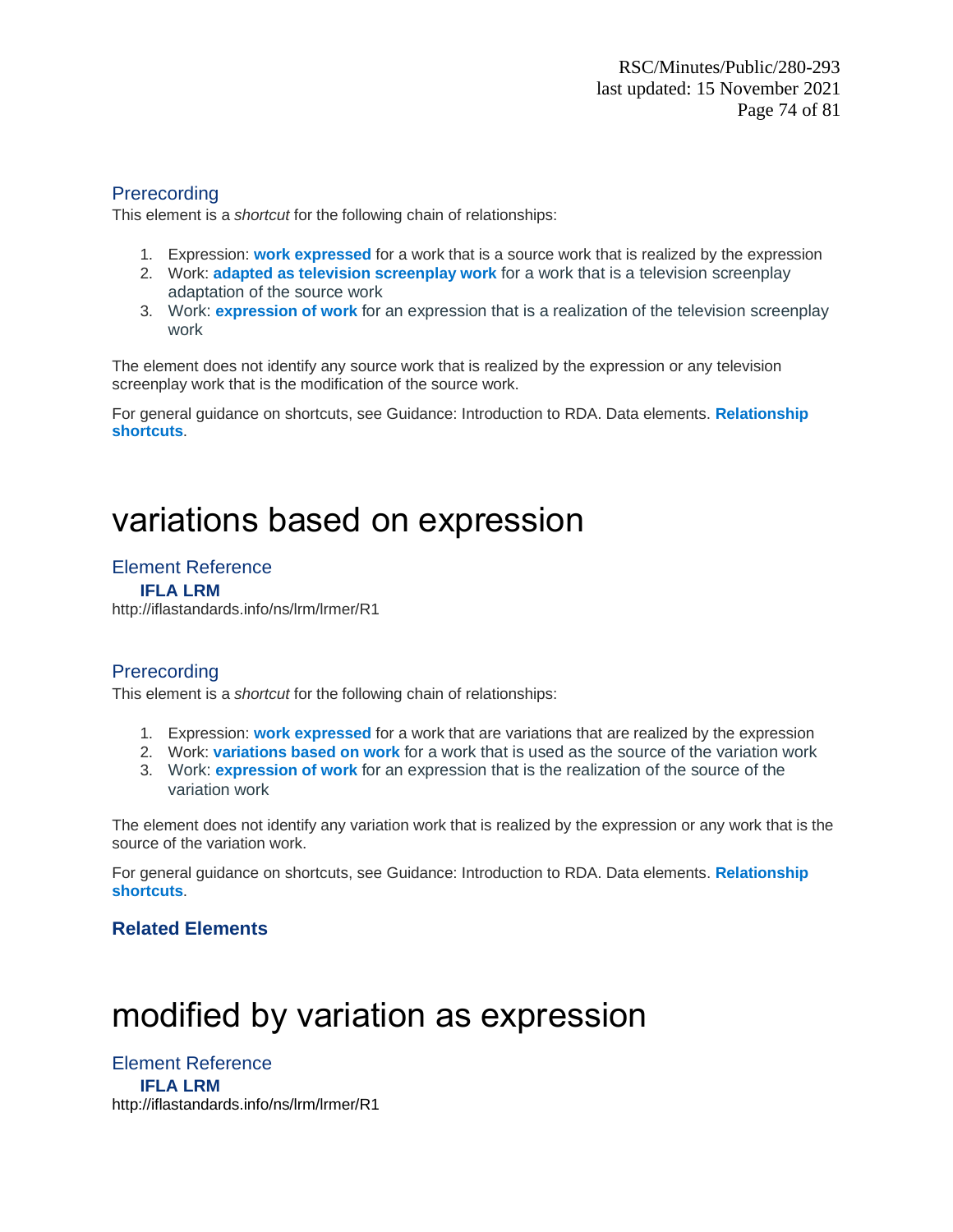This element is a *shortcut* for the following chain of relationships:

- 1. Expression: **work expressed** for a work that is a source work that is realized by the expression
- 2. Work: **modified by variation as work** for a work that is a variation of the source work
- 3. Work: **expression of work** for an expression that is a realization of the variation work

The element does not identify any source work that is realized by the expression or any variation work that is the modification of the source work.

For general guidance on shortcuts, see Guidance: Introduction to RDA. Data elements. **Relationship shortcuts**.

## **Related Elements**

## verse adaptation expression

### Element Reference

#### **IFLA LRM**

http://iflastandards.info/ns/lrm/lrmer/R1

### **Prerecording**

This element is a *shortcut* for the following chain of relationships:

- 1. Expression: **work expressed** for a work that is a verse work that is realized by the expression
- 2. Work: **verse adaptation of work** for a work that is used as the source of the verse work
- 3. Work: **expression of work** for an expression that is the realization of the source of the verse work

The element does not identify any verse work that is realized by the expression or any work that is the source of the verse work.

For general guidance on shortcuts, see Guidance: Introduction to RDA. Data elements. **Relationship shortcuts**.

## adapted in verse as expression

Element Reference **IFLA LRM** <http://iflastandards.info/ns/lrm/lrmer/R1>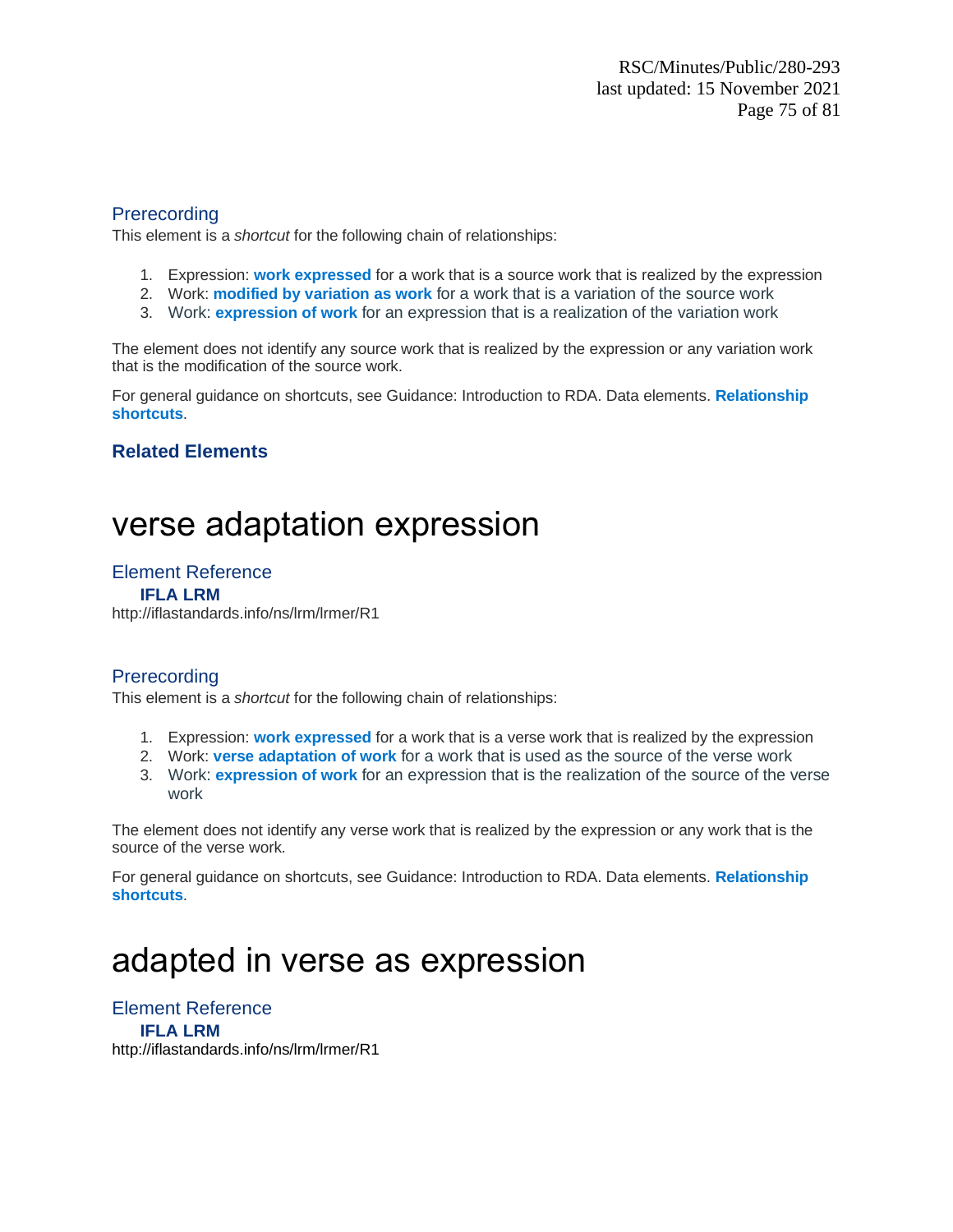This element is a *shortcut* for the following chain of relationships:

- 1. Expression: **work expressed** for a work that is a source work that is realized by the expression
- 2. Work: **adapted in verse as work** for a work that is a verse adaptation of the source work
- 3. Work: **expression of work** for an expression that is a realization of the verse work

The element does not identify any source work that is realized by the expression or any verse work that is the modification of the source work.

For general guidance on shortcuts, see Guidance: Introduction to RDA. Data elements. **Relationship shortcuts**.

# video adaptation of expression

Element Reference **IFLA LRM** http://iflastandards.info/ns/lrm/lrmer/R1

## **Prerecording**

This element is a *shortcut* for the following chain of relationships:

- 1. Expression: **work expressed** for a work that is a video work that is realized by the expression
- 2. Work: **video adaptation of work** for a work that is used as the source of the video work
- 3. Work: **expression of work** for an expression that is the realization of the source of the video work

The element does not identify any video work that is realized by the expression or any work that is the source of the video work.

For general guidance on shortcuts, see Guidance: Introduction to RDA. Data elements. **Relationship shortcuts**.

# adapted as video expression

## Element Reference

**IFLA LRM**

<http://iflastandards.info/ns/lrm/lrmer/R1>

### **Prerecording**

This element is a *shortcut* for the following chain of relationships:

1. Expression: **work expressed** for a work that is a source work that is realized by the expression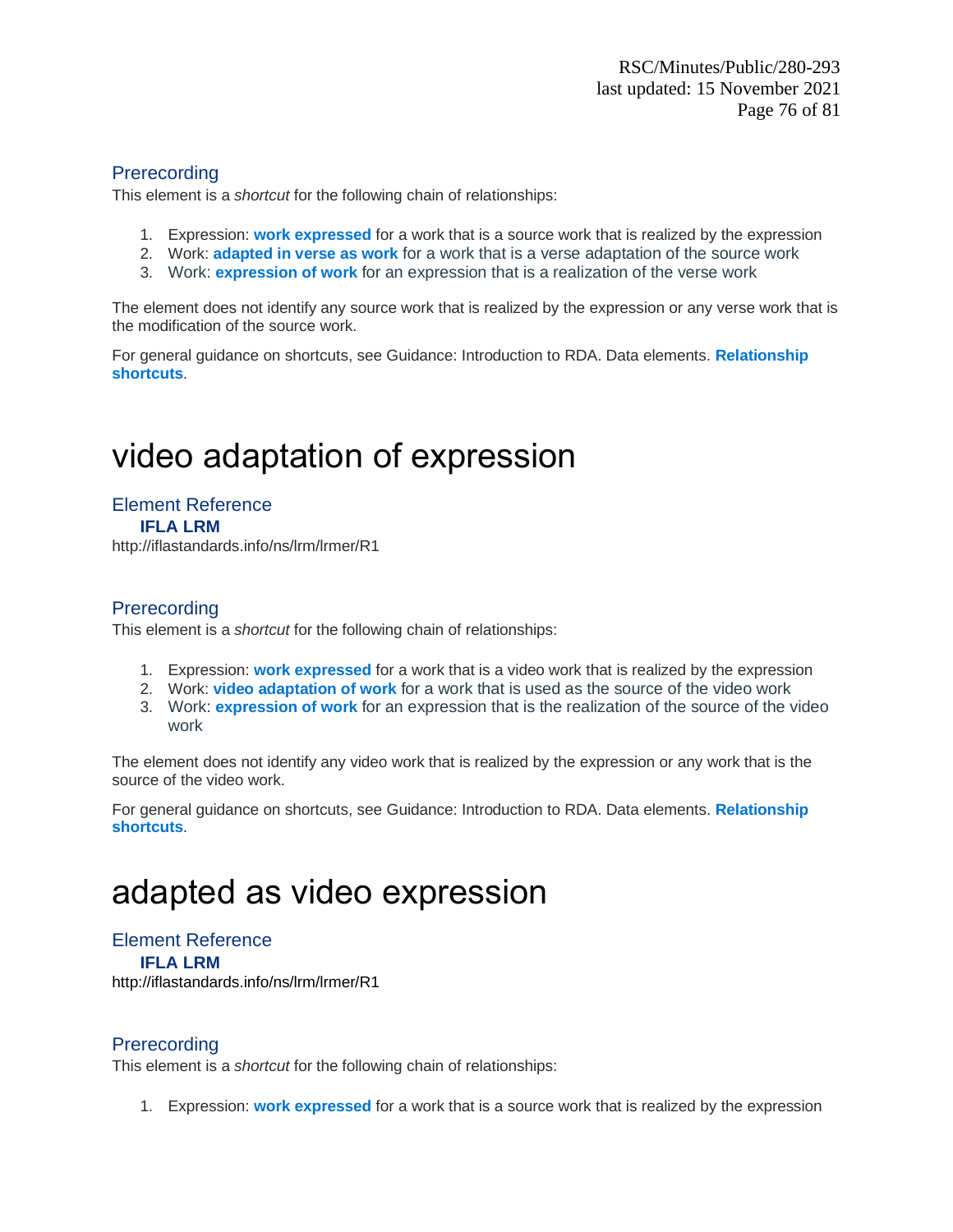- 2. Work: **adapted as video work** for a work that is a video adaptation of the source work
- 3. Work: **expression of work** for an expression that is a realization of the video work

The element does not identify any source work that is realized by the expression or any video work that is the modification of the source work.

For general guidance on shortcuts, see Guidance: Introduction to RDA. Data elements. **Relationship shortcuts**.

# video screenplay based on expression

### Element Reference

#### **IFLA LRM**

http://iflastandards.info/ns/lrm/lrmer/R1

### **Prerecording**

This element is a *shortcut* for the following chain of relationships:

- 1. Expression: **work expressed** for a work that is a video screenplay that is realized by the expression
- 2. Work: **video screenplay based on work** for a work that is used as the source of the video screenplay work
- 3. Work: **expression of work** for an expression that is the realization of the source of the video screenplay work

The element does not identify any video screenplay work that is realized by the expression or any work that is the source of the video screenplay work.

For general guidance on shortcuts, see Guidance: Introduction to RDA. Data elements. **Relationship shortcuts**.

## adapted as video screenplay expression

## Element Reference

### **IFLA LRM**

<http://iflastandards.info/ns/lrm/lrmer/R1>

### **Prerecording**

This element is a *shortcut* for the following chain of relationships:

- 1. Expression: **work expressed** for a work that is a source work that is realized by the expression
- 2. Work: **adapted as video screenplay work** for a work that is a video screenplay adaptation of the source work
- 3. Work: **expression of work** for an expression that is a realization of the video screenplay work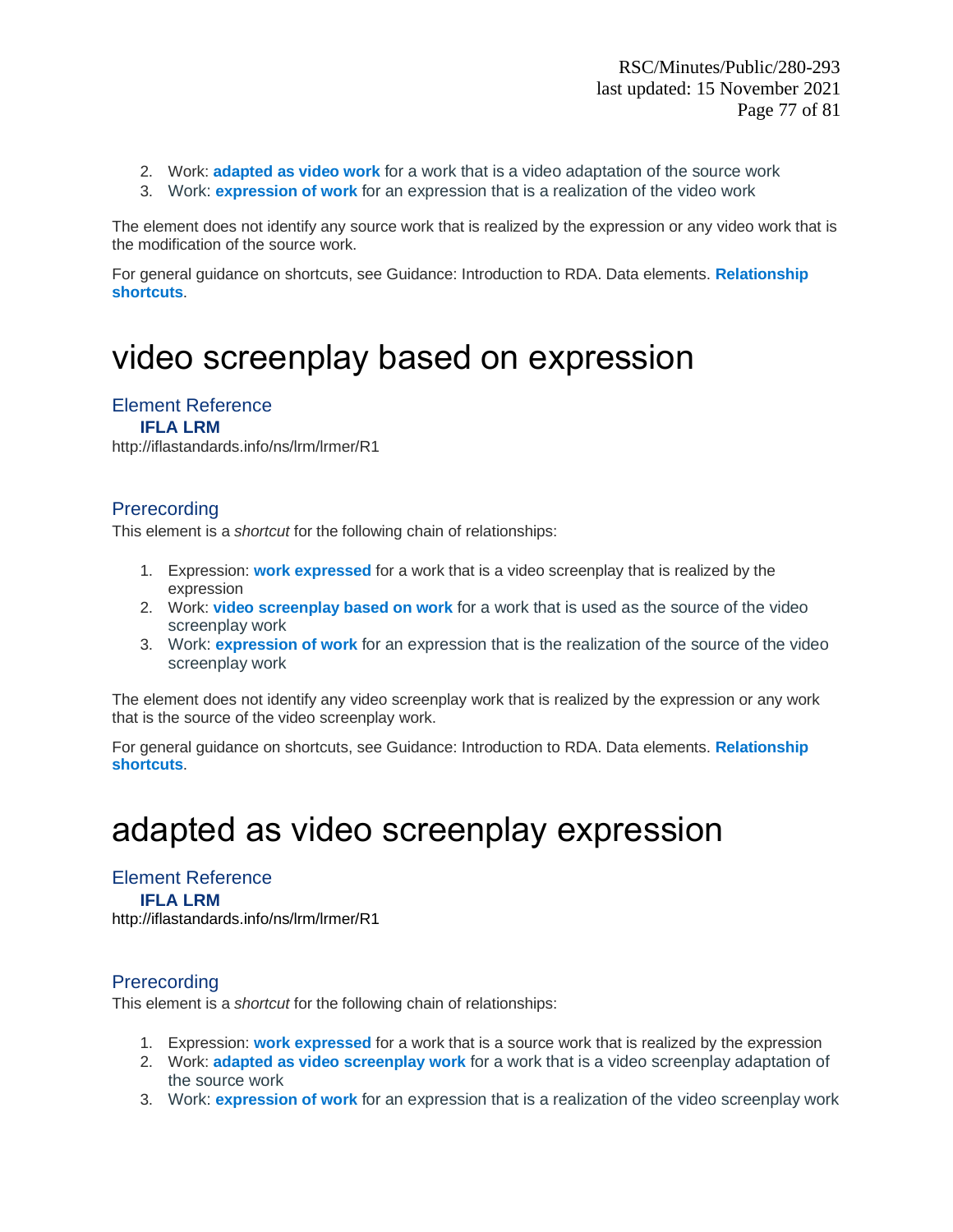The element does not identify any source work that is realized by the expression or any video screenplay work that is the modification of the source work.

For general guidance on shortcuts, see Guidance: Introduction to RDA. Data elements. **Relationship shortcuts**.

# derived work of

### Definition and Scope

A work that is modified to create a new work.

### Element Reference

**Alternate labels** based on work is based on work is derived work of

# digest of work

**Prerecording** 

The following option is recommended.

**OPTION**

abridgement of work

# digested as work

## **Prerecording**

The following option is recommended.

## **OPTION**

abridged as work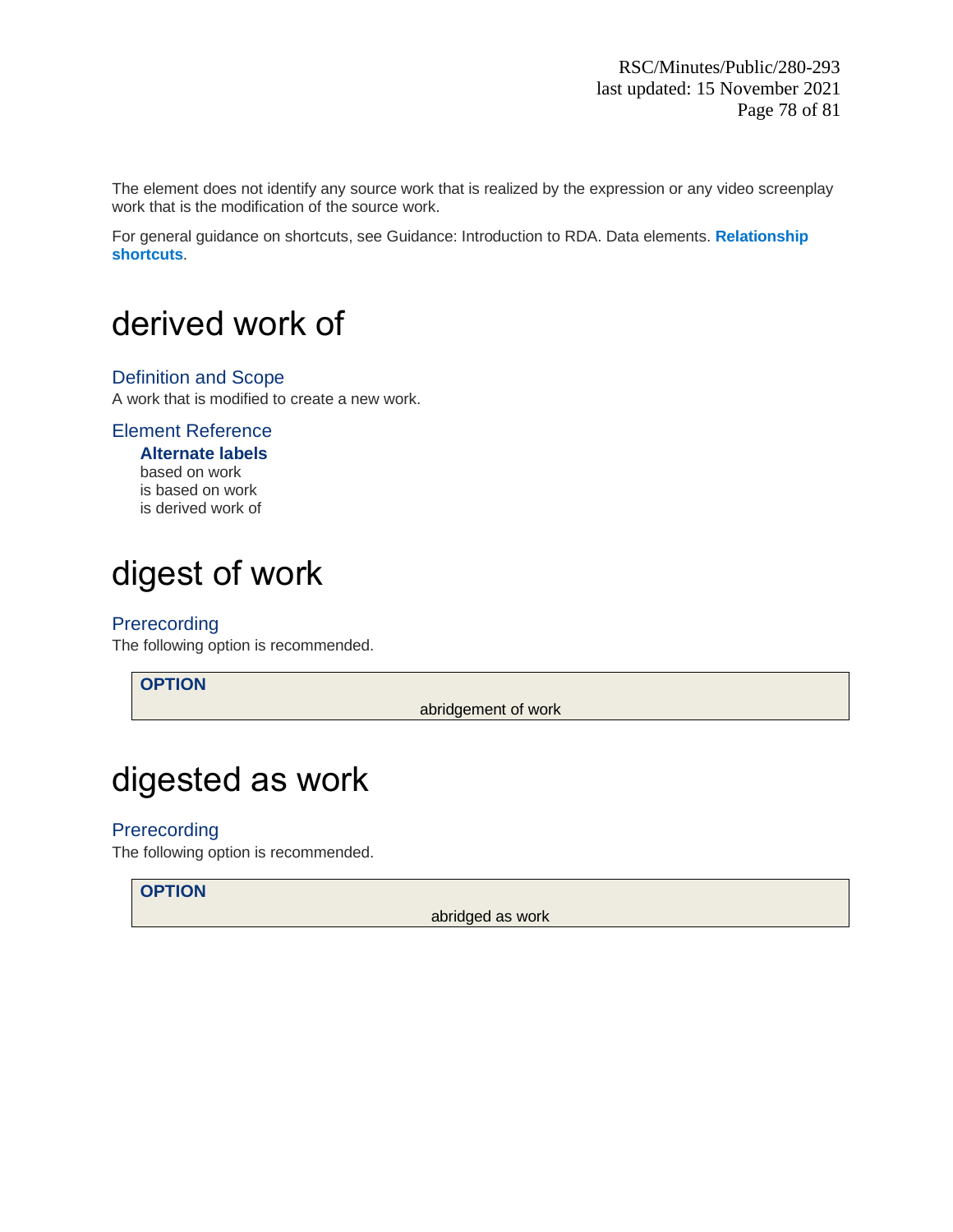## Agenda item 290: RSC/EURIG/2021/1: Proposal to adjust label, definition, and alternate labels for Expression: relief type

To: RDA Steering Committee From: EURIG Subject: Proposal to adjust label, definition, and alternate labels for Expression: relief type

### **Summary**

The label "relief type" is misleading because this element describes neither the material of a relief model (plaster, wood, plastic, etc.) nor the surface form of the terrain (flat, hilly, mountainous, etc.), but only the representation of the relief on the map.

Therefore, we propose the new label "relief representation" and a more precise definition.

This change will also require an adjustment to element label in the list of entity boundaries on the Expression entity page.

## **Justification**

On the element page in the Toolkit, it only becomes clear what is meant by the element "relief type" through the reference under "Element Reference" to MARC21 field 008/18-21. In this MARC21 field it is coded with which graphic methods (contour lines, shading, hachures, ...) the terrain form is represented on the map. It is not about the relief type, but about its representation on the map.

We consider the misleading element label to be problematic and therefore propose the label "relief representation".

Furthermore, we propose the following more precise definition based on the Dictionary of Cartography and Geomatics:

*A cartographic representation of the surface forms of the earth and other celestial bodies by means of special graphic methods.*

## **Proposed revisions**

*Element*

**relief type representation**

## **Definition and Scope**

A method of indicating the horizontal and vertical dimensions of land surface and terrain. A cartographic representation of the surface forms of the earth and other celestial bodies by means of special graphic methods.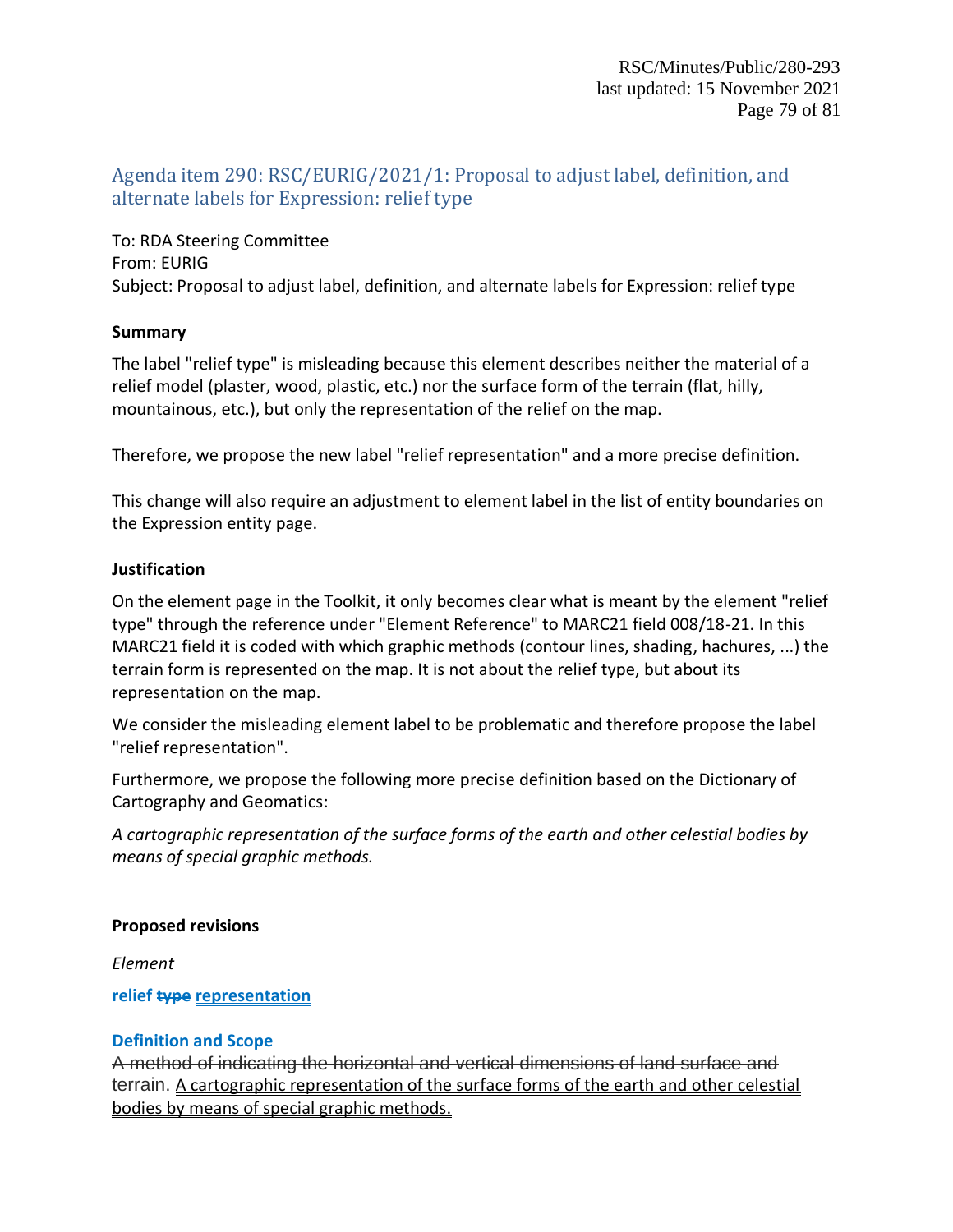RSC/Minutes/Public/280-293 last updated: 15 November 2021 Page 80 of 81

### **Element Reference**

**IRI**

**<http://rdaregistry.info/Elements/e/P20318>**

**Domain**

**[Expression](https://access.rdatoolkit.org/Content/Index?externalId=en-US_ala-09a3282e-2746-3454-88ed-71935da637f9)**

### **Alternate labels**

has relief type representation

### *Entity*

### **Expression**

… **CONDITION** There is a significant difference in a value of one or more of the elements:

- …
- Expression: **[prime meridian](https://access.rdatoolkit.org/Content/Index?externalId=en-US_ala-2efcc13b-5b9c-3a6c-80b1-c6d13de8ff54)**
- Expression: **[relief type](https://access.rdatoolkit.org/Content/Index?externalId=en-US_ala-69bbe979-d473-355c-958f-1aa10fd13ed1) representation**
- Expression: **[scale](https://access.rdatoolkit.org/Content/Index?externalId=en-US_ala-872a7f9b-18be-3eca-9aa1-d2abd3f4e4e8)**
- …